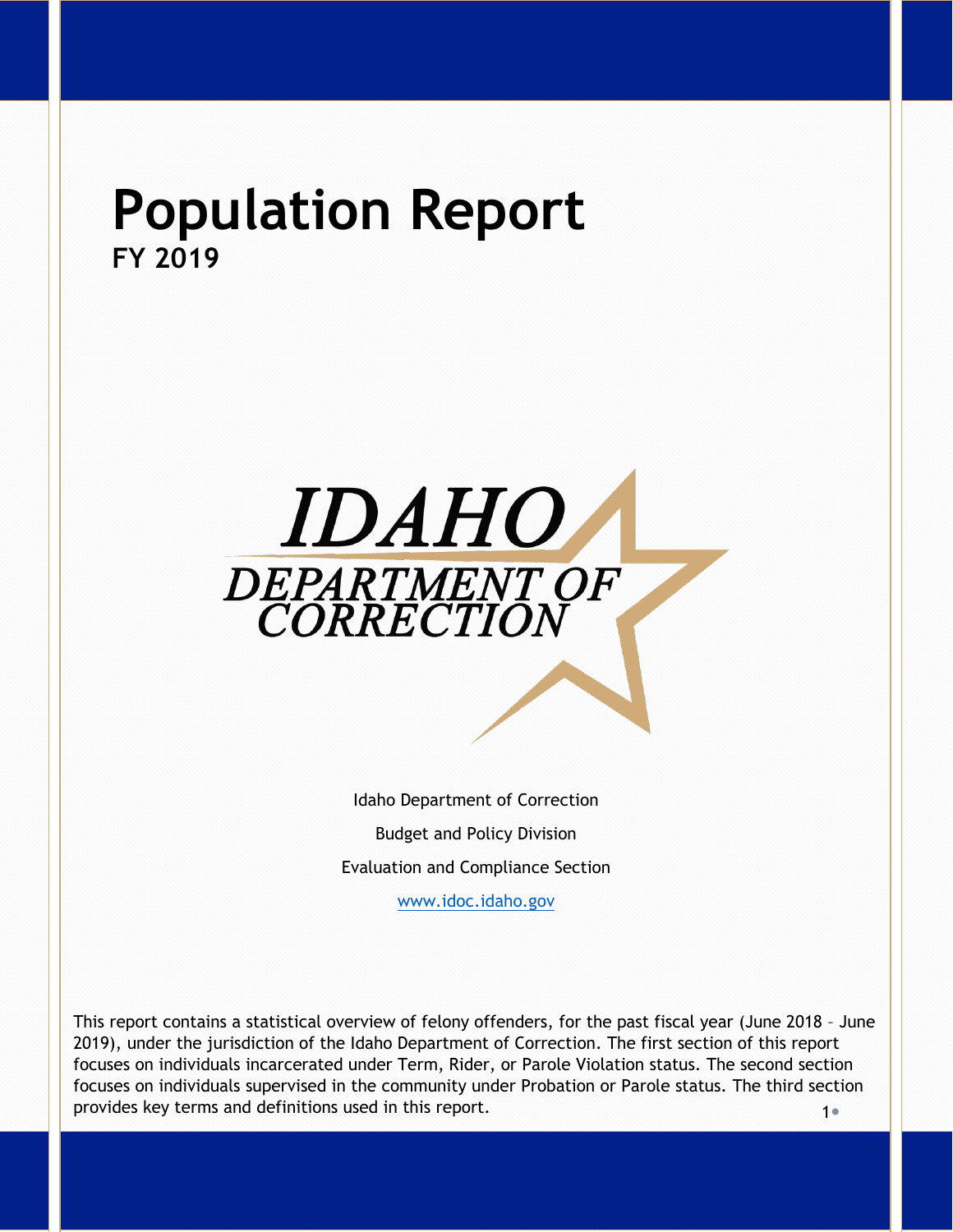# **Table of Contents**

| 1.2 Incarcerated Population Distribution by Crime Group  15                        |
|------------------------------------------------------------------------------------|
| Incarcerated Population Counts by Crime Group and Legal Status - June 2018 15      |
| Incarcerated Population Counts by Crime Group and Legal Status - June 2019 15      |
| Incarcerated Population Average LSI-R Score by Crime Group and Legal Status - June |
| Incarcerated Population Average LSI-R Score by Crime Group and Legal Status - June |
| Overall Incarcerated Population Distribution by Crime Group - June 2018 17         |
| Overall Incarcerated Population Distribution by Crime Group - June 2019 17         |
|                                                                                    |
| Term Population Distribution by Crime Group - June 2018  18                        |
| Term Population Distribution by Crime Group - June 2019  18                        |
| Rider Population Distribution by Crime Group - June 2018  19                       |
| Rider Population Distribution by Crime Group - June 2019  19                       |
| Parole Violator Population Distribution by Crime Group - June 2018 20              |
| Parole Violator Population Distribution by Crime Group - June 2019 20              |
|                                                                                    |
| Overall Incarcerated Population Distribution by Facility Type  21                  |
| Overall Incarcerated Population Distribution by Facility - June 2018  22           |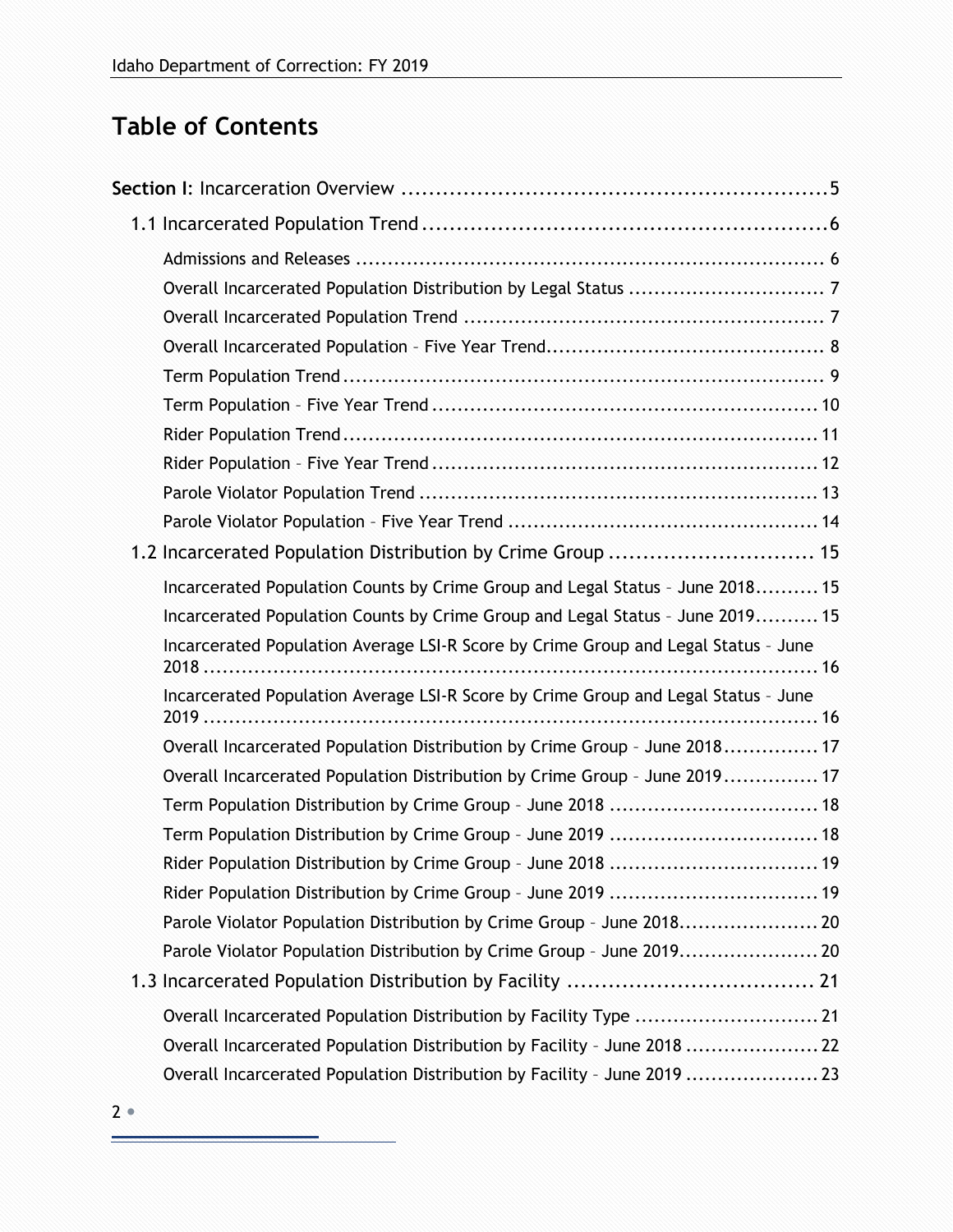| Parole Violator Population Distribution by Facility - June 2018 28                  |  |
|-------------------------------------------------------------------------------------|--|
| Parole Violator Population Distribution by Facility - June 2019  29                 |  |
| 1.4 Incarcerated Population Distribution by Demographics 30                         |  |
| Overall Incarcerated Population Distribution by Demographics - June 2018  30        |  |
| Overall Incarcerated Population Distribution by Demographics - June 2019  32        |  |
| Term Population Distribution by Demographics - June 201834                          |  |
| Term Population Distribution by Demographics - June 201936                          |  |
| Rider Population Distribution by Demographics - June 2018 38                        |  |
| Rider Population Distribution by Demographics - June 2019 40                        |  |
| Parole Violator Population Distribution by Demographics - June 2018  42             |  |
| Parole Violator Population Distribution by Demographics - June 2019  44             |  |
|                                                                                     |  |
|                                                                                     |  |
|                                                                                     |  |
| Overall Community Correction Population Distribution by Legal Status  48            |  |
|                                                                                     |  |
| Overall Community Correction Population - Five Year Trend 49                        |  |
|                                                                                     |  |
|                                                                                     |  |
|                                                                                     |  |
|                                                                                     |  |
| 2.2 Community Correction Population Distribution by Crime Group  54                 |  |
| Community Correction Population Counts by Crime Group and Legal Status - June 2018  |  |
| Community Correction Population Counts by Crime Group and Legal Status - June 2019  |  |
|                                                                                     |  |
| Community Correction Population Average LSI-R Score by Crime Group and Legal Status |  |
| Community Correction Population Average LSI-R Score by Crime Group and Legal Status |  |
|                                                                                     |  |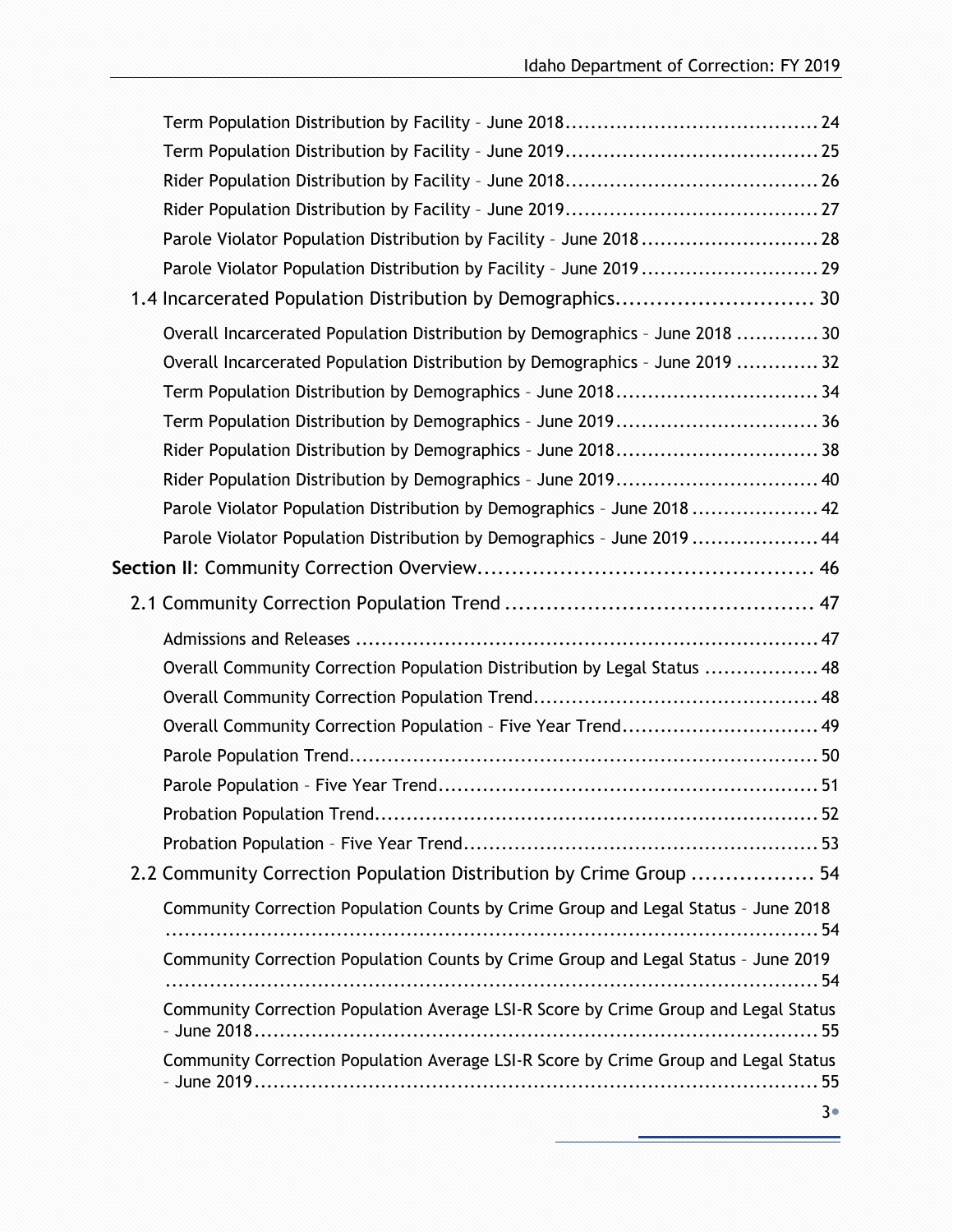| Overall Community Correction Distribution by Crime Group - June 2018 56               |
|---------------------------------------------------------------------------------------|
| Overall Community Correction Distribution by Crime Group - June 2019 56               |
|                                                                                       |
|                                                                                       |
|                                                                                       |
|                                                                                       |
| Overall Community Correction Distribution by Crime Group and Supervision Level - June |
| Overall Community Correction Distribution by Crime Group and Supervision Level - June |
| Parole Distribution by Crime Group and Supervision Level - June 2018 61               |
| Parole Distribution by Crime Group and Supervision Level - June 2019 62               |
| Probation Distribution by Crime Group and Supervision Level - June 2018 63            |
| Probation Distribution by Crime Group and Supervision Level - June 2019 64            |
| 2.3 Community Correction Population Distribution by District 65                       |
| Idaho Department of Correction District Map and Corresponding Counties  65            |
|                                                                                       |
| Overall Community Correction Distribution by District - June 2018  67                 |
| Overall Community Correction Distribution by District - June 2019  67                 |
|                                                                                       |
|                                                                                       |
|                                                                                       |
|                                                                                       |
| 2.4 Community Correction Population Distribution by Demographics 70                   |
| Overall Community Correction Population Distribution by Demographics - June 2018.70   |
| Overall Community Correction Population Distribution by Demographics - June 2019.72   |
|                                                                                       |
| Parole Population Distribution by Demographics - June 2019 76                         |
|                                                                                       |
| Probation Population Distribution by Demographics - June 2019  80                     |
|                                                                                       |
|                                                                                       |
|                                                                                       |

۳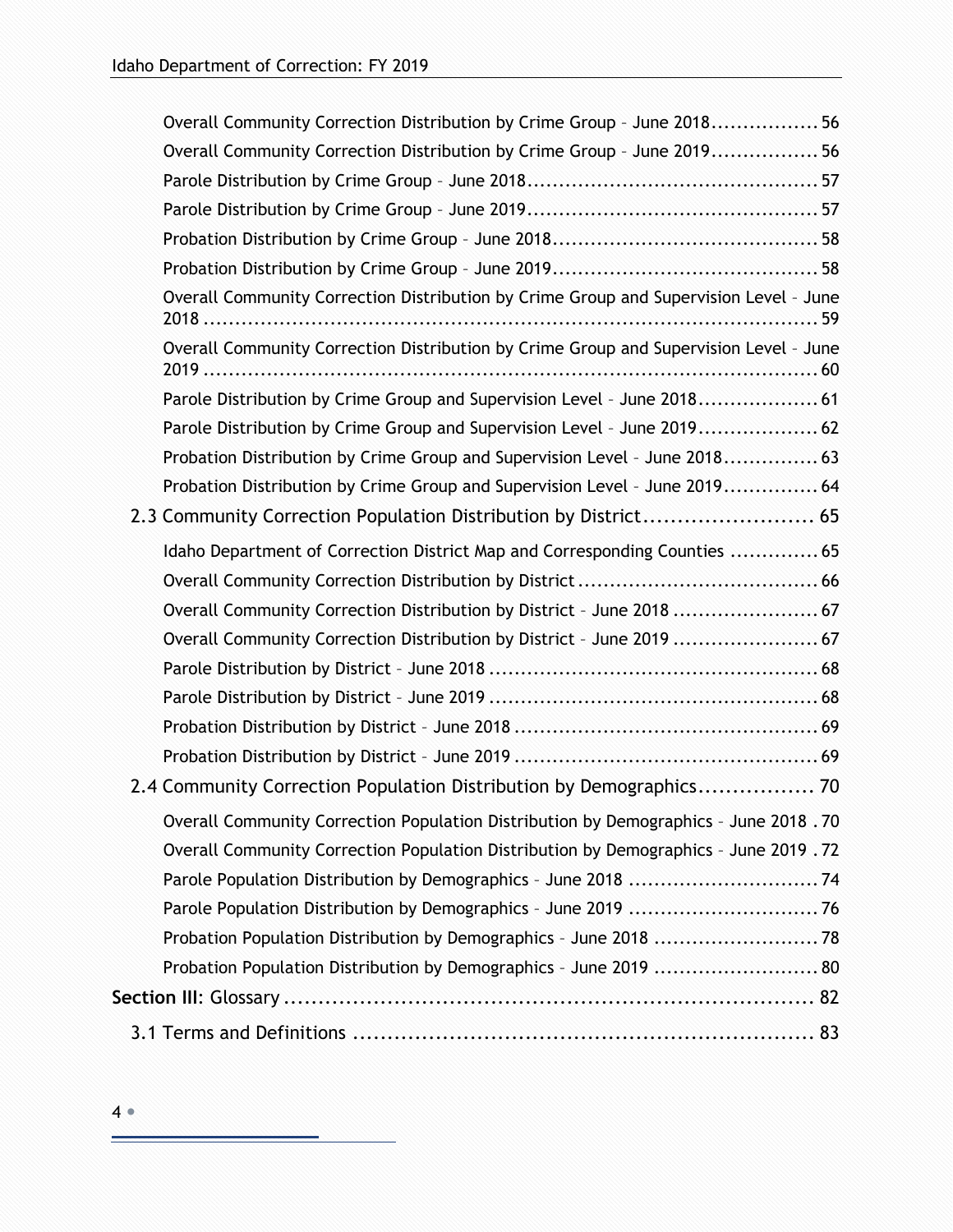# <span id="page-4-0"></span>**Section I**: Incarceration Overview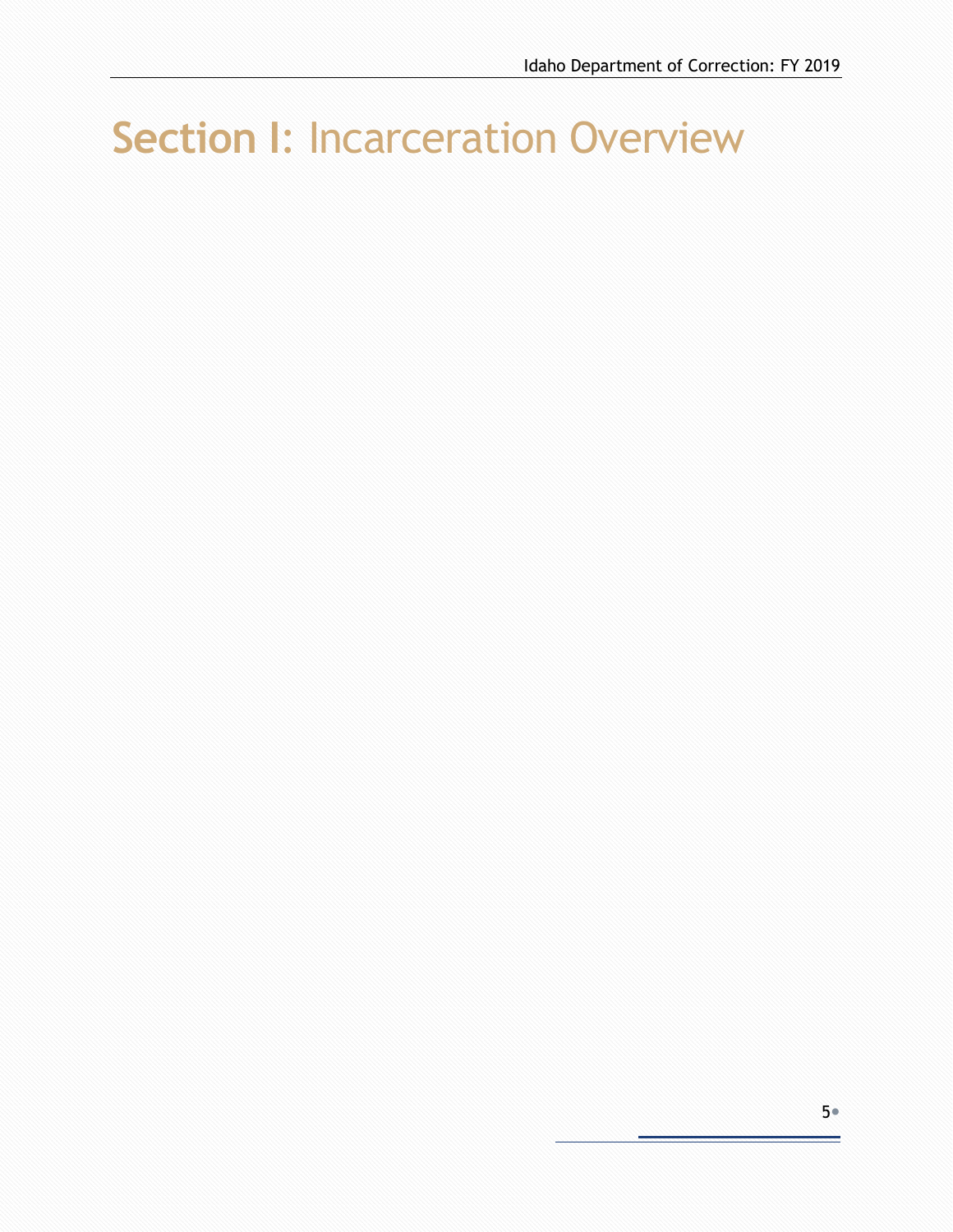# <span id="page-5-0"></span>1.1 Incarcerated Population Trend

| <b>Incarcerated Population</b> | <b>Termer</b> | Rider       | <b>Parole Violator</b> Total |           |
|--------------------------------|---------------|-------------|------------------------------|-----------|
| 30 June, 2018                  |               | 6,578 1,436 |                              | 602 8.616 |
| 30 June, 2019                  |               | 6,920 1,504 |                              | 603 9,027 |

#### <span id="page-5-1"></span>Admissions and Releases

| Incarcerated Offender Admissions | Termer | Rider | Parole Violator | Total |
|----------------------------------|--------|-------|-----------------|-------|
| New Commitments                  | 597    | 1,000 | 0               | 1,597 |
| <b>Revoked Probation</b>         | 787    | 1.236 | 0               | 2,023 |
| <b>Revoked Parole</b>            | 928    | 0     | 0               | 928   |
| <b>Violated Parole</b>           | 0      | 0     | 1.781           | 1,781 |
| <b>Failed Rider</b>              | 242    | 0     | $\Omega$        | 242   |
| Other                            | 170    | 294   | 0               | 464   |

| Incarcerated Offender Releases   | Termer | Rider | Parole Violator | Total |
|----------------------------------|--------|-------|-----------------|-------|
| To Probation                     | 26     | 2,216 | 0               | 2,242 |
| To Parole                        | 1,923  | 0     | 832             | 2,755 |
| To Retained Jurisdiction (Rider) | 11     | 0     | 0               | 11    |
| To Term Incarceration            | 0      | 242   | 928             | 1,170 |
| Discharged                       | 422    | 4     | $\mathbf{0}$    | 426   |
| Other                            | 0      | 0     | 20              | 20    |
|                                  |        |       |                 |       |
| Net Admissions/Releases          | Termer | Rider | Parole Violator | Total |
| <b>Total FY19 Admissions</b>     | 2,724  | 2,530 | 1,781           | 7,035 |
| <b>Total FY19 Releases</b>       | 2,382  | 2,462 | 1.780           | 6,624 |

Net Admissions/Releases 1 342 68 1 411

F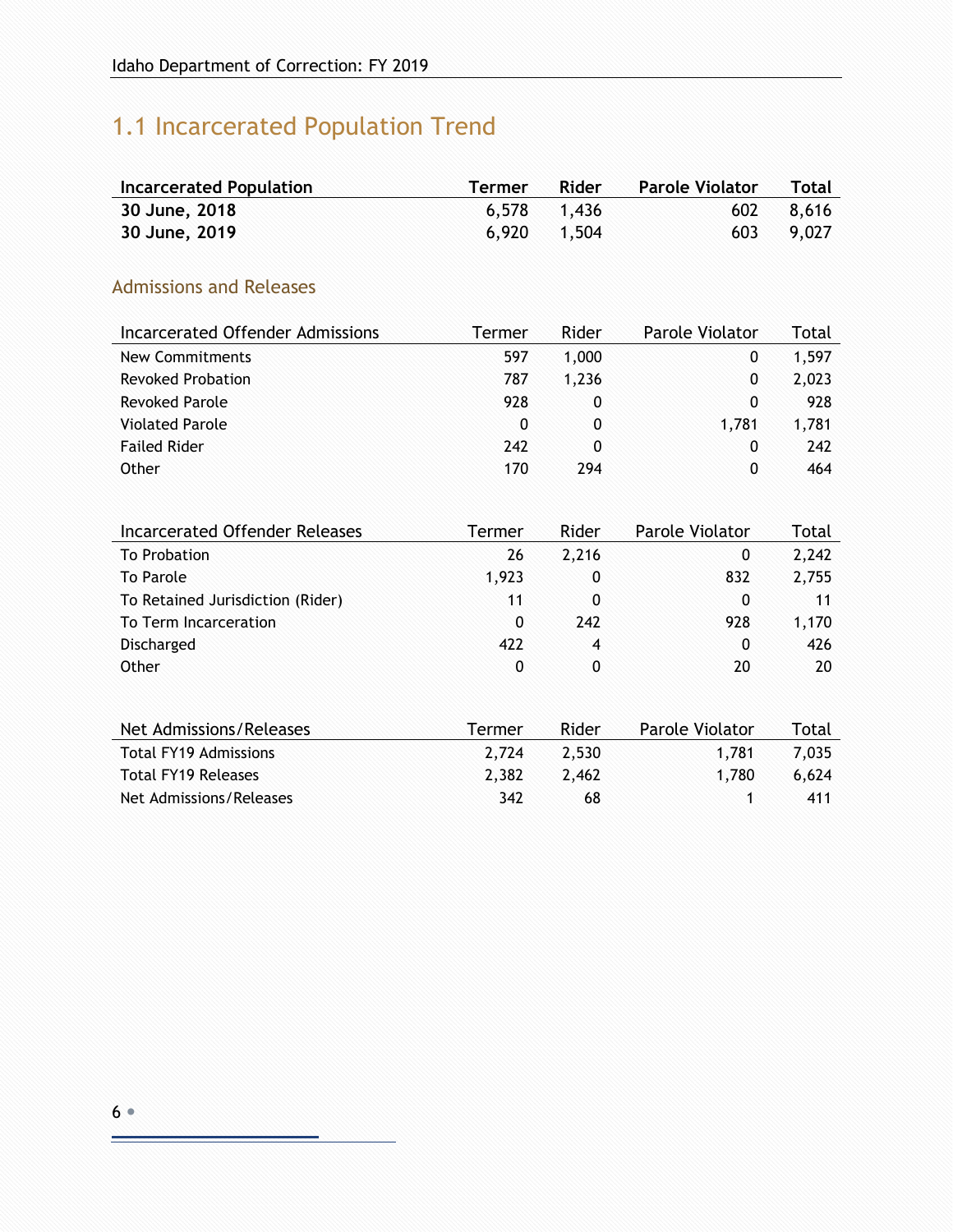#### <span id="page-6-0"></span>Overall Incarcerated Population Distribution by Legal Status

77 percent of the overall incarcerated population were Termers, as opposed to those on a Rider, or Parole Violators.



#### <span id="page-6-1"></span>Overall Incarcerated Population Trend

The overall incarcerated population increased 5 percent compared to twelve months ago.



| Month            | N     | % Change |
|------------------|-------|----------|
| <b>June 2018</b> | 8,616 |          |
| July             | 8,650 | 0.39%    |
| August           | 8,699 | 0.57%    |
| September        | 8,637 | $-0.71%$ |
| October          | 8,673 | 0.42%    |
| November         | 8,675 | 0.02%    |
| December         | 8,663 | $-0.14%$ |
| January          | 8,627 | $-0.42%$ |
| February         | 8,736 | 1.26%    |
| March            | 8,813 | 0.88%    |
| April            | 8,848 | 0.40%    |
| May              | 8,921 | 0.83%    |
| June 2019        | 9,027 | 1.19%    |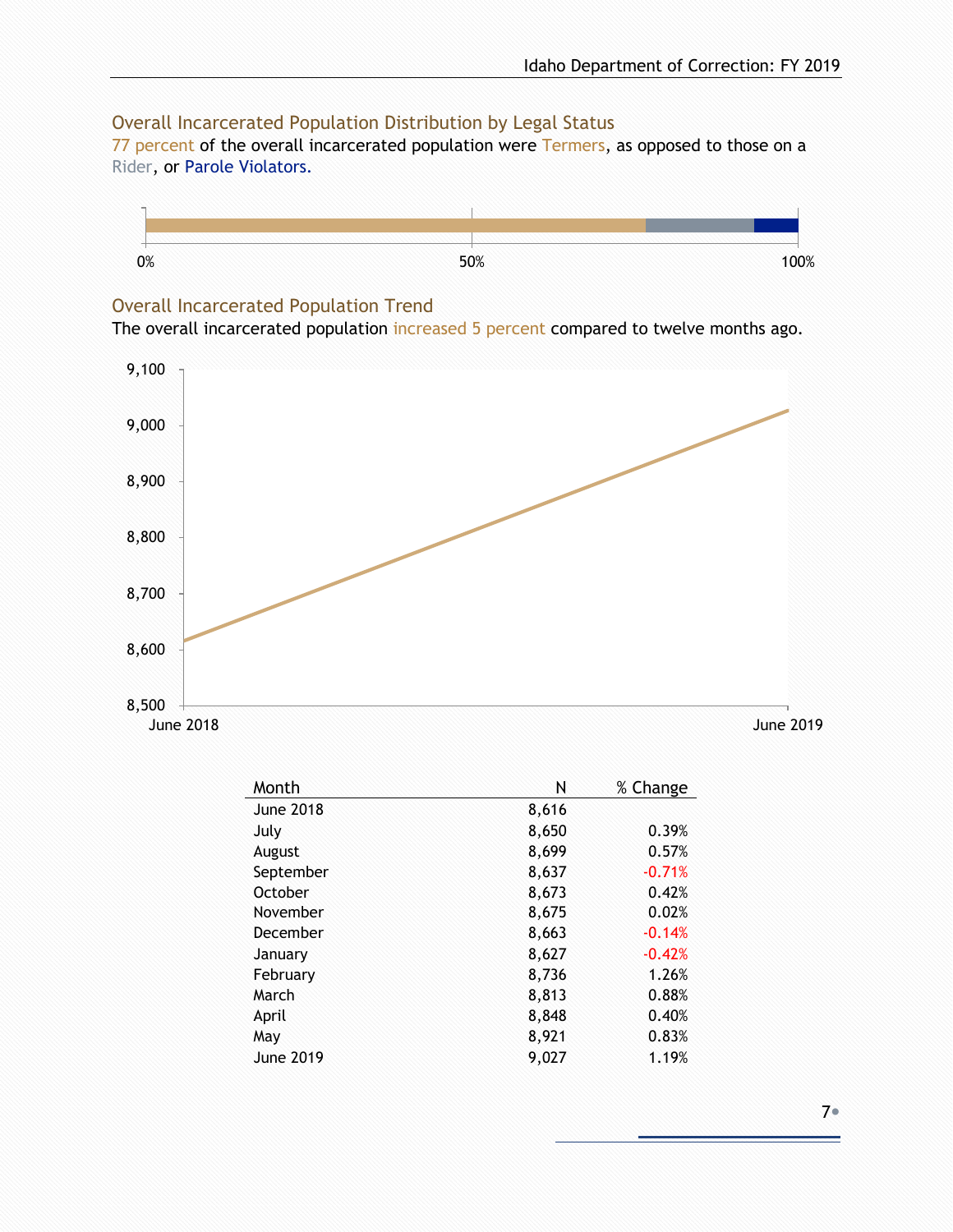#### <span id="page-7-0"></span>Overall Incarcerated Population – Five Year Trend

The overall incarcerated population increased 11 percent compared to five years ago.



F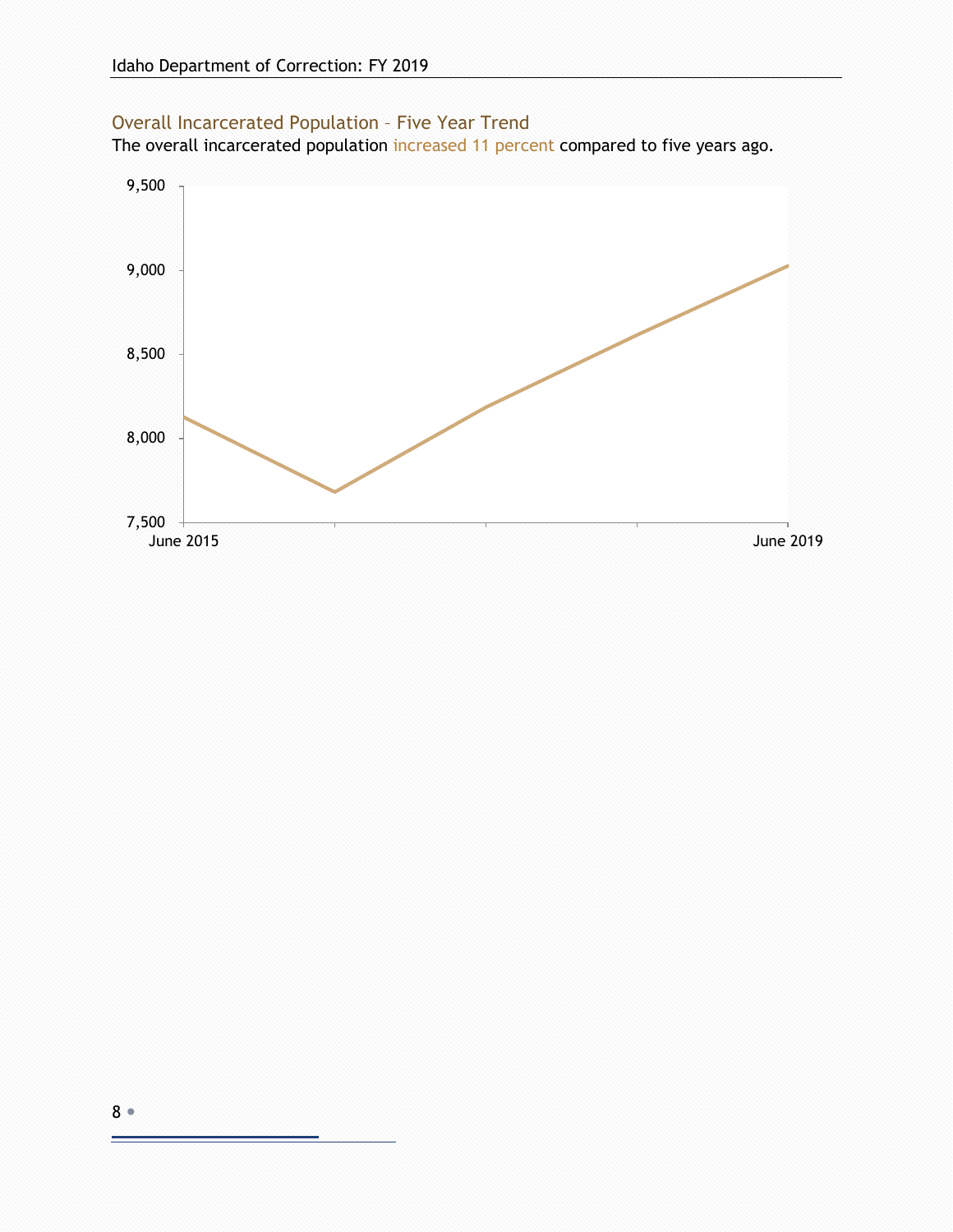#### <span id="page-8-0"></span>Term Population Trend

The term population increased 5 percent compared to twelve months ago.



| Month            | Ν     | % Change |
|------------------|-------|----------|
| <b>June 2018</b> | 6,578 |          |
| July             | 6,606 | 0.43%    |
| August           | 6,681 | 1.14%    |
| September        | 6,623 | $-0.87%$ |
| October          | 6,692 | 1.04%    |
| November         | 6,722 | 0.45%    |
| December         | 6,730 | 0.12%    |
| January          | 6,655 | $-1.11%$ |
| February         | 6,695 | 0.60%    |
| March            | 6,798 | 1.54%    |
| April            | 6,823 | 0.37%    |
| May              | 6,924 | 1.48%    |
| June 2019        | 6,920 | $-0.06%$ |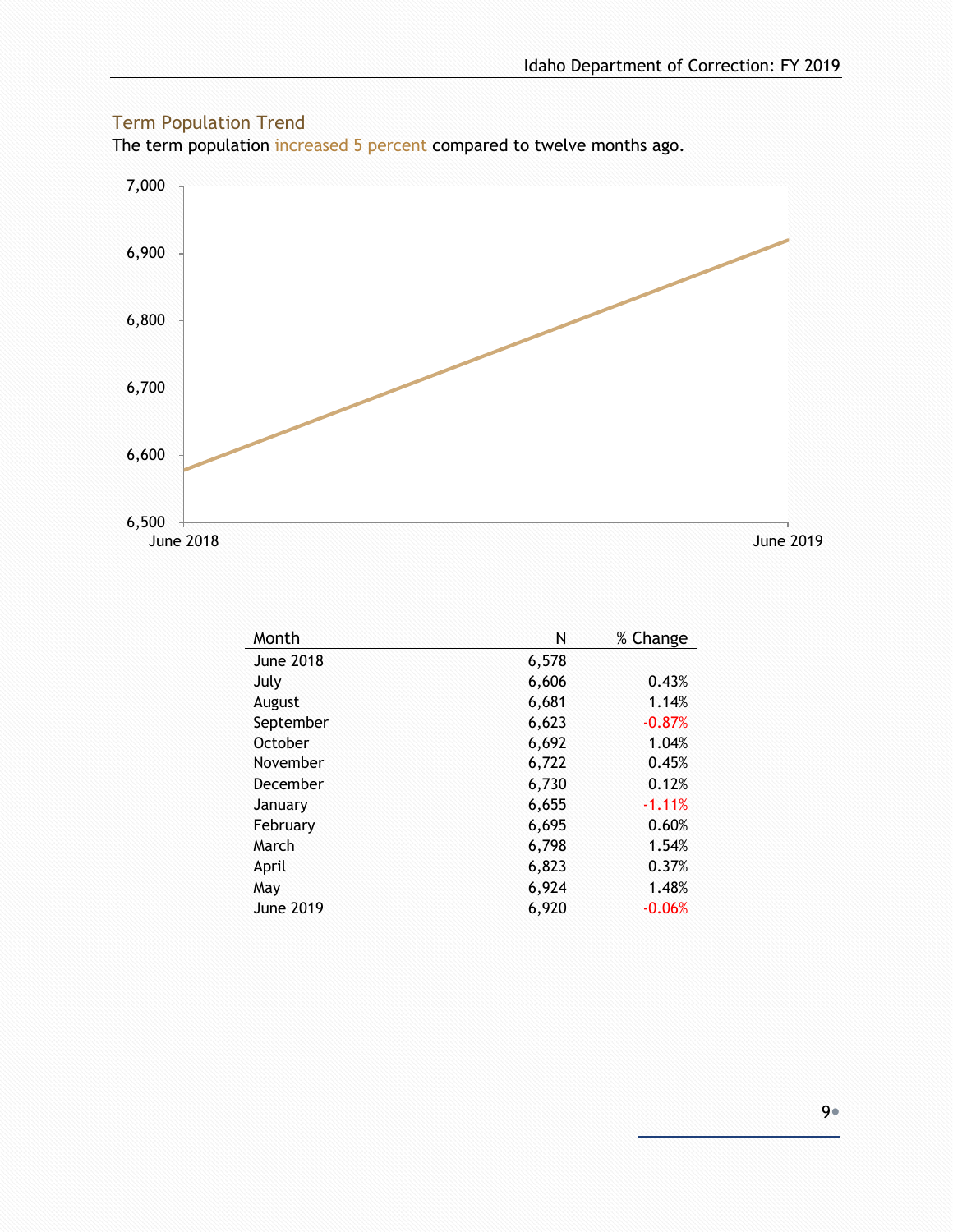#### <span id="page-9-0"></span>Term Population – Five Year Trend

The term population increased 6 percent compared to five years ago.

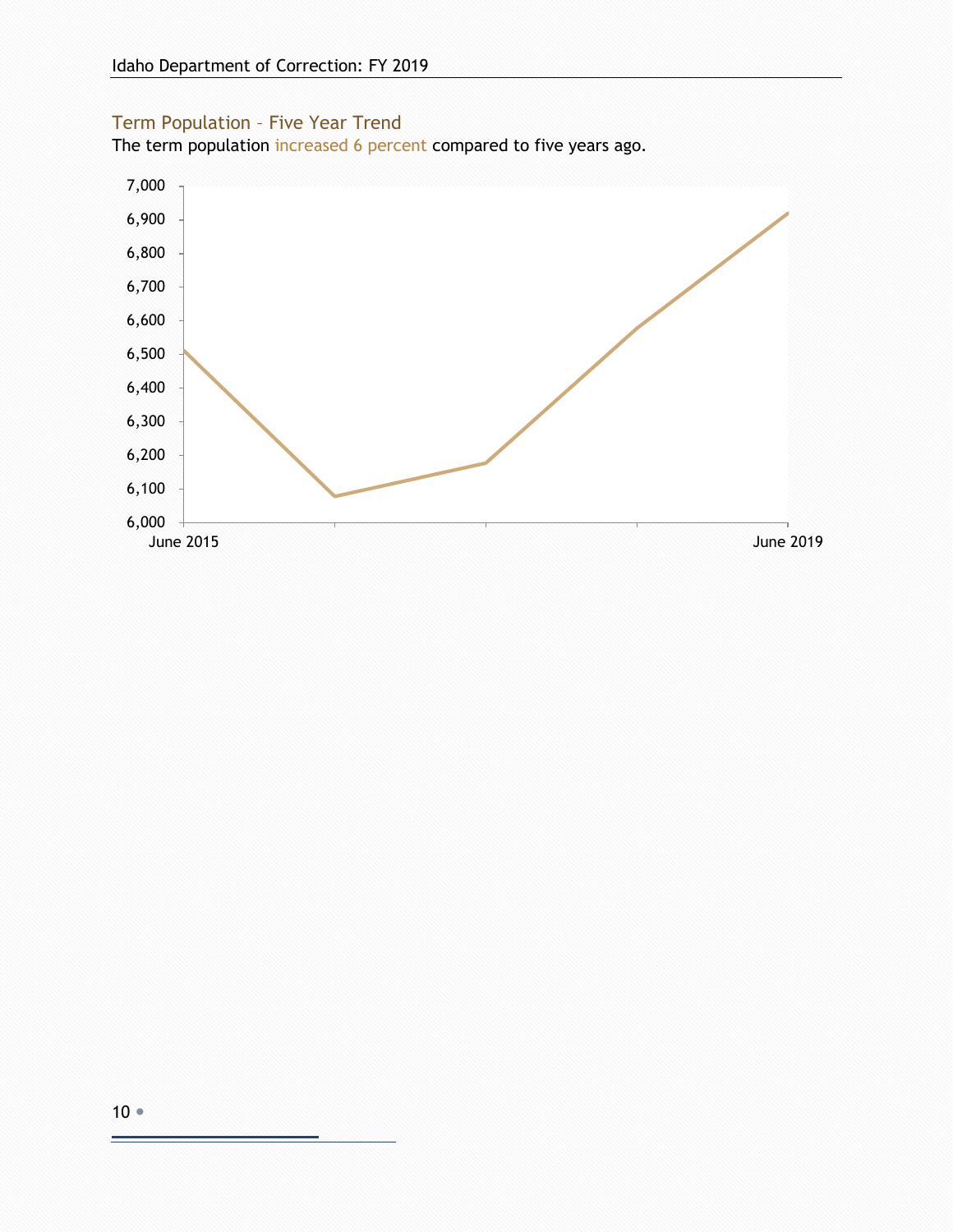#### <span id="page-10-0"></span>Rider Population Trend

The rider population increased 5 percent compared to twelve months ago.



| Month            | N     | % Change |
|------------------|-------|----------|
| <b>June 2018</b> | 1,436 |          |
| July             | 1,426 | $-0.70%$ |
| August           | 1,445 | 1.33%    |
| September        | 1,422 | $-1.59%$ |
| October          | 1,433 | 0.77%    |
| November         | 1,434 | 0.07%    |
| December         | 1,418 | $-1.12%$ |
| January          | 1,416 | $-0.14%$ |
| February         | 1,462 | 3.25%    |
| March            | 1,479 | 1.16%    |
| April            | 1,470 | $-0.61%$ |
| May              | 1,465 | $-0.34%$ |
| <b>June 2019</b> | 1,504 | 2.66%    |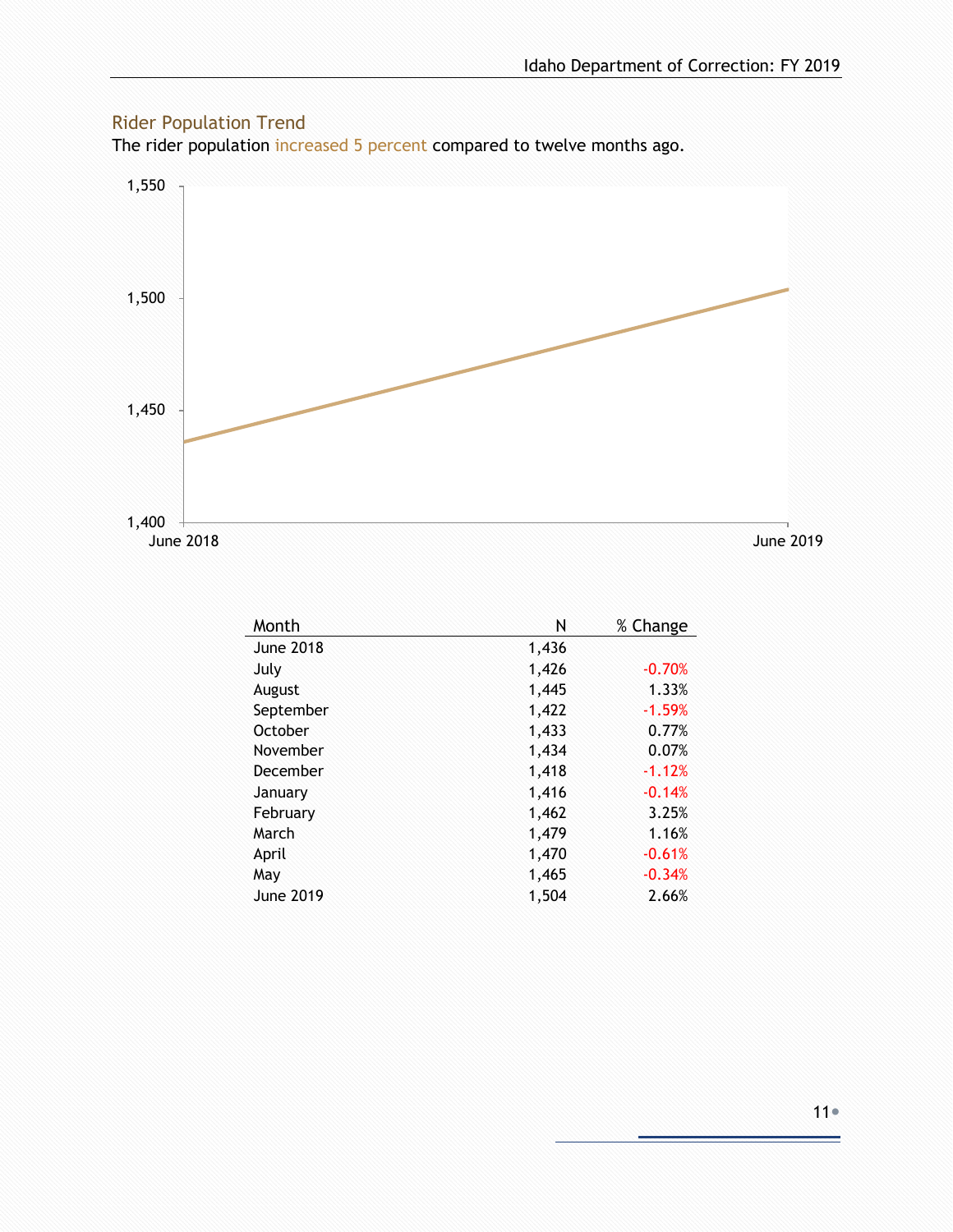#### <span id="page-11-0"></span>Rider Population – Five Year Trend

The rider population increased 30 percent compared to five years ago.

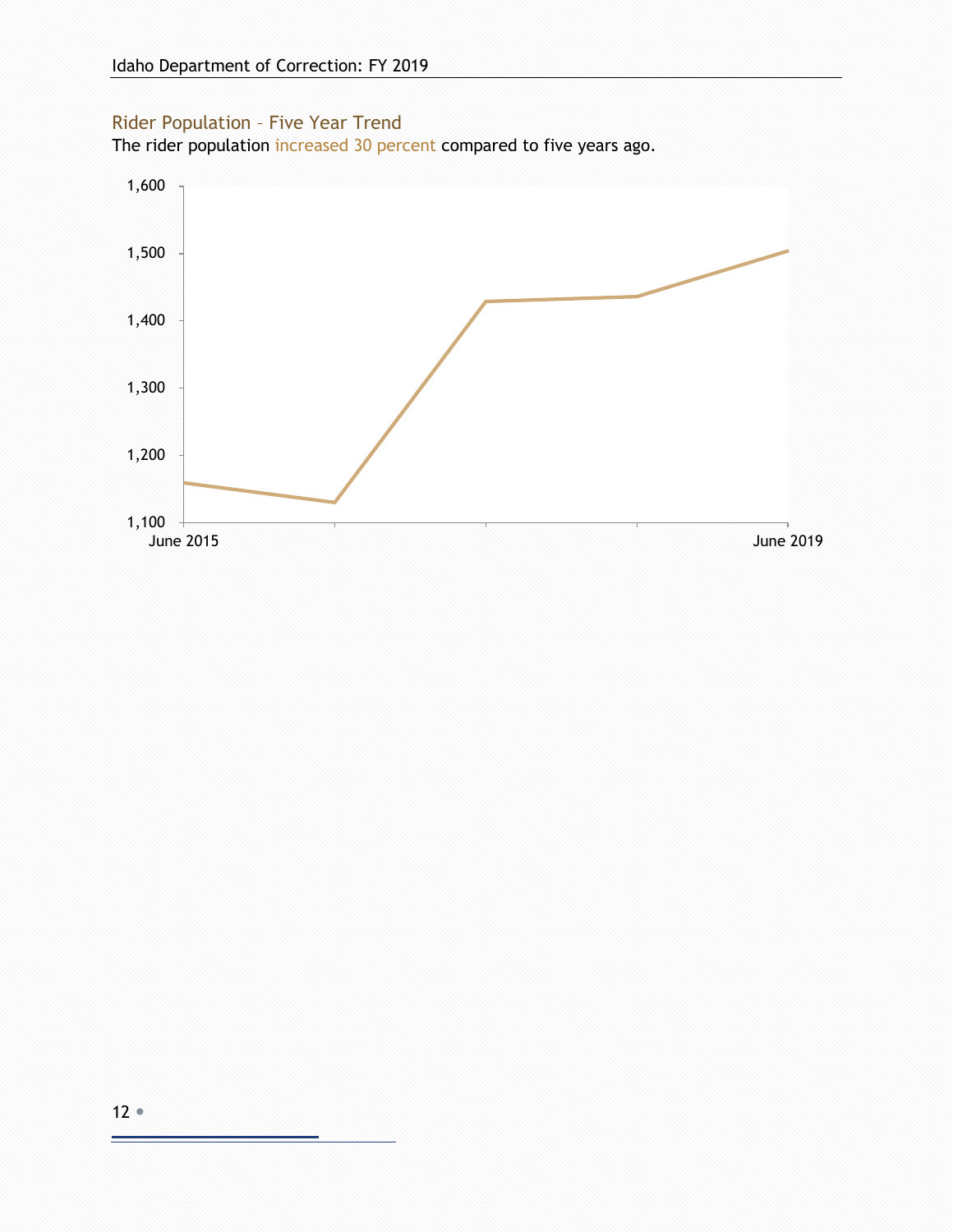#### <span id="page-12-0"></span>Parole Violator Population Trend

The parole violator population increased less than 1 percent compared to twelve months ago.



| Month            | Ν   | % Change |
|------------------|-----|----------|
| <b>June 2018</b> | 602 |          |
| July             | 618 | 2.66%    |
| August           | 573 | $-7.28%$ |
| September        | 592 | 3.32%    |
| October          | 548 | $-7.43%$ |
| November         | 519 | $-5.29%$ |
| December         | 515 | $-0.77%$ |
| January          | 556 | 7.96%    |
| February         | 579 | 4.14%    |
| March            | 536 | $-7.43%$ |
| April            | 555 | 3.54%    |
| May              | 532 | $-4.14%$ |
| June 2019        | 603 | 13.35%   |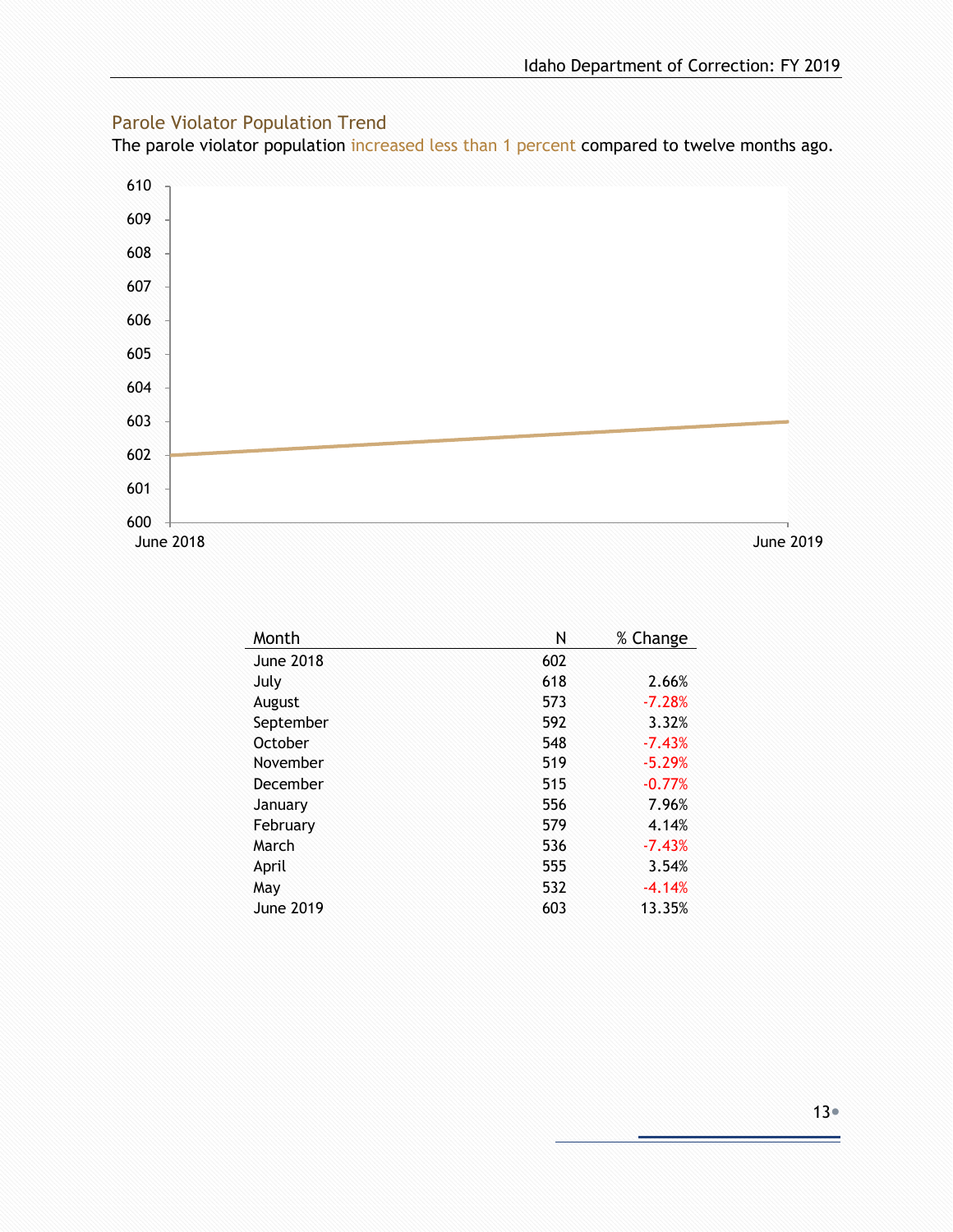#### <span id="page-13-0"></span>Parole Violator Population – Five Year Trend

The parole violator population increased 32 percent compared to five years ago.

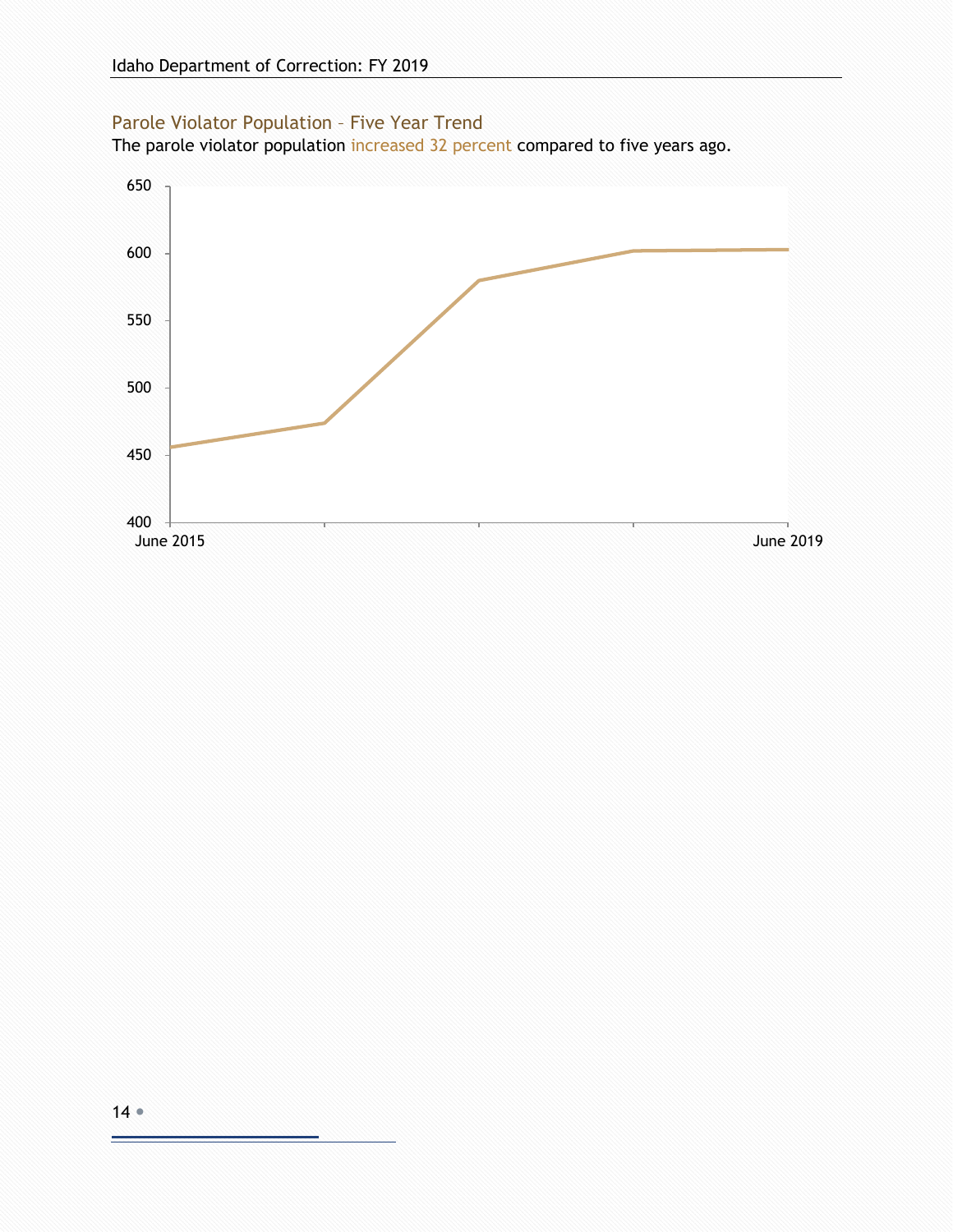# <span id="page-14-0"></span>1.2 Incarcerated Population Distribution by Crime Group

| Crime Group           | Termer |       | Rider Parole Violator | Total |
|-----------------------|--------|-------|-----------------------|-------|
| Murder & Manslaughter | 407    | 1     | 1                     | 409   |
| Sex                   | 1,258  | 72    | 76                    | 1,406 |
| Assault               | 1,424  | 247   | 134                   | 1,805 |
| Property              | 1,091  | 302   | 148                   | 1,541 |
| Alcohol               | 415    | 108   | 49                    | 572   |
| Drug                  | 1,977  | 705   | 194                   | 2,876 |
| Pending               | 6      | 1     | 0                     | 7     |
| Total                 | 6,578  | 1,436 | 602                   | 8,616 |
|                       |        |       |                       |       |

#### <span id="page-14-1"></span>Incarcerated Population Counts by Crime Group and Legal Status – June 2018

#### <span id="page-14-2"></span>Incarcerated Population Counts by Crime Group and Legal Status – June 2019

|              |        | %        |       | %        | Parole   | %         |       | %        |
|--------------|--------|----------|-------|----------|----------|-----------|-------|----------|
| Crime Group  | Termer | Change   | Rider | Change   | Violator | Change    | Total | Change   |
| Murder &     |        |          |       |          |          |           |       |          |
| Manslaughter | 412    | 1.23%    | 6     | 500.00%  | 5        | 400.00%   | 423   | 3.42%    |
| Sex          | 1,255  | $-0.24%$ | 73    | 1.39%    | 63       | $-17.11%$ | 1,391 | $-1.07%$ |
| Assault      | 1,588  | 11.52%   | 229   | $-7.29%$ | 129      | $-3.73%$  | 1,946 | 7.81%    |
| Property     | 1,034  | $-5.22%$ | 273   | $-9.60%$ | 128      | $-13.51%$ | 1,435 | $-6.88%$ |
| Alcohol      | 472    | 13.73%   | 141   | 30.56%   | 33       | $-32.65%$ | 646   | 12.94%   |
| Drug         | 2,153  | 8.90%    | 776   | 10.07%   | 245      | 26.29%    | 3,174 | 10.36%   |
| Pending      | 6      | 0.00%    | 6     | 500.00%  | 0        | 0.00%     | 12    | 71.43%   |
| Total        | 6,920  | 5.20%    | 1,504 | 4.74%    | 603      | 0.17%     | 9,027 | 4.77%    |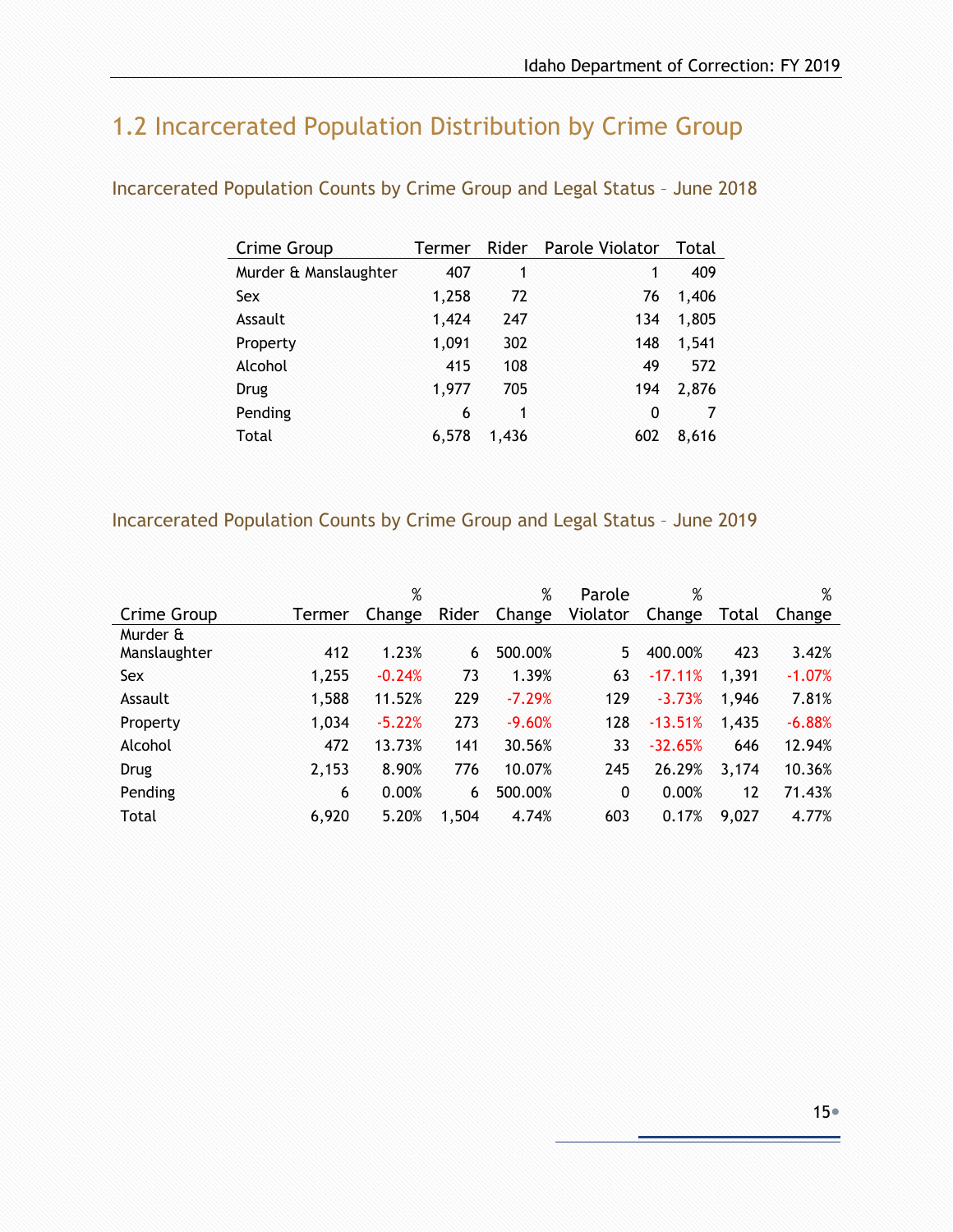<span id="page-15-0"></span>Incarcerated Population Average LSI-R Score by Crime Group and Legal Status – June 2018

| Crime Group           |       |       | Termer Rider Parole Violator | Total |
|-----------------------|-------|-------|------------------------------|-------|
| Murder & Manslaughter | 27.87 | 24.00 | 24.00                        | 27.85 |
| Sex                   | 25.73 | 19.37 | 24.30                        | 25.31 |
| Assault               | 31.56 | 27.93 | 28.46                        | 30.82 |
| Property              | 31.57 | 28.80 | 27.16                        | 30.60 |
| Alcohol               | 27.57 | 23.35 | 26.71                        | 26.71 |
| Drug                  | 30.95 | 29.32 | 29.02                        | 30.42 |
| Total                 | 29.84 | 28.03 | 27.65                        | 29.38 |

<span id="page-15-1"></span>Incarcerated Population Average LSI-R Score by Crime Group and Legal Status – June 2019

|              |        | $\%$     |       | %        | Parole   | %          |       | %        |
|--------------|--------|----------|-------|----------|----------|------------|-------|----------|
| Crime Group  | Termer | Change   | Rider | Change   | Violator | Change     | Total | Change   |
| Murder &     |        |          |       |          |          |            |       |          |
| Manslaughter | 27.43  | $-1.58%$ | 23.83 | $-0.71%$ | 20.60    | $-14.17%$  | 27.28 | $-2.05%$ |
| Sex          | 25.14  | $-2.29%$ | 21.10 | 8.93%    | 21.60    | $-11.11\%$ | 24.75 | $-2.21%$ |
| Assault      | 30.93  | $-2.00%$ | 27.97 | 0.14%    | 26.47    | $-6.99%$   | 30.28 | $-1.75%$ |
| Property     | 31.09  | $-1.52%$ | 29.22 | 1.46%    | 25.56    | $-5.89%$   | 30.24 | $-1.18%$ |
| Alcohol      | 26.74  | $-3.01%$ | 24.01 | 2.83%    | 25.18    | $-5.73%$   | 26.07 | $-2.40%$ |
| Drug         | 30.29  | $-2.13%$ | 29.48 | 0.55%    | 27.84    | $-4.07%$   | 29.89 | $-1.74%$ |
| Total        | 29.26  | $-1.94%$ | 28.26 | 0.82%    | 26.25    | $-5.06%$   | 28.88 | $-1.70%$ |

The Level of Service Inventory-Revised (LSI-R) score collects information regarding factors that include the offender's criminal history, education, family situation, and alcohol or drug problems, and calculates a score indicating the risks and needs said offender represents.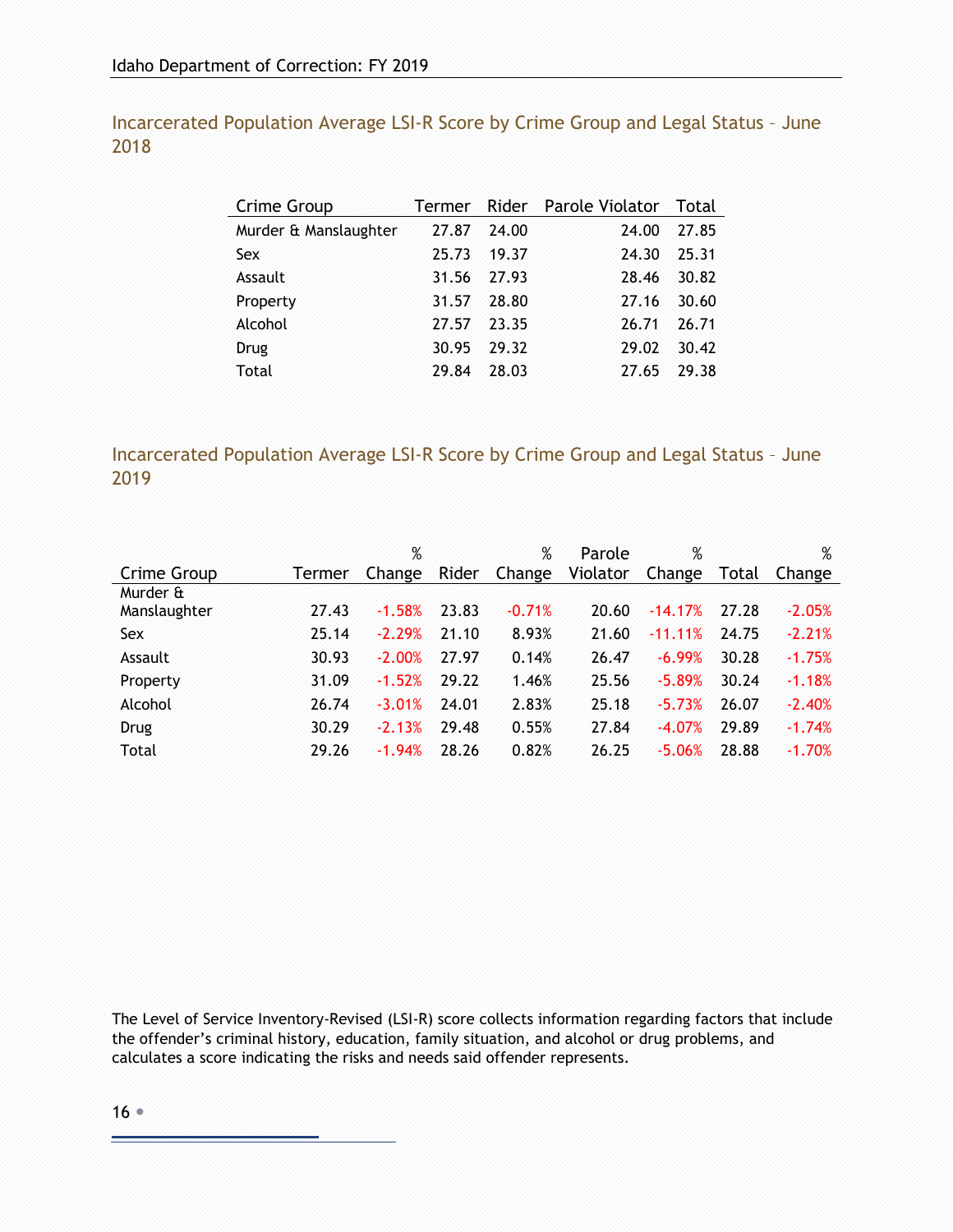

### <span id="page-16-0"></span>Overall Incarcerated Population Distribution by Crime Group – June 2018

33 percent of the overall incarcerated population were incarcerated on drug charges.

#### <span id="page-16-1"></span>Overall Incarcerated Population Distribution by Crime Group – June 2019

35 percent of the overall incarcerated population were incarcerated on drug charges.

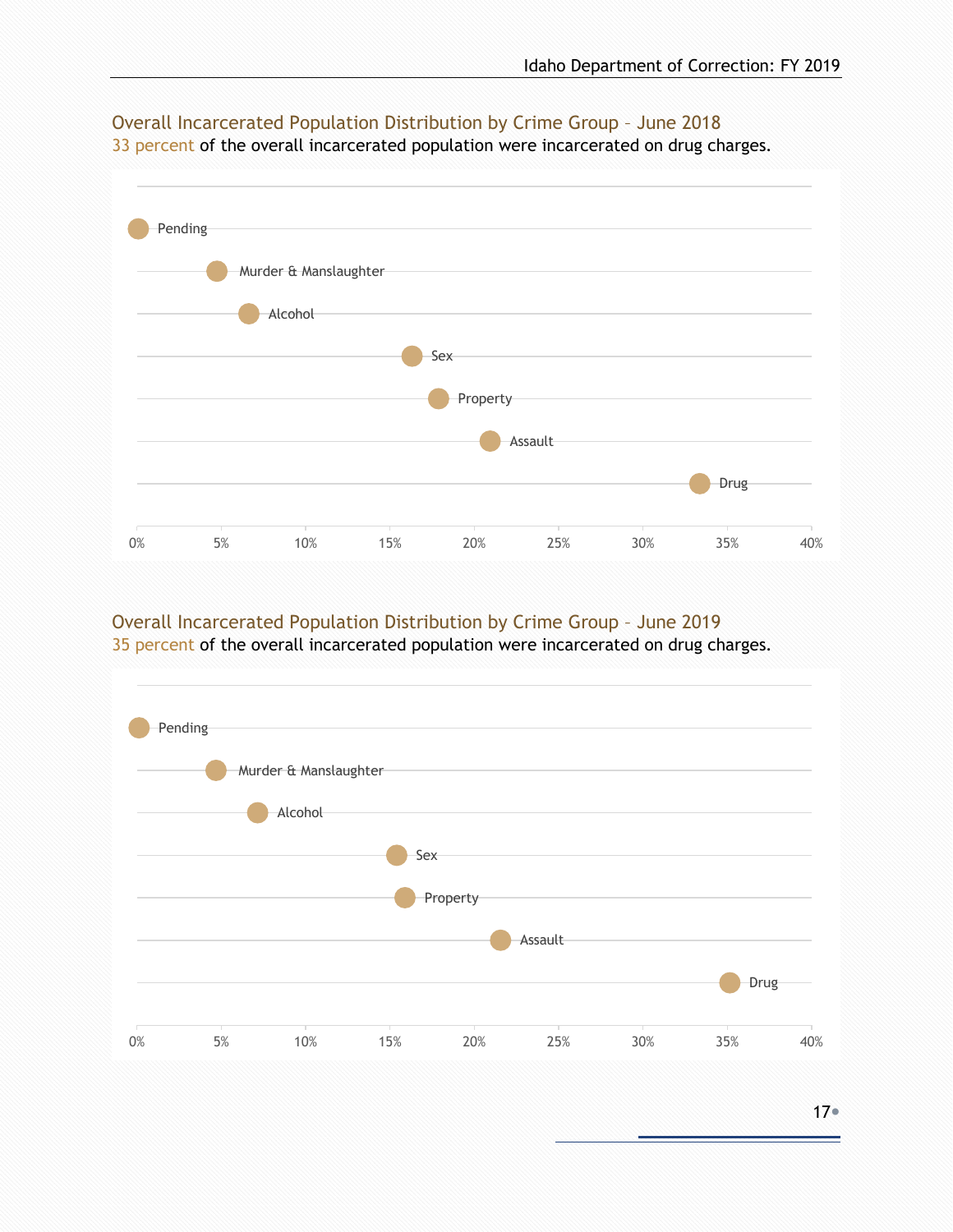#### <span id="page-17-0"></span>Term Population Distribution by Crime Group – June 2018

30 percent of the term population were incarcerated on drug charges.



#### <span id="page-17-1"></span>Term Population Distribution by Crime Group – June 2019

31 percent of the term population were incarcerated on drug charges.



18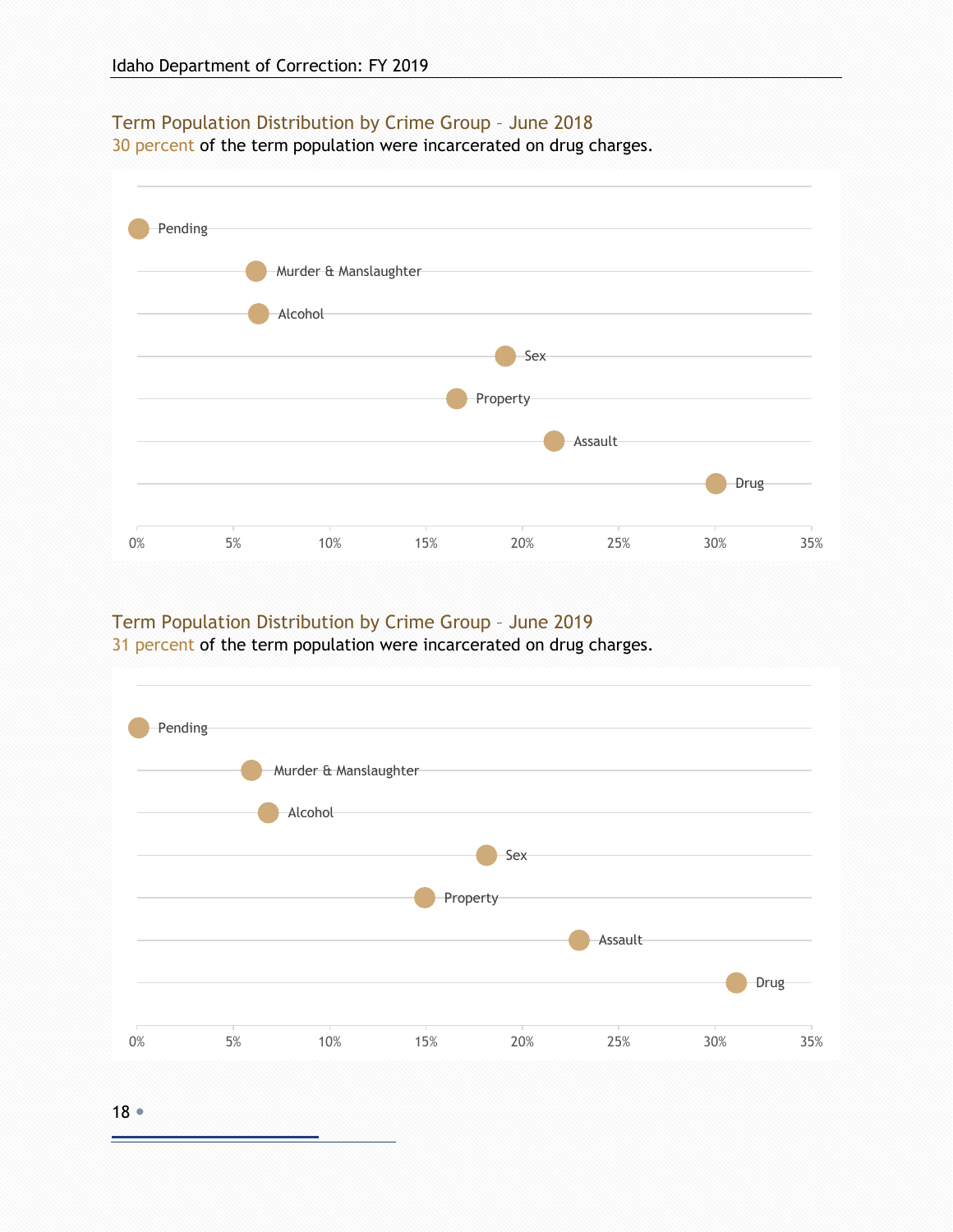

#### <span id="page-18-0"></span>Rider Population Distribution by Crime Group – June 2018

49 percent of the rider population were incarcerated on drug charges.

#### <span id="page-18-1"></span>Rider Population Distribution by Crime Group – June 2019

52 percent of the rider population were incarcerated on drug charges.

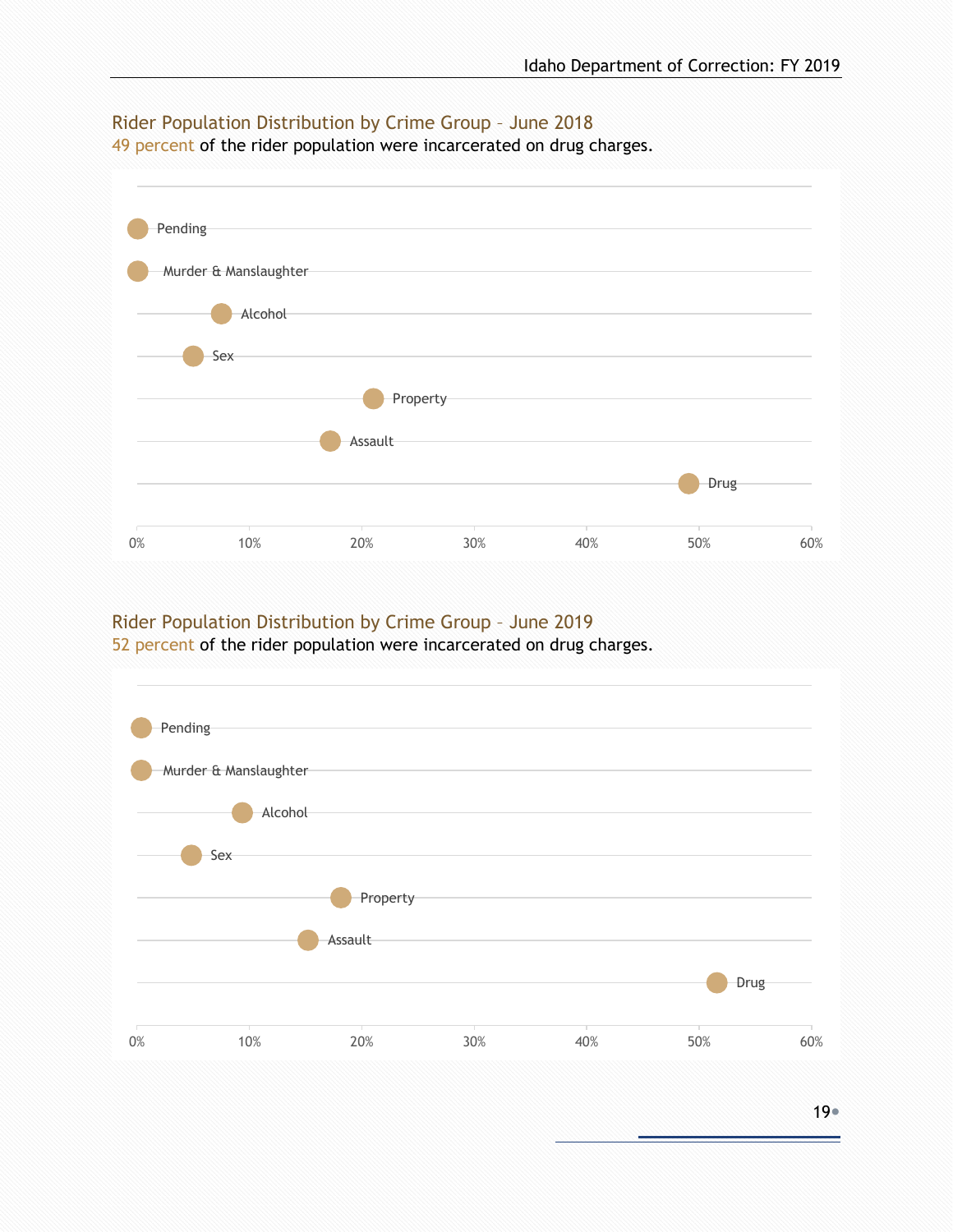#### <span id="page-19-0"></span>Parole Violator Population Distribution by Crime Group – June 2018

32 percent of the parole violator population were incarcerated on drug charges.



#### <span id="page-19-1"></span>Parole Violator Population Distribution by Crime Group – June 2019

41 percent of the parole violator population were incarcerated on drug charges.



20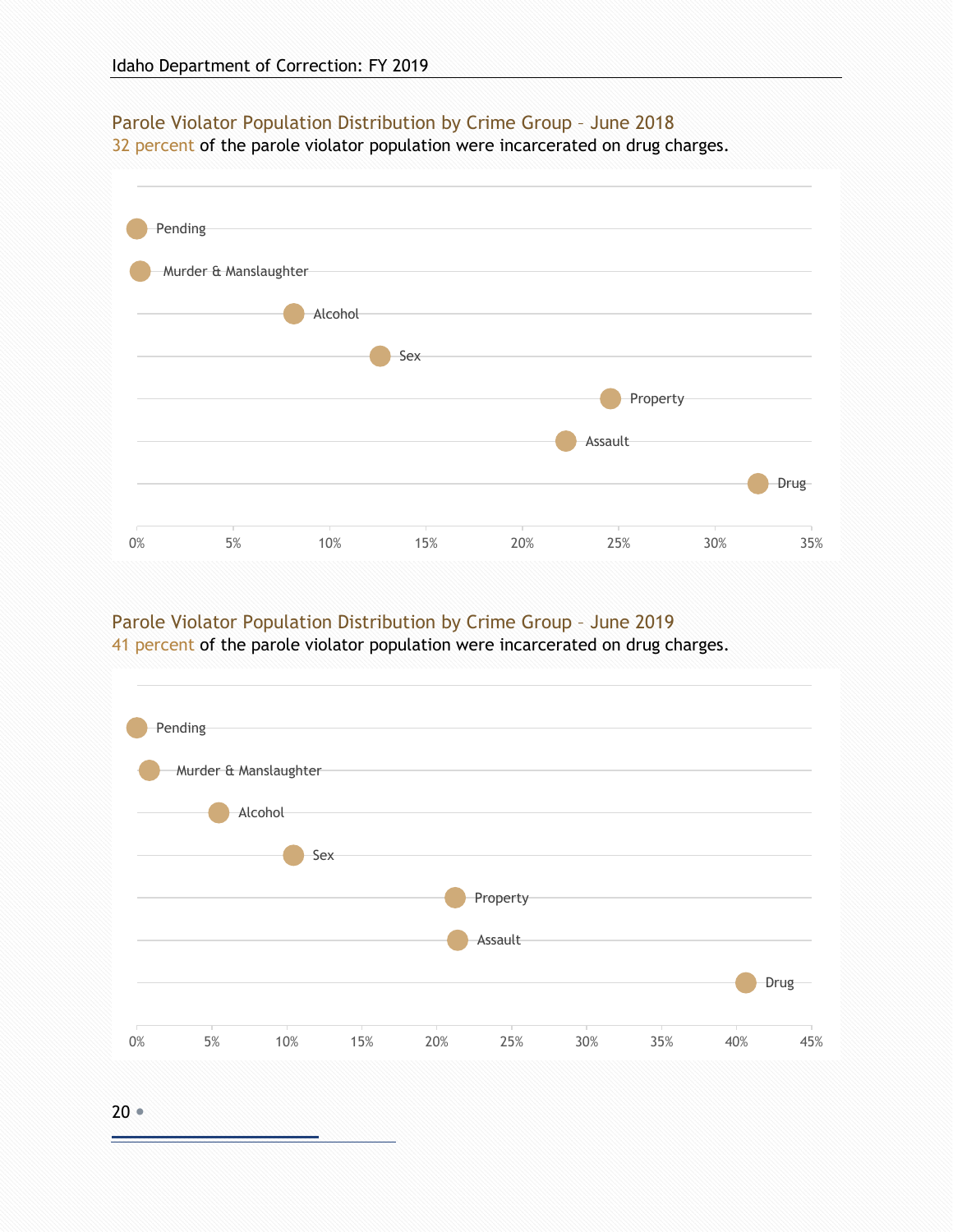# <span id="page-20-0"></span>1.3 Incarcerated Population Distribution by Facility

#### <span id="page-20-1"></span>Overall Incarcerated Population Distribution by Facility Type

As of June 2019, 9 percent of the overall incarcerated population were held in Contract Beds, an increase from June 2018 by 96 percent. The majority were held in Institutions, as opposed to those in County Jails or Reentry Centers.

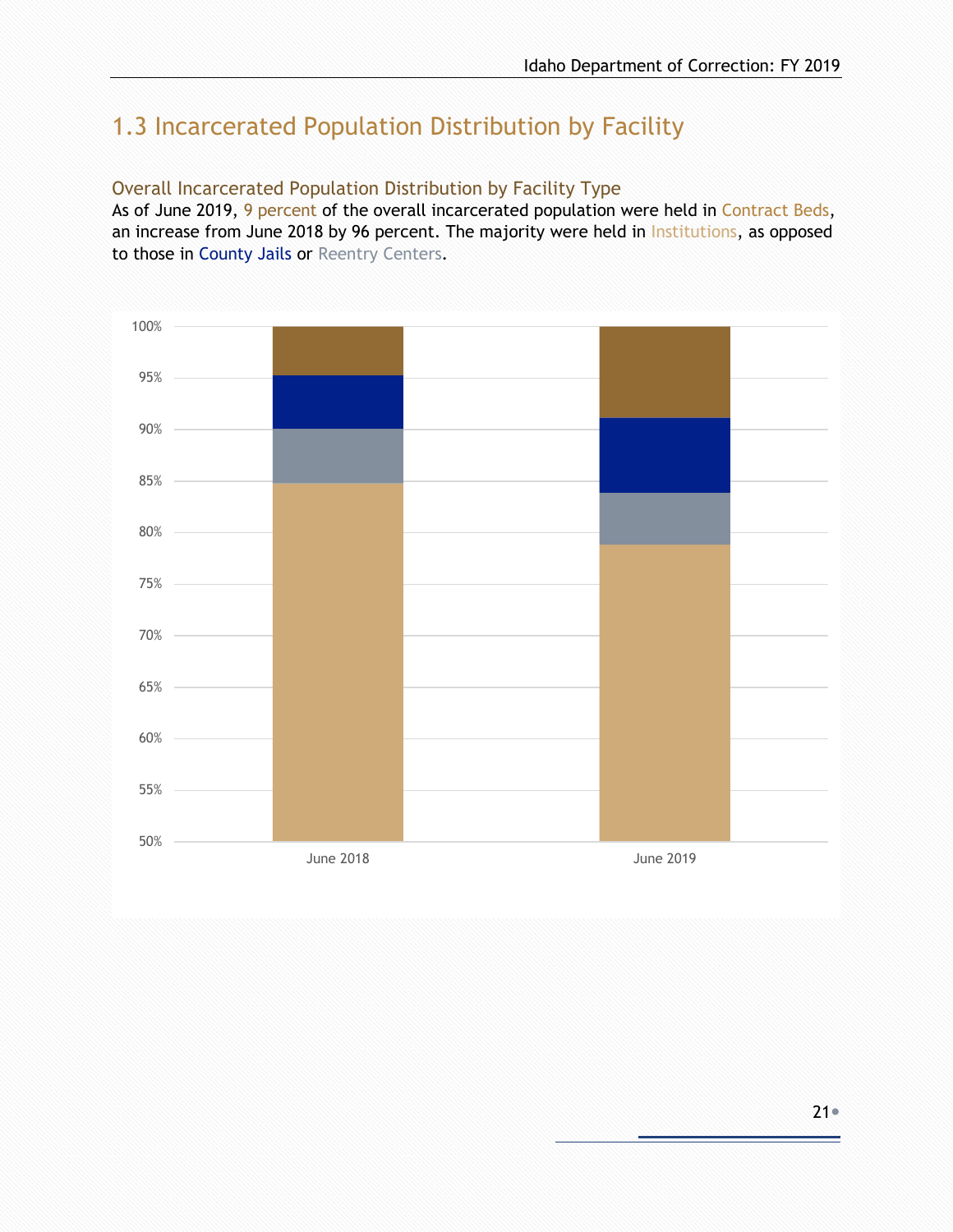|                               |                                                      |                 |       | $%$ of  |
|-------------------------------|------------------------------------------------------|-----------------|-------|---------|
| Institution                   | <b>Facility Name</b>                                 | Gender          | N     | Total   |
| <b>IMSI</b>                   | Idaho Maximum Security Institution                   | Male            | 545   | 6.33%   |
| <b>ISCI</b>                   | <b>Idaho State Correctional Institution</b>          | Male            | 1,406 | 16.32%  |
| <b>SICI</b>                   | South Idaho Correctional Institution                 | Male            | 659   | 7.65%   |
| ICIO                          | Idaho Correctional Institution - Orofino             | Male            | 585   | 6.79%   |
| <b>NICI</b>                   | North Idaho Correctional Institution                 | Male            | 412   | 4.78%   |
| SAWC                          | St. Anthony Work Camp                                | Male            | 270   | 3.13%   |
| <b>PWCC</b>                   | Pocatello Women's Correctional Center                | Female          | 368   | 4.27%   |
| <b>SBWCC</b>                  | South Boise Women's Correctional Center              | Female          | 319   | 3.70%   |
| <b>PRC-SICI</b>               | Pre-Release Center - SICI                            | Female          | 138   | 1.60%   |
| CAPP                          | <b>Correctional Alternative Placement</b>            | Male            | 429   | 4.98%   |
| <b>ISCC</b>                   | Program<br>Idaho State Correctional Center           | Male            | 2,174 | 25.23%  |
|                               |                                                      |                 |       | % of    |
| <b>Reentry Center</b>         | <b>Facility Name</b>                                 | Gender          | N     | Total   |
| <b>CRC Nampa</b>              | Community Reentry Center - Nampa                     | Male            | 114   | 1.32%   |
| <b>CRC Idaho Falls</b>        | Community Reentry Center - Idaho Falls               | Male            | 113   | 1.31%   |
| <b>CRC Treasure</b><br>Valley | <b>Community Reentry Center - Treasure</b><br>Valley | Male            | 108   | 1.25%   |
| <b>CRC East Boise</b>         | Community Reentry Center - East Boise                | Female          | 123   | 1.43%   |
| County Jails,                 |                                                      |                 |       | $%$ of  |
| <b>Contract Beds</b>          | <b>Facility Name</b>                                 | Gender          | N     | Total   |
| <b>County Jails</b>           | <b>County Jails</b>                                  | Male,           | 447   | 5.19%   |
|                               |                                                      | Female          |       |         |
| <b>Bonneville</b><br>Contract | Bonneville Contract County Jail Beds                 | Male,<br>Female | 100   | 1.16%   |
| Karnes County,<br>ТX          | Karnes County Correctional Center<br>(Contract)      | Male            | 306   | 3.55%   |
|                               |                                                      |                 |       | $%$ of  |
| <b>Facility Type</b>          |                                                      |                 | N     | Total   |
| Institutions                  |                                                      |                 | 7,305 | 84.78%  |
| <b>Reentry Centers</b>        |                                                      |                 | 458   | 5.32%   |
| <b>County Jails</b>           |                                                      |                 | 447   | 5.19%   |
| <b>Contract Beds</b>          |                                                      |                 | 406   | 4.71%   |
| Total                         |                                                      |                 | 8,616 | 100.00% |

## <span id="page-21-0"></span>Overall Incarcerated Population Distribution by Facility – June 2018

÷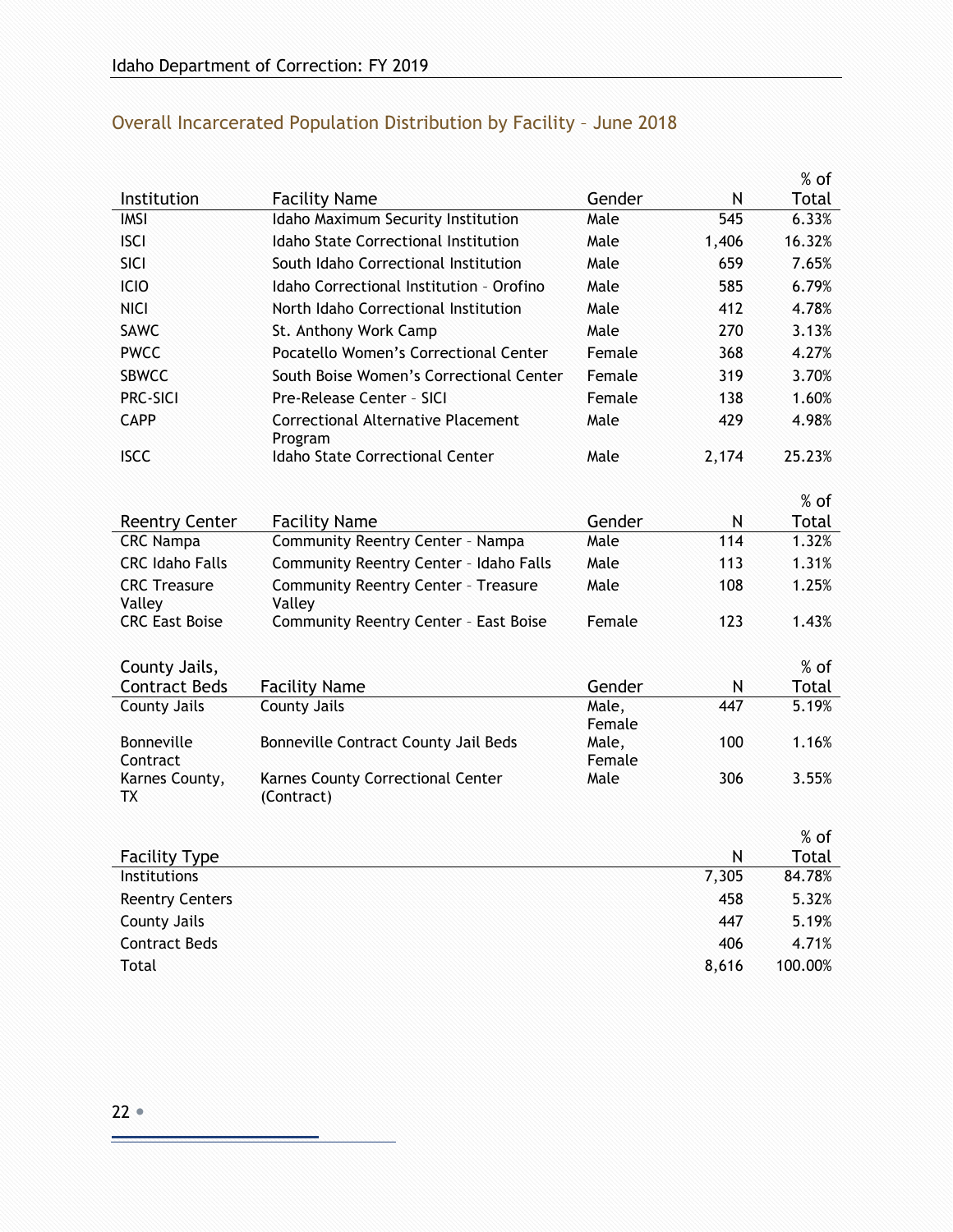|                                      |         |                                                      |                 |            |                      | $%$ of          |
|--------------------------------------|---------|------------------------------------------------------|-----------------|------------|----------------------|-----------------|
| Institution                          |         | <b>Facility Name</b>                                 | Gender          | N          | % Change             | Total           |
| <b>IMSI</b>                          |         | Idaho Maximum Security Institution                   | Male            | 472        | $-13.39%$            | 5.23%           |
| <b>ISCI</b>                          |         | Idaho State Correctional Institution                 | Male            | 1,439      | 2.35%                | 15.94%          |
| SICI                                 |         | South Idaho Correctional Institution                 | Male            | 371        | $-43.70%$            | 4.11%           |
| ICIO                                 |         | Idaho Correctional Institution - Orofino             | Male            | 585        | 0.00%                | 6.48%           |
| <b>NICI</b>                          |         | North Idaho Correctional Institution                 | Male            | 429        | 4.13%                | 4.75%           |
| <b>SAWC</b>                          |         | St. Anthony Work Camp                                | Male            | 271        | 0.37%                | 3.00%           |
| <b>PWCC</b>                          |         | Pocatello Women's Correctional Center                | Female          | 317        | $-13.86%$            | 3.51%           |
| <b>SBWCC</b>                         |         | South Boise Women's Correctional Center              | Female          | 297        | $-6.90%$             | 3.29%           |
| <b>PRC-SICI</b>                      |         | Pre-Release Center - SICI                            | Female          | 333        | 141.30%              | 3.69%           |
| <b>CAPP</b>                          | Program | Correctional Alternative Placement                   | Male            | 423        | $-1.40%$             | 4.69%           |
| <b>ISCC</b>                          |         | Idaho State Correctional Center                      | Male            | 2,180      | 0.28%                | 24.15%          |
|                                      |         |                                                      |                 |            |                      | $%$ of          |
| <b>Reentry Center</b>                |         | <b>Facility Name</b>                                 | Gender          | N          | % Change             | Total           |
| <b>CRC Nampa</b>                     |         | Community Reentry Center - Nampa                     | Male            | 115        | 0.88%                | 1.27%           |
| <b>CRC Idaho Falls</b>               |         | Community Reentry Center - Idaho                     | Male            | 112        | $-0.88%$             | 1.24%           |
|                                      |         | Falls                                                |                 |            |                      |                 |
| <b>CRC Treasure</b><br>Valley        |         | <b>Community Reentry Center - Treasure</b><br>Valley | Male            | 104        | $-3.70%$             | 1.15%           |
| <b>CRC East Boise</b>                |         | Community Reentry Center - East<br><b>Boise</b>      | Female          | 125        | 1.63%                | 1.38%           |
|                                      |         |                                                      |                 |            |                      |                 |
| County Jails,                        |         |                                                      |                 |            |                      | % of            |
| <b>Contract Beds</b>                 |         | <b>Facility Name</b>                                 | Gender          | N          | % Change             | Total           |
| County Jails                         |         | County Jails                                         | Male,<br>Female | 658        | 47.20%               | 7.29%           |
| Bonneville                           |         | Bonneville Contract County Jail                      | Male,           | 97         | $-3.00%$             | 1.07%           |
| Contract                             |         | <b>Beds</b>                                          | Female          |            |                      |                 |
| Jefferson                            |         | Jefferson Contract County Jail                       | Male            | 41         | <b>NA</b>            | 0.45%           |
| Contract                             |         | <b>Beds</b>                                          |                 |            |                      |                 |
| Eagle Pass, TX                       |         | <b>Eagle Pass Correction Facility</b><br>(Contract)  | Male            | 658        | NA                   | 7.29%           |
|                                      |         |                                                      |                 |            |                      |                 |
|                                      |         |                                                      |                 |            |                      | $%$ of          |
| <b>Facility Type</b><br>Institutions |         |                                                      |                 | N<br>7,117 | % Change<br>$-2.57%$ | Total<br>78.84% |
|                                      |         |                                                      |                 |            |                      |                 |
| <b>Reentry Centers</b>               |         |                                                      |                 | 456        | $-0.44%$             | 5.05%           |
| <b>County Jails</b>                  |         |                                                      |                 | 658        | 47.20%               | 7.29%           |
| <b>Contract Beds</b>                 |         |                                                      |                 | 796        | 96.06%               | 8.82%           |
| Total                                |         |                                                      |                 | 9,027      | 4.77%                | 100.00%         |

## <span id="page-22-0"></span>Overall Incarcerated Population Distribution by Facility – June 2019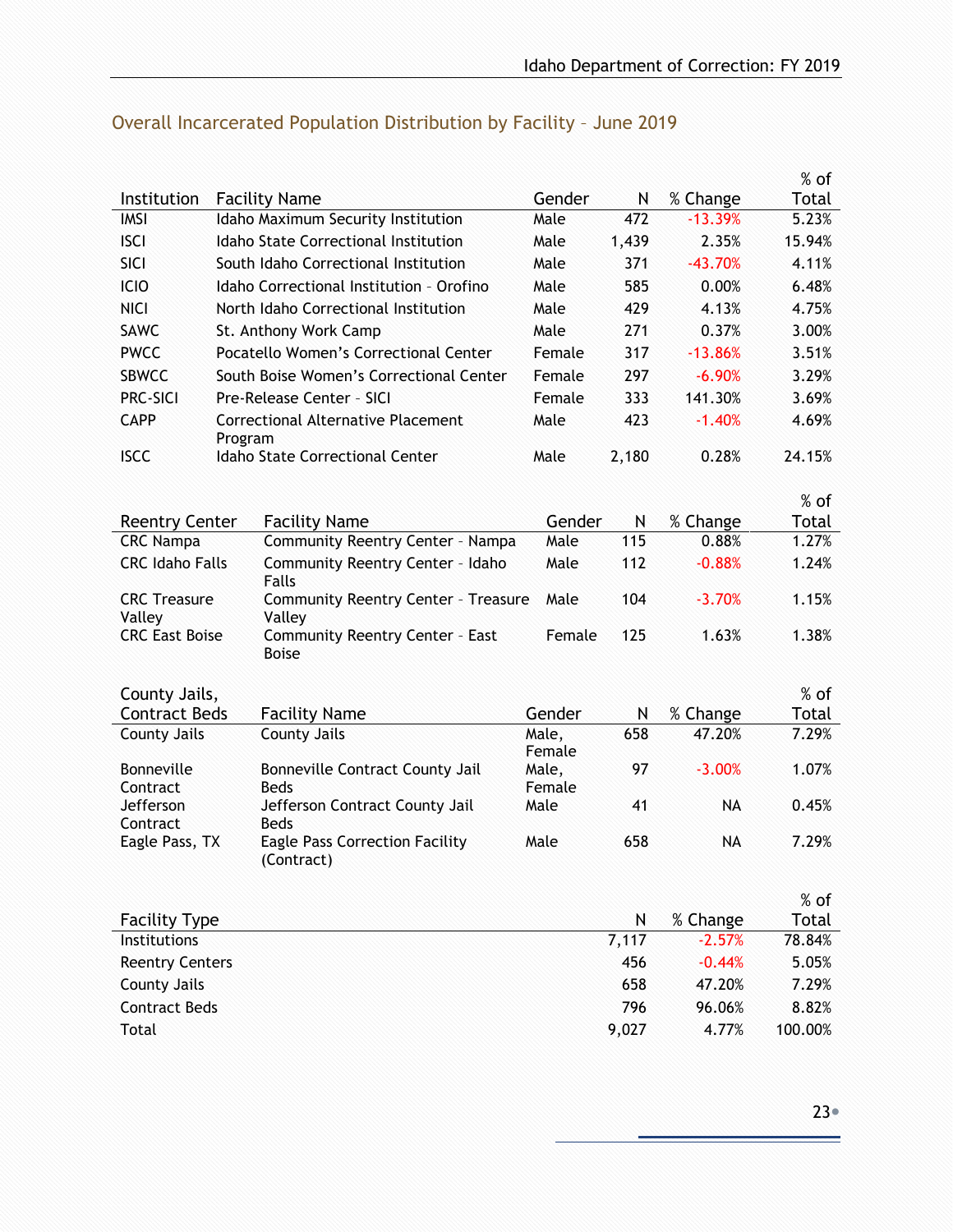<span id="page-23-0"></span>

| Term Population Distribution by Facility - June 2018 |  |  |  |
|------------------------------------------------------|--|--|--|
|------------------------------------------------------|--|--|--|

|                               |                                                      |                 |       | $%$ of  |
|-------------------------------|------------------------------------------------------|-----------------|-------|---------|
| Institution                   | <b>Facility Name</b>                                 | Gender          | N     | Total   |
| <b>IMSI</b>                   | Idaho Maximum Security Institution                   | Male            | 536   | 8.15%   |
| <b>ISCI</b>                   | <b>Idaho State Correctional Institution</b>          | Male            | 1,050 | 15.96%  |
| SICI                          | South Idaho Correctional Institution                 | Male            | 659   | 10.02%  |
| <b>ICIO</b>                   | Idaho Correctional Institution - Orofino             | Male            | 570   | 8.67%   |
| <b>NICI</b>                   | North Idaho Correctional Institution                 | Male            | 1     | 0.02%   |
| <b>SAWC</b>                   | St. Anthony Work Camp                                | Male            | 269   | 4.09%   |
| <b>PWCC</b>                   | Pocatello Women's Correctional Center                | Female          | 294   | 4.47%   |
| <b>SBWCC</b>                  | South Boise Women's Correctional Center              | Female          | 154   | 2.34%   |
| PRC-SICI                      | Pre-Release Center - SICI                            | Female          | 1     | 0.02%   |
| <b>CAPP</b>                   | Correctional Alternative Placement<br>Program        | Male            | 1     | 0.02%   |
| <b>ISCC</b>                   | <b>Idaho State Correctional Center</b>               | Male            | 2,068 | 31.44%  |
|                               |                                                      |                 |       | $%$ of  |
| <b>Reentry Center</b>         | <b>Facility Name</b>                                 | Gender          | N     | Total   |
| <b>CRC Nampa</b>              | Community Reentry Center - Nampa                     | Male            | 112   | 1.70%   |
| <b>CRC Idaho Falls</b>        | Community Reentry Center - Idaho Falls               | Male            | 112   | 1.70%   |
| <b>CRC Treasure</b><br>Valley | <b>Community Reentry Center - Treasure</b><br>Valley | Male            | 108   | 1.64%   |
| <b>CRC East Boise</b>         | Community Reentry Center - East Boise                | Female          | 120   | 1.82%   |
| County Jails,                 |                                                      |                 |       | $%$ of  |
| <b>Contract Beds</b>          | <b>Facility Name</b>                                 | Gender          | N     | Total   |
| <b>County Jails</b>           | <b>County Jails</b>                                  | Male,<br>Female | 167   | 2.54%   |
| <b>Bonneville</b><br>Contract | Bonneville Contract County Jail Beds                 | Male,<br>Female | 50    | 0.76%   |
| Karnes County,<br>ТX          | Karnes County Correctional Center<br>(Contract)      | Male            | 306   | 4.65%   |
|                               |                                                      |                 |       | % of    |
| <b>Facility Type</b>          |                                                      |                 | N     | Total   |
| Institutions                  |                                                      |                 | 5,603 | 85.18%  |
| <b>Reentry Centers</b>        |                                                      |                 | 452   | 6.87%   |
| <b>County Jails</b>           |                                                      |                 | 167   | 2.54%   |
| <b>Contract Beds</b>          |                                                      |                 | 356   | 5.41%   |
| Total                         |                                                      |                 | 6,578 | 100.00% |

Ξ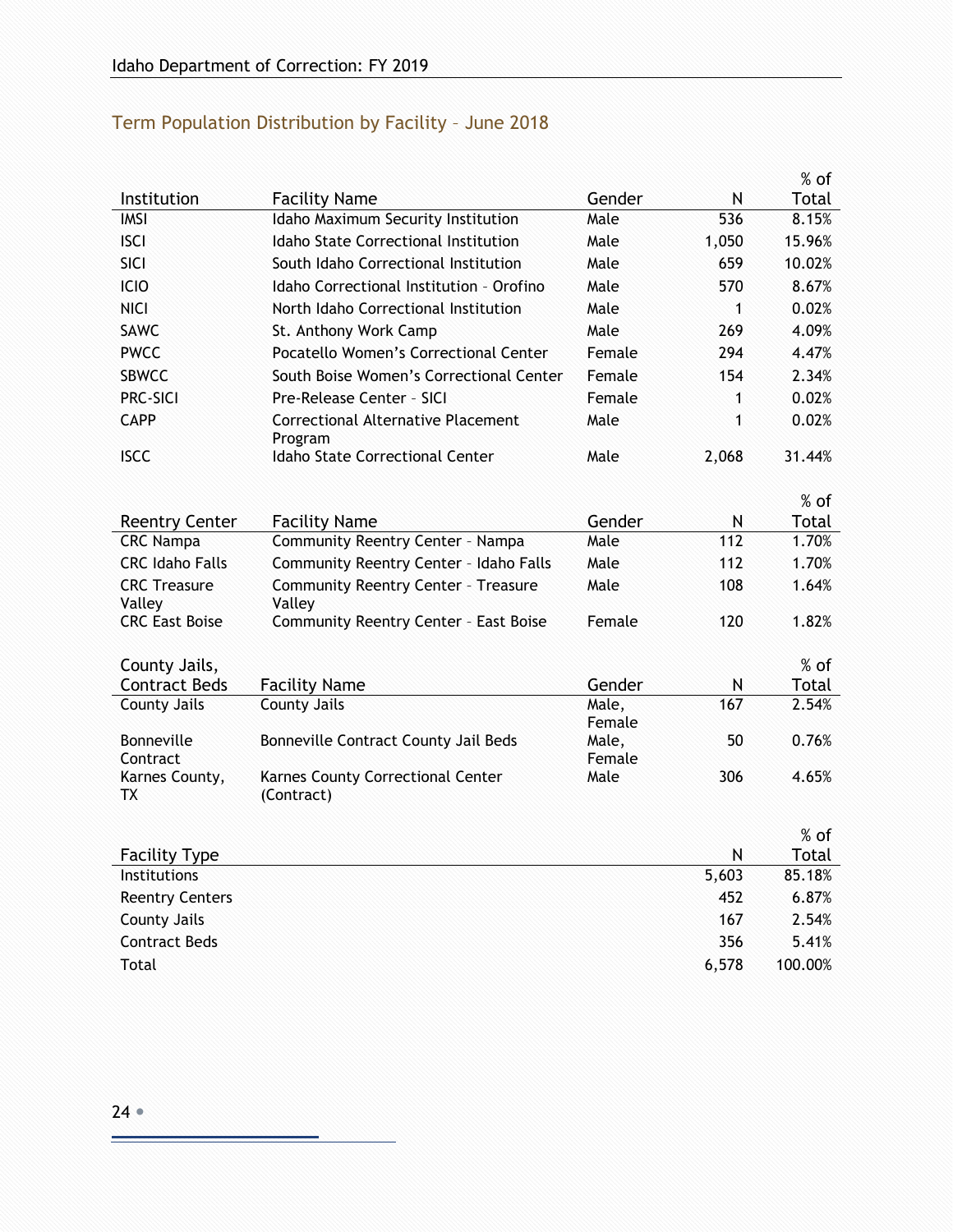#### Institution Facility Name Gender N % Change % of Total IMSI Idaho Maximum Security Institution Male 471 -12.13% 6.81% ISCI Idaho State Correctional Institution Male 1,135 8.10% 16.40% SICI South Idaho Correctional Institution Male 371 -43.70% 5.36% ICIO Idaho Correctional Institution – Orofino Male 575 0.88% 8.31% NICI North Idaho Correctional Institution Male 0 -100.00% 0.00% SAWC St. Anthony Work Camp Male 271 0.74% 3.92% PWCC Pocatello Women's Correctional Center Female 261 -11.22% 3.77% SBWCC South Boise Women's Correctional Center Female 7 -95.45% 0.10% PRC-SICI Pre-Release Center - SICI Female 312 31100.00% 4.51% CAPP Correctional Alternative Placement Program Male 0 -100.00% 0.00% ISCC Idaho State Correctional Center Male 2,122 2.61% 30.66% Reentry Center Facility Name Gender N % Change % of Total CRC Nampa Community Reentry Center – Nampa Male 115 2.68% 1.66% CRC Idaho Falls Community Reentry Center – Idaho Falls Male 112 0.00% 1.62% CRC Treasure Valley Community Reentry Center – Treasure Valley Male 104 -3.70% 1.50% CRC East Boise Community Reentry Center – East Boise Female 125 4.17% 1.81% County Jails, Contract Beds Facility Name Gender N % Change % of Total County Jails County Jails Male, Female 218 30.54% 3.15% Bonneville **Contract** Bonneville Contract County Jail Beds Male, Female 39 -22.00% 0.56% Jefferson **Contract** Jefferson Contract County Jail Beds Male 24 NA 0.35% Eagle Pass, TX Eagle Pass Correction Facility (Contract) Male 658 NA 9.51% Facility Type  $\sim$  N  $\sim$  % Change % of Total Institutions 5,525 -1.39% 79.84% Reentry Centers 6.59% 6.59% 6.59% 6.59% 6.59% 6.59% 6.59% 6.59% 6.59% 6.59% 6.59% 6.59% 6.59% 6.59% for the str County Jails 218 30.54% 3.15% Contract Beds 721 102.53% 10.42% Total 6,920 5.20% 100.00%

#### <span id="page-24-0"></span>Term Population Distribution by Facility – June 2019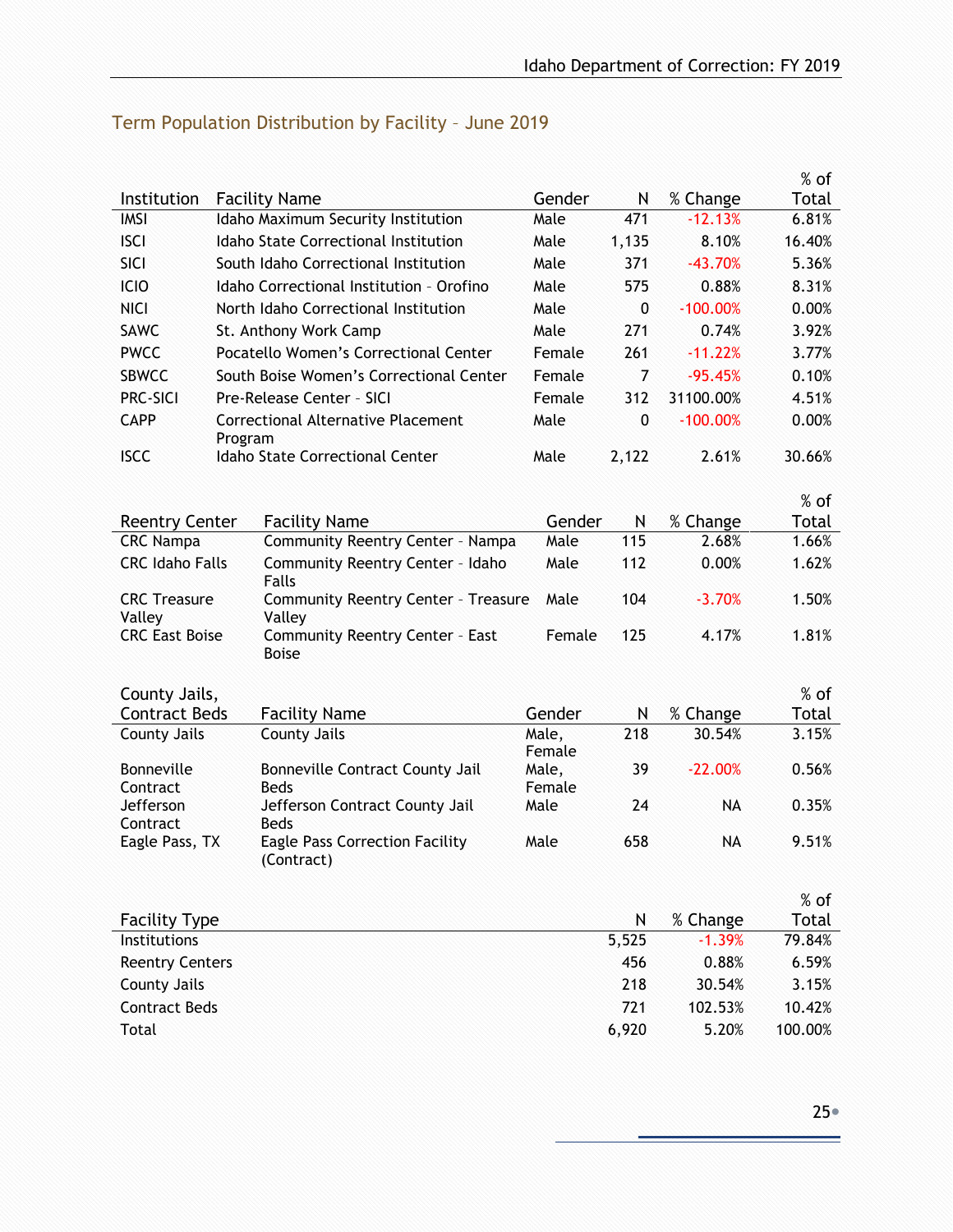<span id="page-25-0"></span>

| Rider Population Distribution by Facility - June 2018 |  |  |  |
|-------------------------------------------------------|--|--|--|
|-------------------------------------------------------|--|--|--|

|                                           |                                                          |                 |                     | $%$ of          |
|-------------------------------------------|----------------------------------------------------------|-----------------|---------------------|-----------------|
| Institution                               | <b>Facility Name</b>                                     | Gender          | N                   | Total           |
| <b>IMSI</b>                               | Idaho Maximum Security Institution                       | Male            | $\overline{3}$      | 0.21%           |
| <b>ISCI</b>                               | Idaho State Correctional Institution                     | Male            | 234                 | 16.30%          |
| <b>SICI</b>                               | South Idaho Correctional Institution                     | Male            | 0                   | 0.00%           |
| <b>ICIO</b>                               | Idaho Correctional Institution - Orofino                 | Male            | 11                  | 0.77%           |
| <b>NICI</b>                               | North Idaho Correctional Institution                     | Male            | 411                 | 28.62%          |
| <b>SAWC</b>                               | St. Anthony Work Camp                                    | Male            | $\mathbf 0$         | 0.00%           |
| <b>PWCC</b>                               | Pocatello Women's Correctional Center                    | Female          | 34                  | 2.37%           |
| <b>SBWCC</b>                              | South Boise Women's Correctional Center                  | Female          | 165                 | 11.49%          |
| PRC-SICI                                  | Pre-Release Center - SICI                                | Female          | 137                 | 9.54%           |
| <b>CAPP</b>                               | <b>Correctional Alternative Placement</b><br>Program     | Male            | 325                 | 22.63%          |
| <b>ISCC</b>                               | <b>Idaho State Correctional Center</b>                   | Male            | $\mathbf 0$         | 0.00%           |
|                                           |                                                          |                 |                     |                 |
|                                           |                                                          | Gender          |                     | $%$ of<br>Total |
| <b>Reentry Center</b><br><b>CRC Nampa</b> | <b>Facility Name</b><br>Community Reentry Center - Nampa | Male            | N<br>$\overline{0}$ | 0.00%           |
| <b>CRC Idaho Falls</b>                    | Community Reentry Center - Idaho Falls                   | Male            | 0                   | 0.00%           |
| <b>CRC Treasure</b>                       | <b>Community Reentry Center - Treasure</b>               | Male            | 0                   | 0.00%           |
| Valley                                    | Valley                                                   |                 |                     |                 |
| <b>CRC East Boise</b>                     | Community Reentry Center - East Boise                    | Female          | 0                   | 0.00%           |
|                                           |                                                          |                 |                     |                 |
| County Jails,                             |                                                          |                 |                     | $%$ of          |
| <b>Contract Beds</b>                      | <b>Facility Name</b>                                     | Gender          | N                   | Total           |
| <b>County Jails</b>                       | <b>County Jails</b>                                      | Male,           | 97                  | 6.75%           |
| Bonneville                                | Bonneville Contract County Jail Beds                     | Female<br>Male, | 19                  | 1.32%           |
| Contract                                  |                                                          | Female          |                     |                 |
| Karnes County,                            | Karnes County Correctional Center                        | Male            | 0                   | 0.00%           |
| TХ                                        | (Contract)                                               |                 |                     |                 |
|                                           |                                                          |                 |                     | % of            |
| <b>Facility Type</b>                      |                                                          |                 | N                   | Total           |
| Institutions                              |                                                          |                 | 1,320               | 91.92%          |
| <b>Reentry Centers</b>                    |                                                          |                 | 0                   | 0.00%           |
| <b>County Jails</b>                       |                                                          |                 | 97                  | 6.76%           |
| <b>Contract Beds</b>                      |                                                          |                 | 19                  | 1.32%           |
| Total                                     |                                                          |                 | 1,436               | 100.00%         |

Ξ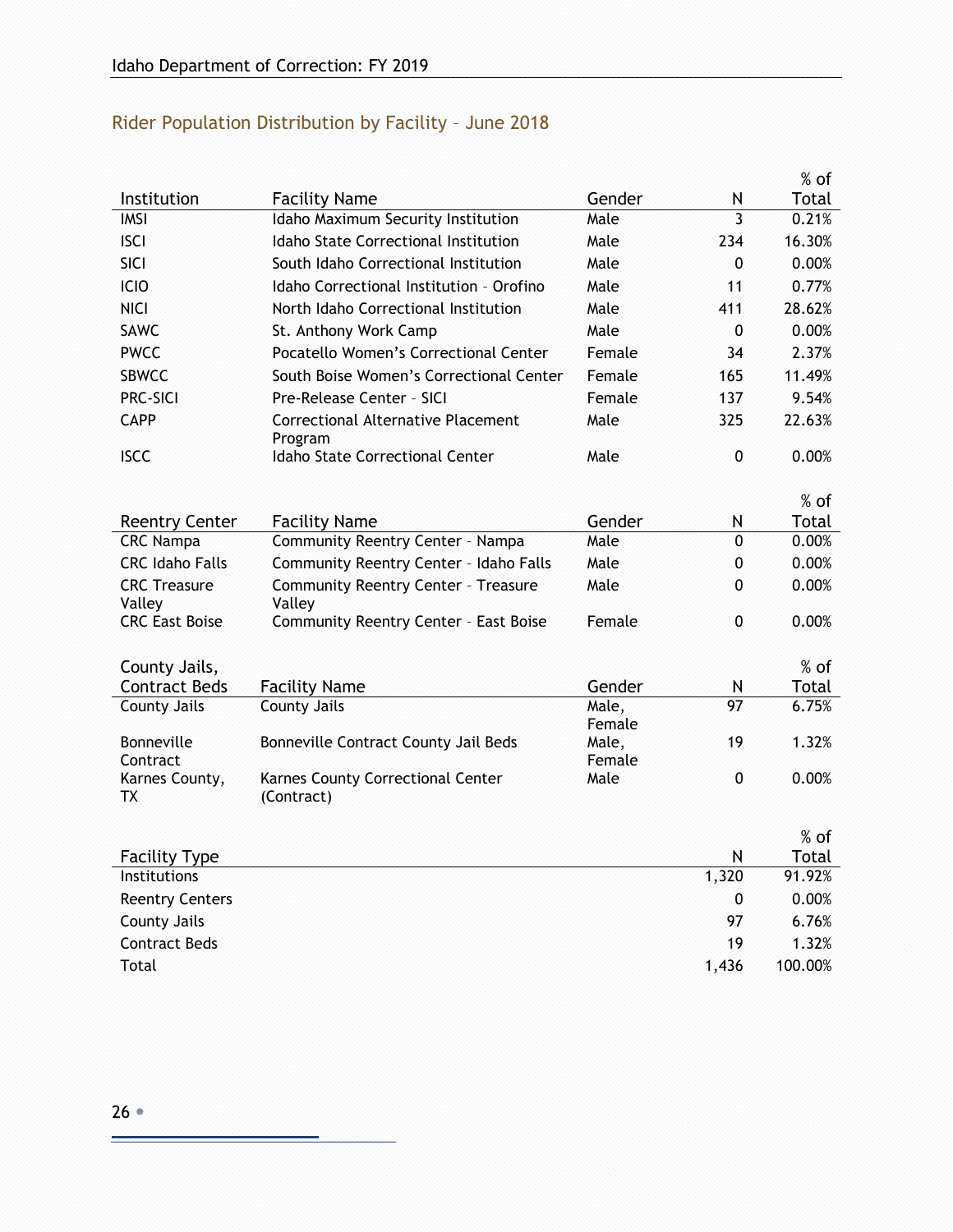% of  $\frac{\text{Total}}{0.00\%}$ 

|             |                                          |        |     |             | $%$ of |
|-------------|------------------------------------------|--------|-----|-------------|--------|
| Institution | <b>Facility Name</b>                     | Gender | N   | % Change    | Total  |
| IMSI        | Idaho Maximum Security Institution       | Male   | 0   | $-100.00\%$ | 0.00%  |
| <b>ISCI</b> | Idaho State Correctional Institution     | Male   | 169 | $-27.78%$   | 11.24% |
| <b>SICI</b> | South Idaho Correctional Institution     | Male   | 0   | 0.00%       | 0.00%  |
| ICIO        | Idaho Correctional Institution - Orofino | Male   | 7   | $-36.36%$   | 0.47%  |
| <b>NICI</b> | North Idaho Correctional Institution     | Male   | 429 | 4.38%       | 28.52% |
| SAWC        | St. Anthony Work Camp                    | Male   | 0   | 0.00%       | 0.00%  |
| <b>PWCC</b> | Pocatello Women's Correctional Center    | Female | 36  | 5.88%       | 2.39%  |
| CRINICC     | South Roise Waman's Correctional Contex  | Emola  | ാറെ | 75 769      | 10.79% |

## <span id="page-26-0"></span>Rider Population Distribution by Facility – June 2019

| <b>PWCC</b>                   |         | Pocatello Women's Correctional Center                | Female          | 36           | 5.88%      | 2.39%  |
|-------------------------------|---------|------------------------------------------------------|-----------------|--------------|------------|--------|
| <b>SBWCC</b>                  |         | South Boise Women's Correctional Center              | Female          | 290          | 75.76%     | 19.28% |
| <b>PRC-SICI</b>               |         | Pre-Release Center - SICI                            | Female          | $\mathbf{0}$ | $-100.00%$ | 0.00%  |
| <b>CAPP</b>                   | Program | <b>Correctional Alternative Placement</b>            | Male            | 330          | 1.54%      | 21.94% |
| <b>ISCC</b>                   |         | <b>Idaho State Correctional Center</b>               | Male            | 1            | <b>NA</b>  | 0.07%  |
|                               |         |                                                      |                 |              |            | % of   |
| <b>Reentry Center</b>         |         | <b>Facility Name</b>                                 | Gender          | N            | % Change   | Total  |
| <b>CRC Nampa</b>              |         | Community Reentry Center - Nampa                     | Male            | $\Omega$     | 0.00%      | 0.00%  |
| <b>CRC Idaho Falls</b>        |         | Community Reentry Center - Idaho<br><b>Falls</b>     | Male            | 0            | 0.00%      | 0.00%  |
| <b>CRC Treasure</b><br>Valley |         | <b>Community Reentry Center - Treasure</b><br>Valley | Male            | $\mathbf 0$  | 0.00%      | 0.00%  |
| <b>CRC East Boise</b>         |         | Community Reentry Center - East<br><b>Boise</b>      | Female          | 0            | 0.00%      | 0.00%  |
| County Jails,                 |         |                                                      |                 |              |            | $%$ of |
| <b>Contract Beds</b>          |         | <b>Facility Name</b>                                 | Gender          | N            | % Change   | Total  |
|                               |         |                                                      |                 |              |            |        |
| <b>County Jails</b>           |         | <b>County Jails</b>                                  | Male,<br>Female | 211          | 117.53%    | 14.03% |
| Bonneville<br>Contract        |         | Bonneville Contract County Jail<br><b>Beds</b>       | Male,<br>Female | 16           | $-15.79%$  | 1.06%  |
| Jefferson<br>Contract         |         | Jefferson Contract County Jail<br><b>Beds</b>        | Male            | 15           | <b>NA</b>  | 1.00%  |
| Eagle Pass, TX                |         | <b>Eagle Pass Correction Facility</b><br>(Contract)  | Male            | 0            | <b>NA</b>  | 0.00%  |
|                               |         |                                                      |                 |              |            | $%$ of |
| <b>Facility Type</b>          |         |                                                      |                 | N            | % Change   | Total  |
| Institutions                  |         |                                                      |                 | 1,262        | $-4.39%$   | 83.91% |
| <b>Reentry Centers</b>        |         |                                                      |                 | $\mathbf{0}$ | 0.00%      | 0.00%  |
| <b>County Jails</b>           |         |                                                      |                 | 211          | 117.53%    | 14.03% |
| <b>Contract Beds</b>          |         |                                                      |                 | 31           | 63.16%     | 2.06%  |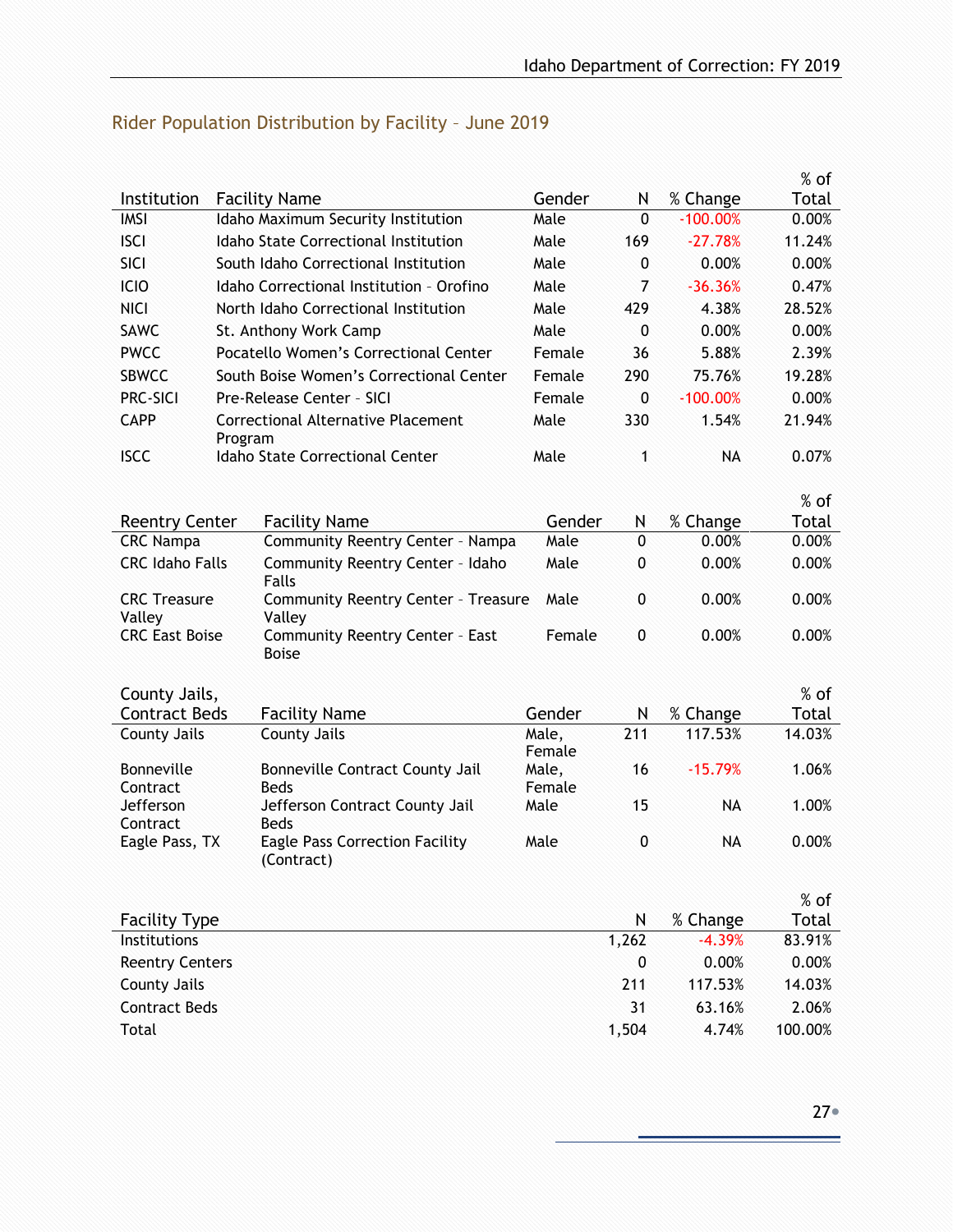|                                                 |                                                                                                           |                 | $%$ of                   |
|-------------------------------------------------|-----------------------------------------------------------------------------------------------------------|-----------------|--------------------------|
| <b>Facility Name</b>                            | Gender                                                                                                    | N               | Total                    |
| Idaho Maximum Security Institution              | Male                                                                                                      |                 | 1.00%                    |
| <b>Idaho State Correctional Institution</b>     | Male                                                                                                      | 120             | 19.93%                   |
| South Idaho Correctional Institution            | Male                                                                                                      | 0               | 0.00%                    |
| Idaho Correctional Institution - Orofino        | Male                                                                                                      | 4               | 0.66%                    |
| North Idaho Correctional Institution            | Male                                                                                                      | 0               | 0.00%                    |
| St. Anthony Work Camp                           | Male                                                                                                      | 1               | 0.17%                    |
| Pocatello Women's Correctional Center           | Female                                                                                                    | 42              | 6.98%                    |
| South Boise Women's Correctional Center         | Female                                                                                                    | 0               | 0.00%                    |
| Pre-Release Center - SICI                       | Female                                                                                                    | 0               | 0.00%                    |
| <b>Correctional Alternative Placement</b>       | Male                                                                                                      | 103             | 17.11%                   |
| Idaho State Correctional Center                 | Male                                                                                                      | 106             | 17.61%                   |
|                                                 |                                                                                                           |                 | % of                     |
|                                                 | Gender                                                                                                    |                 | Total                    |
| Community Reentry Center - Nampa                | Male                                                                                                      | $\overline{2}$  | 0.33%                    |
| Community Reentry Center - Idaho Falls          | Male                                                                                                      | 1               | 0.17%                    |
| <b>Community Reentry Center - Treasure</b>      | Male                                                                                                      | 0               | 0.00%                    |
| Community Reentry Center - East Boise           | Female                                                                                                    | 3               | 0.50%                    |
|                                                 |                                                                                                           |                 | $%$ of                   |
|                                                 | Gender                                                                                                    | N               | Total                    |
| <b>County Jails</b>                             | Male,                                                                                                     | 183             | 30.40%                   |
|                                                 | Female                                                                                                    |                 |                          |
|                                                 |                                                                                                           |                 | 5.15%                    |
| Karnes County Correctional Center<br>(Contract) | Male                                                                                                      | 0               | 0.00%                    |
|                                                 |                                                                                                           |                 | $%$ of                   |
|                                                 |                                                                                                           |                 | Total                    |
|                                                 |                                                                                                           | 382             | 63.46%                   |
|                                                 |                                                                                                           | 6               | 1.00%                    |
|                                                 |                                                                                                           |                 | 30.40%                   |
|                                                 |                                                                                                           | 31              | 5.15%                    |
|                                                 |                                                                                                           | 602             | 100.00%                  |
|                                                 | Program<br><b>Facility Name</b><br>Valley<br><b>Facility Name</b><br>Bonneville Contract County Jail Beds | Male,<br>Female | 6<br>N<br>31<br>N<br>183 |

## <span id="page-27-0"></span>Parole Violator Population Distribution by Facility – June 2018

F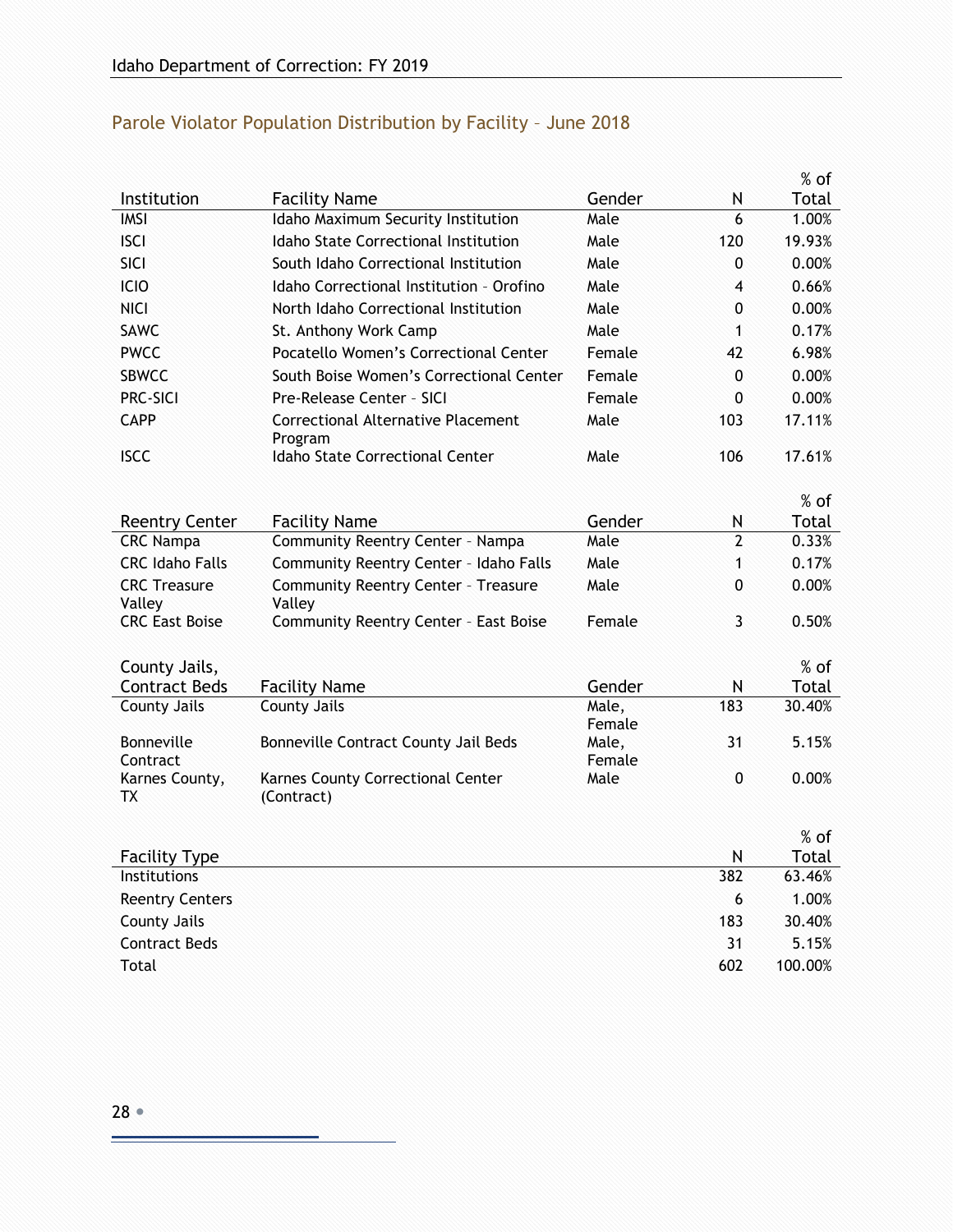|                                 |         |                                                           |                 |                |            | $%$ of  |
|---------------------------------|---------|-----------------------------------------------------------|-----------------|----------------|------------|---------|
| Institution                     |         | <b>Facility Name</b>                                      | Gender          | N              | % Change   | Total   |
| <b>IMSI</b>                     |         | Idaho Maximum Security Institution                        | Male            | 1              | $-83.33%$  | 0.17%   |
| <b>ISCI</b>                     |         | Idaho State Correctional Institution                      | Male            | 135            | 12.50%     | 22.39%  |
| SICI                            |         | South Idaho Correctional Institution                      | Male            | 0              | 0.00%      | 0.00%   |
| ICIO                            |         | Idaho Correctional Institution - Orofino                  | Male            | 3              | $-25.00%$  | 0.50%   |
| <b>NICI</b>                     |         | North Idaho Correctional Institution                      | Male            | 0              | 0.00%      | 0.00%   |
| <b>SAWC</b>                     |         | St. Anthony Work Camp                                     | Male            | 0              | $-100.00%$ | 0.00%   |
| <b>PWCC</b>                     |         | Pocatello Women's Correctional Center                     | Female          | 20             | $-52.38%$  | 3.32%   |
| <b>SBWCC</b>                    |         | South Boise Women's Correctional Center                   | Female          | $\mathbf{0}$   | 0.00%      | 0.00%   |
| <b>PRC-SICI</b>                 |         | Pre-Release Center - SICI                                 | Female          | 21             | 0.00%      | 3.48%   |
| <b>CAPP</b>                     | Program | Correctional Alternative Placement                        | Male            | 93             | $-9.71%$   | 15.42%  |
| <b>ISCC</b>                     |         | Idaho State Correctional Center                           | Male            | 57             | $-46.23%$  | 9.45%   |
|                                 |         |                                                           |                 |                |            | % of    |
| <b>Reentry Center</b>           |         | <b>Facility Name</b>                                      | Gender          | N              | % Change   | Total   |
| <b>CRC Nampa</b>                |         | Community Reentry Center - Nampa                          | Male            | $\mathbf{0}$   | $-100.00%$ | 0.00%   |
| <b>CRC Idaho Falls</b>          |         | Community Reentry Center - Idaho<br>Falls                 | Male            | 0              | $-100.00%$ | 0.00%   |
| <b>CRC</b> Treasure             |         | <b>Community Reentry Center - Treasure</b>                | Male            | 0              | 0.00%      | 0.00%   |
| Valley<br><b>CRC East Boise</b> |         | Valley<br>Community Reentry Center - East<br><b>Boise</b> | Female          | 0              | $-100.00%$ | 0.00%   |
|                                 |         |                                                           |                 |                |            |         |
| County Jails,                   |         |                                                           |                 |                |            | $%$ of  |
| <b>Contract Beds</b>            |         | <b>Facility Name</b>                                      | Gender          | N              | % Change   | Total   |
| County Jails                    |         | County Jails                                              | Male,<br>Female | 229            | 25.14%     | 37.98%  |
| Bonneville                      |         | Bonneville Contract County Jail                           | Male,           | 42             | 35.48%     | 6.97%   |
| Contract<br>Jefferson           |         | <b>Beds</b><br>Jefferson Contract County Jail             | Female<br>Male  | $\overline{2}$ | <b>NA</b>  | 0.33%   |
| Contract<br>Eagle Pass, TX      |         | <b>Beds</b><br><b>Eagle Pass Correction Facility</b>      | Male            | 0              | <b>NA</b>  | 0.00%   |
|                                 |         | (Contract)                                                |                 |                |            |         |
|                                 |         |                                                           |                 |                |            | $%$ of  |
| <b>Facility Type</b>            |         |                                                           |                 | N              | % Change   | Total   |
| Institutions                    |         |                                                           |                 | 330            | $-13.61%$  | 54.73%  |
| <b>Reentry Centers</b>          |         |                                                           |                 | $\bf{0}$       | $-100.00%$ | 0.00%   |
| <b>County Jails</b>             |         |                                                           |                 | 229            | 25.14%     | 37.98%  |
| <b>Contract Beds</b>            |         |                                                           |                 | 44             | 41.94%     | 7.30%   |
| Total                           |         |                                                           |                 | 603            | 0.17%      | 100.00% |

## <span id="page-28-0"></span>Parole Violator Population Distribution by Facility – June 2019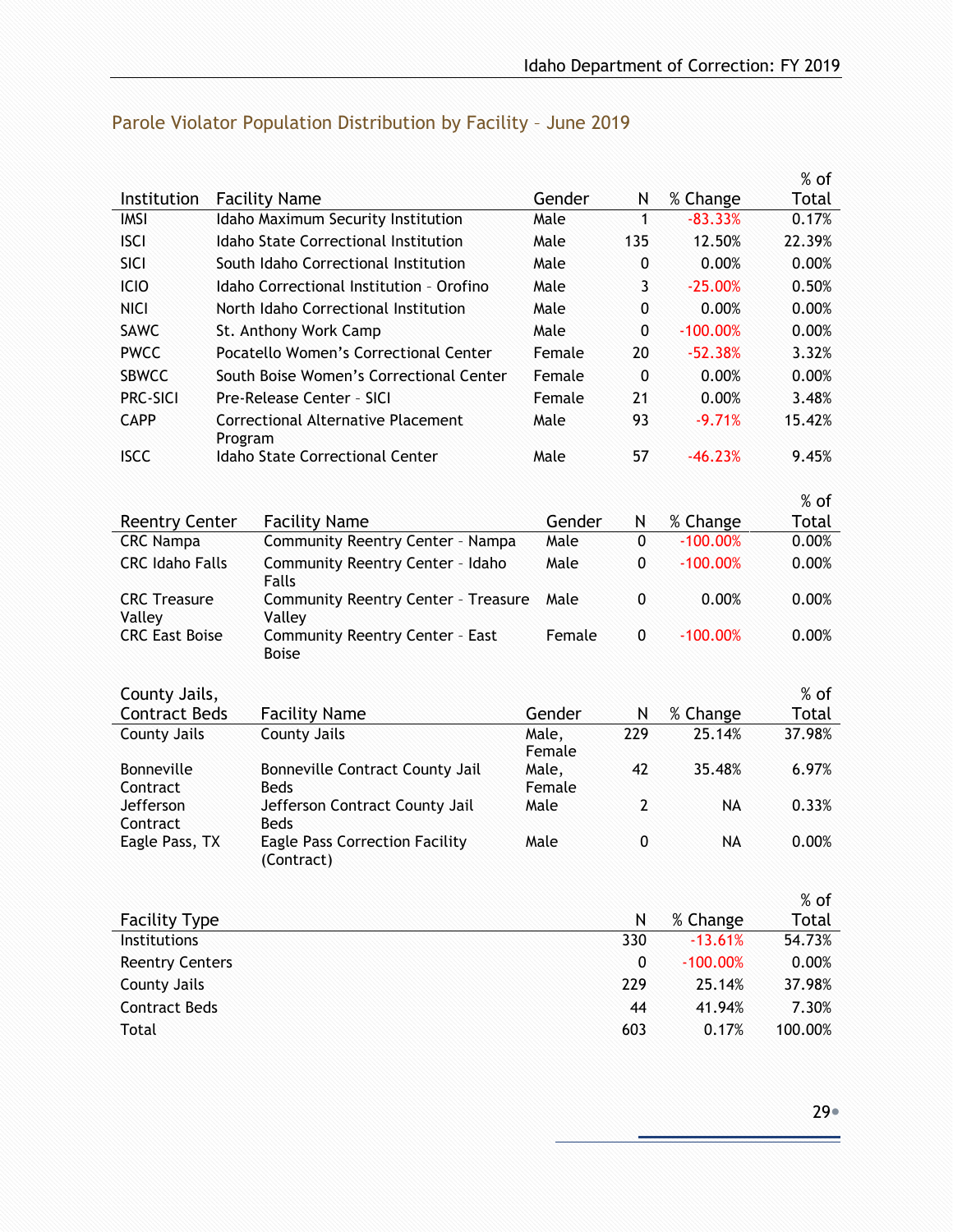# <span id="page-29-0"></span>1.4 Incarcerated Population Distribution by Demographics

| Age Range | Male  | % of Male | Female | % of Female | Total | % of Total |
|-----------|-------|-----------|--------|-------------|-------|------------|
| $18 - 24$ | 835   | 11.21%    | 135    | 11.55%      | 970   | 11.26%     |
| $25 - 34$ | 2,533 | 34.01%    | 501    | 42.86%      | 3,034 | 35.21%     |
| $35 - 44$ | 1,992 | 26.75%    | 324    | 27.72%      | 2,316 | 26.88%     |
| $45 - 54$ | 1,228 | 16.49%    | 149    | 12.75%      | 1,377 | 15.98%     |
| $55 - 64$ | 637   | 8.55%     | 50     | 4.28%       | 687   | 7.97%      |
| $65+$     | 222   | 2.98%     | 10     | 0.86%       | 232   | 2.69%      |
| Total     | 7,447 | 100.00%   | 1,169  | 100.00%     | 8,616 | 100.00%    |

<span id="page-29-1"></span>Overall Incarcerated Population Distribution by Demographics – June 2018

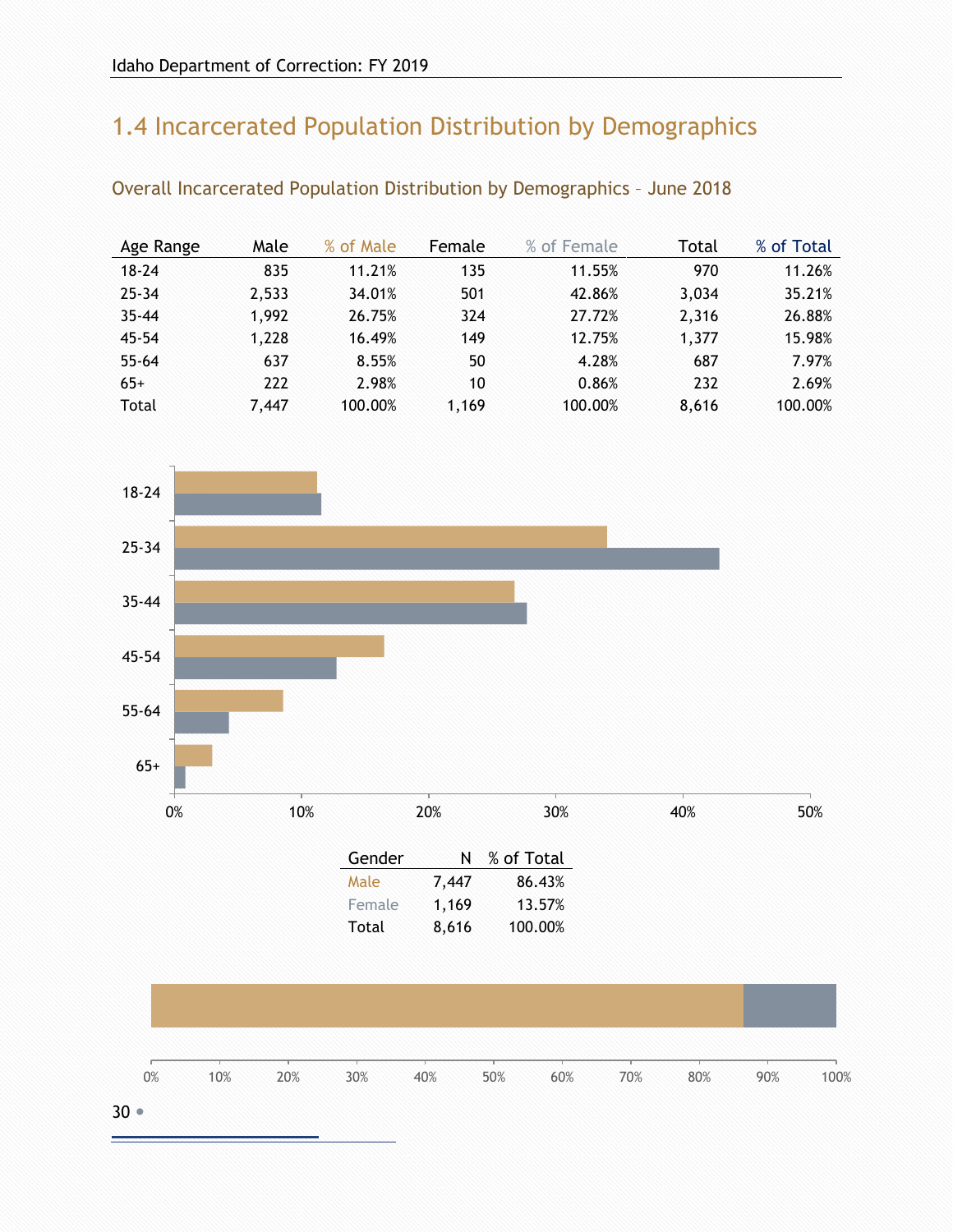| Ethnicity                 | Male  | % of Male | Female | % of Female | Total | % of Total |
|---------------------------|-------|-----------|--------|-------------|-------|------------|
| Asian                     | 38    | 0.51%     | 5      | 0.43%       | 43    | 0.50%      |
| Black or African American | 228   | 3.06%     | 19     | 1.63%       | 247   | 2.87%      |
| Hispanic or Latino        | 1,218 | 16.36%    | 123    | 10.52%      | 1,341 | 15.56%     |
| Indian                    | 265   | 3.56%     | 67     | 5.73%       | 332   | 3.85%      |
| Other                     | 71    | 0.95%     | 15     | 1.28%       | 86    | 1.00%      |
| <b>Unknown</b>            | 79    | 1.06%     | 35     | 2.99%       | 114   | 1.32%      |
| White                     | 5,548 | 74.50%    | 905    | 77.42%      | 6,453 | 74.90%     |
| Total                     | 7,447 | 100.00%   | 1,169  | 100.00%     | 8,616 | 100.00%    |

75 percent of the total incarcerated population were white. The remaining 25 percent are broken out as follows:

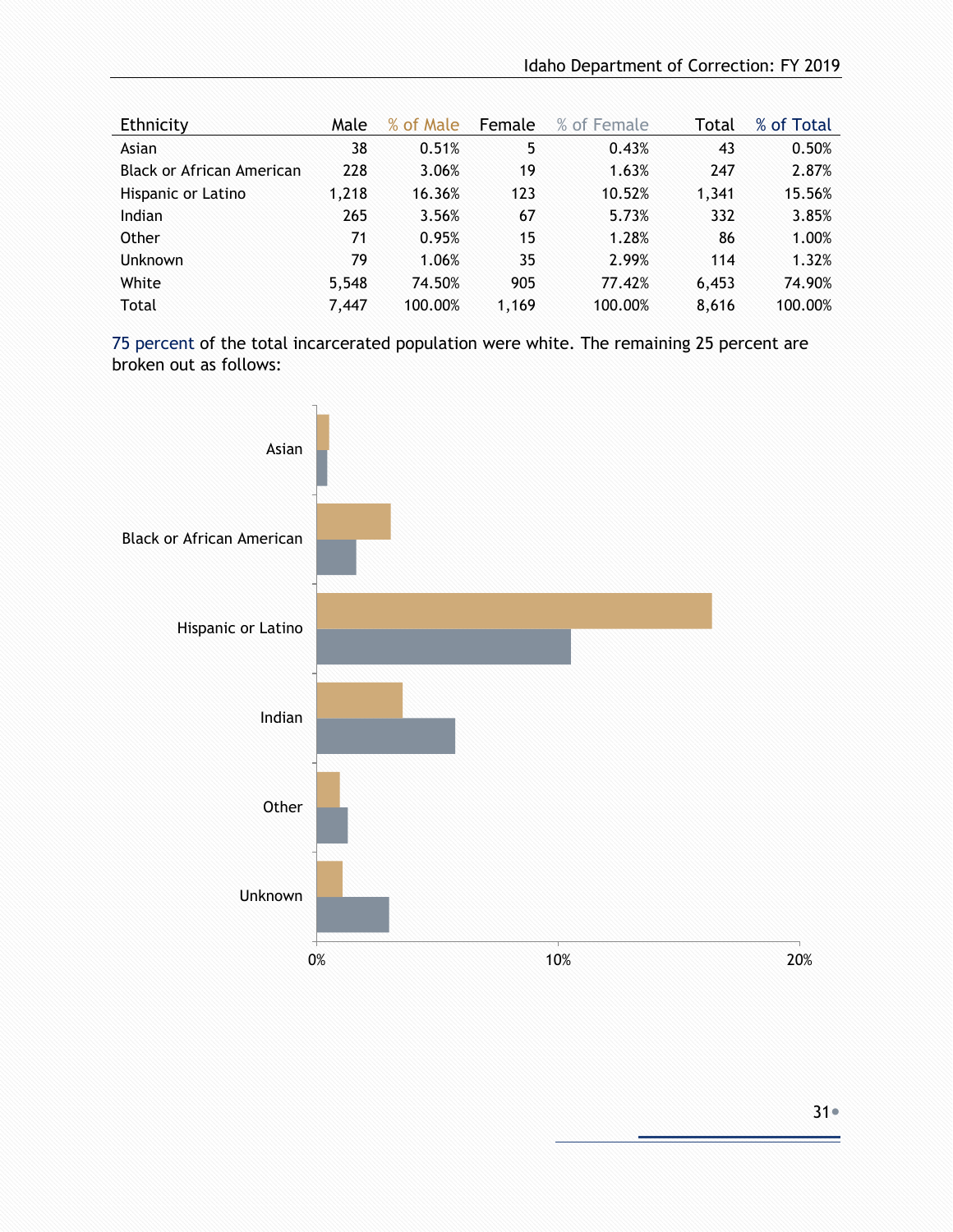| Age       |       | $%$ of  | %        |        | $%$ of  | $\%$      |       | $%$ of       | %        |
|-----------|-------|---------|----------|--------|---------|-----------|-------|--------------|----------|
| Range     | Male  | Male    | Change   | Female | Female  | Change    | Total | <b>Total</b> | Change   |
| $18 - 24$ | 808   | 10.30%  | $-3.23%$ | 109    | 9.20%   | $-19.26%$ | 917   | 10.16%       | $-5.46%$ |
| $25 - 34$ | 2,687 | 34.26%  | 6.08%    | 510    | 43.04%  | 1.80%     | 3,197 | 35.42%       | 5.37%    |
| $35 - 44$ | 2,151 | 27.43%  | 7.98%    | 338    | 28.52%  | 4.32%     | 2,489 | 27.57%       | 7.47%    |
| $45 - 54$ | 1,245 | 15.88%  | 1.38%    | 162    | 13.67%  | 8.72%     | 1,407 | 15.59%       | 2.18%    |
| $55 - 64$ | 716   | 9.13%   | 12.40%   | 55     | 4.64%   | 10.00%    | 771   | 8.54%        | 12.23%   |
| $65+$     | 235   | 3.00%   | 5.86%    | 11     | 0.93%   | 10.00%    | 246   | 2.73%        | 6.03%    |
| Total     | 7,842 | 100.00% | 5.30%    | 1,185  | 100.00% | 1.37%     | 9,027 | 100.00%      | 4.77%    |

<span id="page-31-0"></span>Overall Incarcerated Population Distribution by Demographics – June 2019

# $0\%$  10% 20% 30% 40% 50% 65+ 55-64 45-54 35-44 25-34 18-24

| Gender | N     | % of Total |
|--------|-------|------------|
| Male   | 7,842 | 86.87%     |
| Female | 1,185 | 13.13%     |
| Total  | 9,027 | 100.00%    |

|  |  |  | 60% | 70% | 80% | 90% | 100% |
|--|--|--|-----|-----|-----|-----|------|

32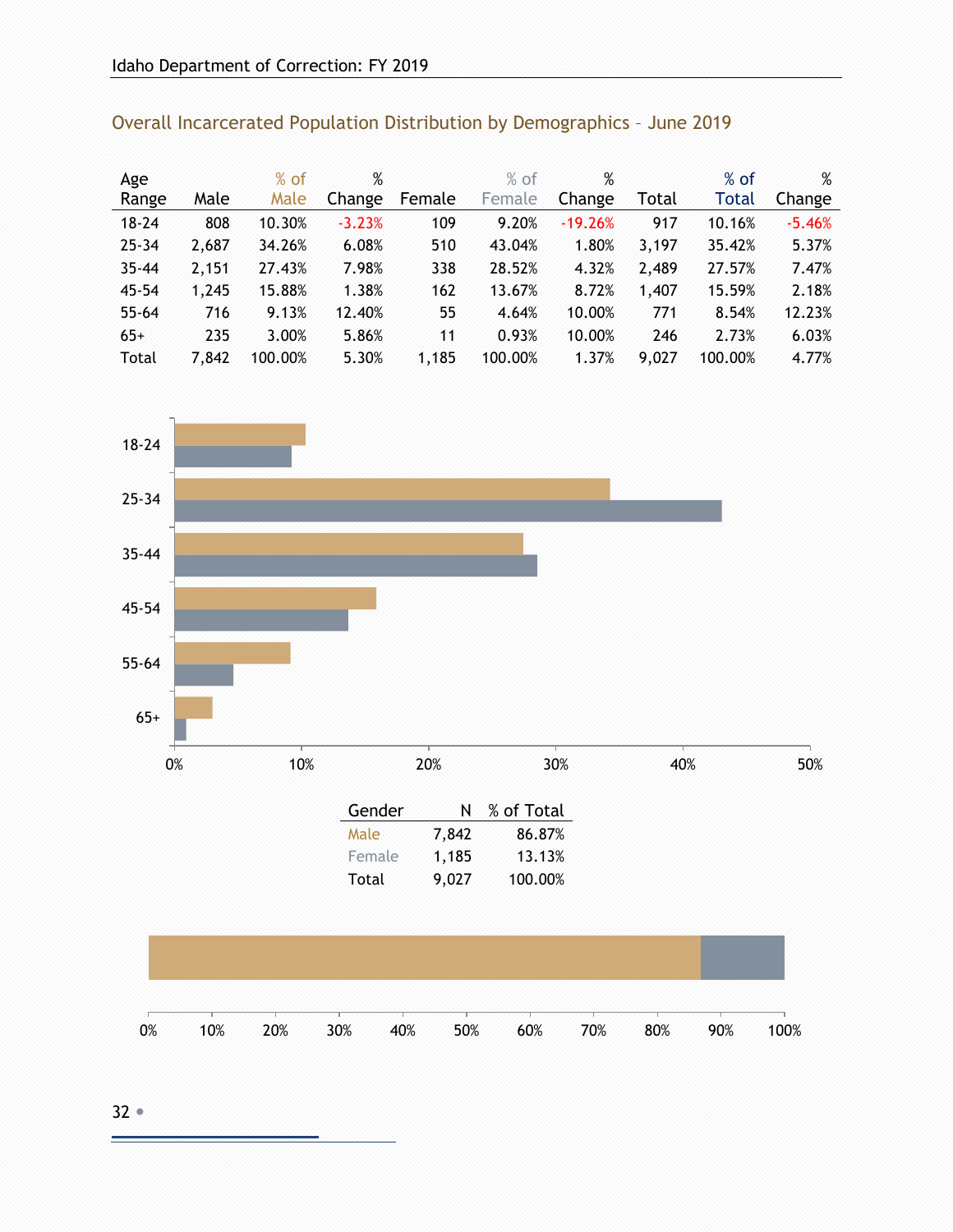|                                     |       | $%$ of  | %      |        | $%$ of  | %         |       | $%$ of  | %          |
|-------------------------------------|-------|---------|--------|--------|---------|-----------|-------|---------|------------|
| Ethnicity                           | Male  | Male    | Change | Female | Female  | Change    | Total | Total   | Change     |
| Asian<br><b>Black or</b><br>African | 39    | 0.50%   | 2.63%  | 4      | 0.34%   | $-20.00%$ | 43    | 0.48%   | $-100.00%$ |
| American<br>Hispanic                | 260   | 3.32%   | 14.04% | 21     | 1.77%   | 10.53%    | 281   | 3.11%   | 13.77%     |
| or Latino                           | 1,269 | 16.18%  | 4.19%  | 116    | 9.79%   | $-5.69%$  | 1,385 | 15.34%  | 3.28%      |
| Indian                              | 278   | 3.55%   | 4.91%  | 63     | 5.32%   | $-5.97%$  | 341   | 3.78%   | 2.71%      |
| Other                               | 94    | 1.20%   | 32.39% | 19     | 1.60%   | 26.67%    | 113   | 1.25%   | 31.40%     |
| Unknown                             | 120   | 1.53%   | 51.90% | 43     | 3.63%   | 22.86%    | 163   | 1.81%   | 42.98%     |
| White                               | 5,782 | 73.73%  | 4.22%  | 919    | 77.55%  | 1.55%     | 6,701 | 74.23%  | 3.84%      |
| Total                               | 7,842 | 100.00% | 5.30%  | 1,185  | 100.00% | 1.37%     | 9,027 | 100.00% | 4.27%      |

 74 percent of the total incarcerated population were white. The remaining 26 percent are broken out as follows:

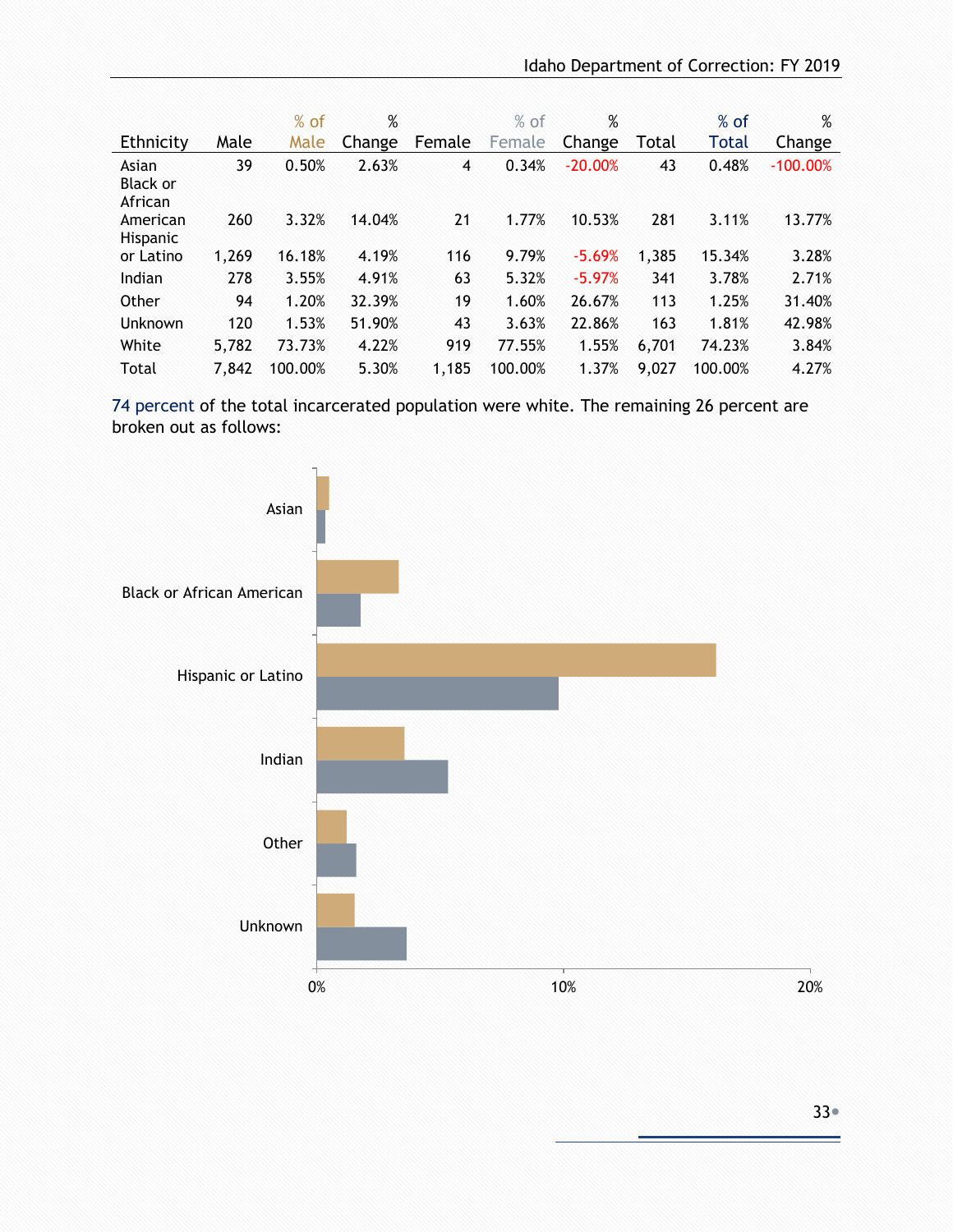| Age Range | Male  | % of Male | Female | % of Female | Total | % of Total |
|-----------|-------|-----------|--------|-------------|-------|------------|
| $18 - 24$ | 568   | 9.64%     | 49     | 7.15%       | 617   | 9.38%      |
| $25 - 34$ | 1,947 | 33.04%    | 282    | 41.17%      | 2,229 | 33.89%     |
| $35 - 44$ | 1,580 | 26.81%    | 209    | 30.51%      | 1,789 | 27.20%     |
| 45-54     | 1,018 | 17.27%    | 97     | 14.16%      | 1,115 | 16.95%     |
| $55 - 64$ | 569   | 9.66%     | 38     | 5.55%       | 607   | 9.23%      |
| $65+$     | 211   | 3.58%     | 10     | 1.46%       | 221   | 3.36%      |
| Total     | 5,893 | 100.00%   | 685    | 100.00%     | 6,578 | 100.00%    |

## <span id="page-33-0"></span>Term Population Distribution by Demographics – June 2018



| Gender | N     | % of Total |
|--------|-------|------------|
| Male   | 5,893 | 89.59%     |
| Female | 685   | 10.41%     |
| Total  | 6,578 | 100.00%    |



 $34 -$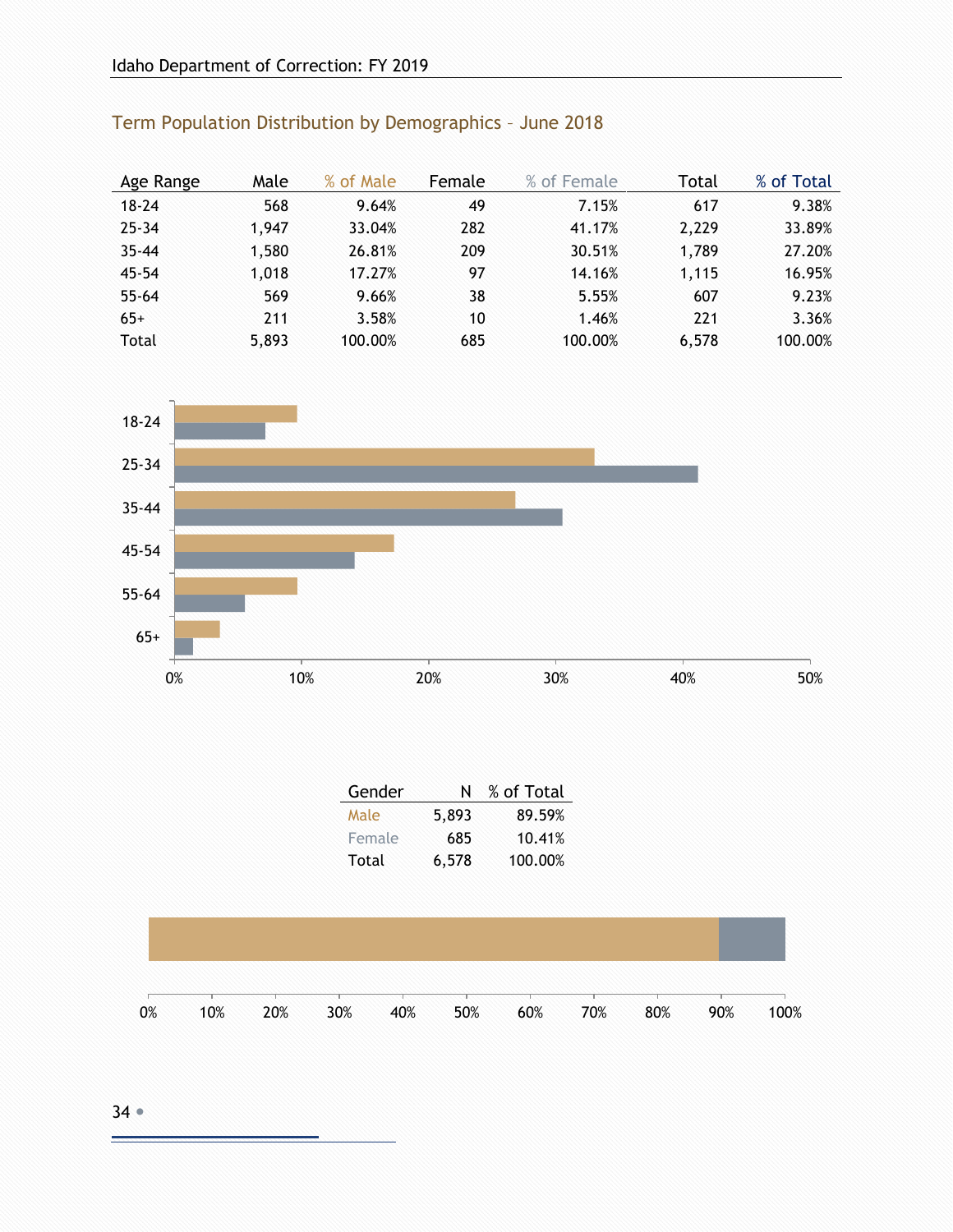| Ethnicity                 | Male  | % of Male | Female | % of Female | Total | % of Total |
|---------------------------|-------|-----------|--------|-------------|-------|------------|
| Asian                     | 32    | 0.54%     | 3      | 0.44%       | 35    | 0.53%      |
| Black or African American | 179   | 3.04%     | 10     | 1.46%       | 189   | 2.87%      |
| Hispanic or Latino        | 1,005 | 17.05%    | 80     | 11.68%      | 1,085 | 16.49%     |
| Indian                    | 204   | 3.46%     | 41     | 5.99%       | 245   | 3.72%      |
| Other                     | 57    | 0.97%     | 8      | 1.17%       | 65    | 0.99%      |
| <b>Unknown</b>            | 52    | 0.88%     | 16     | 2.34%       | 68    | 1.03%      |
| White                     | 4,364 | 74.05%    | 527    | 76.93%      | 4,891 | 74.35%     |
| Total                     | 5,893 | 100.00%   | 685    | 100.00%     | 6,578 | 100.00%    |

74 percent of the total term population were white. The remaining 26 percent are broken out as follows:

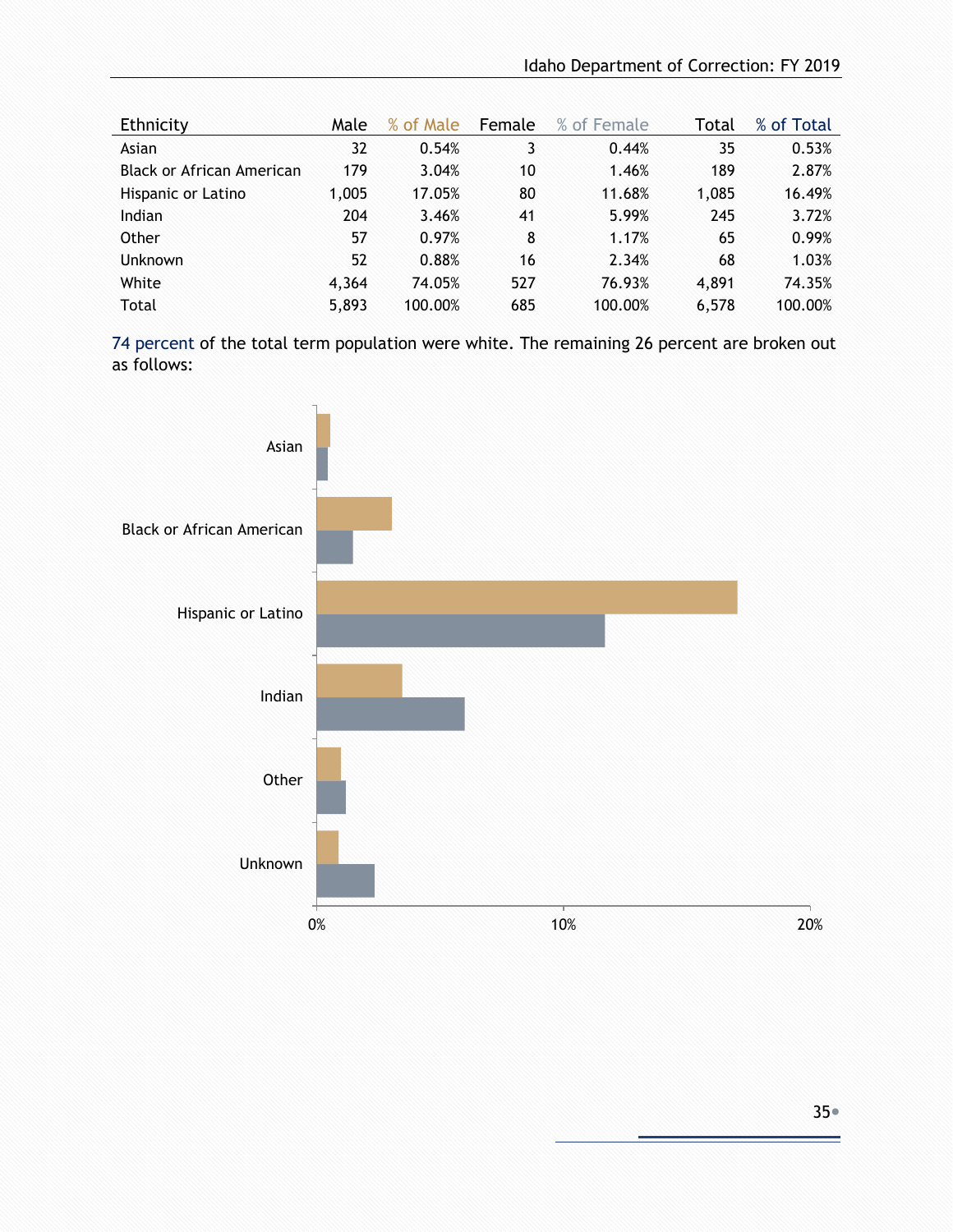| Age       |       | $%$ of  | %        |        | $%$ of  | $\%$     |       | $%$ of       | %        |
|-----------|-------|---------|----------|--------|---------|----------|-------|--------------|----------|
| Range     | Male  | Male    | Change   | Female | Female  | Change   | Total | <b>Total</b> | Change   |
| $18 - 24$ | 525   | 8.45%   | $-7.57%$ | 50     | 7.09%   | 2.04%    | 575   | 8.31%        | $-6.81%$ |
| $25 - 34$ | 2,097 | 33.74%  | 7.70%    | 298    | 42.27%  | 5.67%    | 2,395 | 34.61%       | 7.45%    |
| $35 - 44$ | 1,728 | 27.80%  | 9.37%    | 206    | 29.22%  | $-1.44%$ | 1,934 | 27.95%       | 8.11%    |
| $45 - 54$ | 1,022 | 16.44%  | 0.39%    | 99     | 14.04%  | 2.06%    | 1,121 | 16.20%       | 0.54%    |
| $55 - 64$ | 619   | 9.96%   | 8.79%    | 41     | 5.82%   | 7.89%    | 660   | 9.54%        | 8.73%    |
| $65+$     | 224   | 3.60%   | 6.16%    | 11     | 1.56%   | 10.00%   | 235   | 3.40%        | 6.33%    |
| Total     | 6,215 | 100.00% | 5.46%    | 705    | 100.00% | 2.92%    | 6,920 | 100.00%      | 5.20%    |

## <span id="page-35-0"></span>Term Population Distribution by Demographics – June 2019



| Gender | N     | % of Total |
|--------|-------|------------|
| Male   | 6,215 | 89.81%     |
| Female | 705   | 10.19%     |
| Total  | 6,920 | 100.00%    |

| 0% | 10% | 20% | $30\%$ | 40% | 50% | 60% | 70% | 80% | 90% | 100% |
|----|-----|-----|--------|-----|-----|-----|-----|-----|-----|------|

36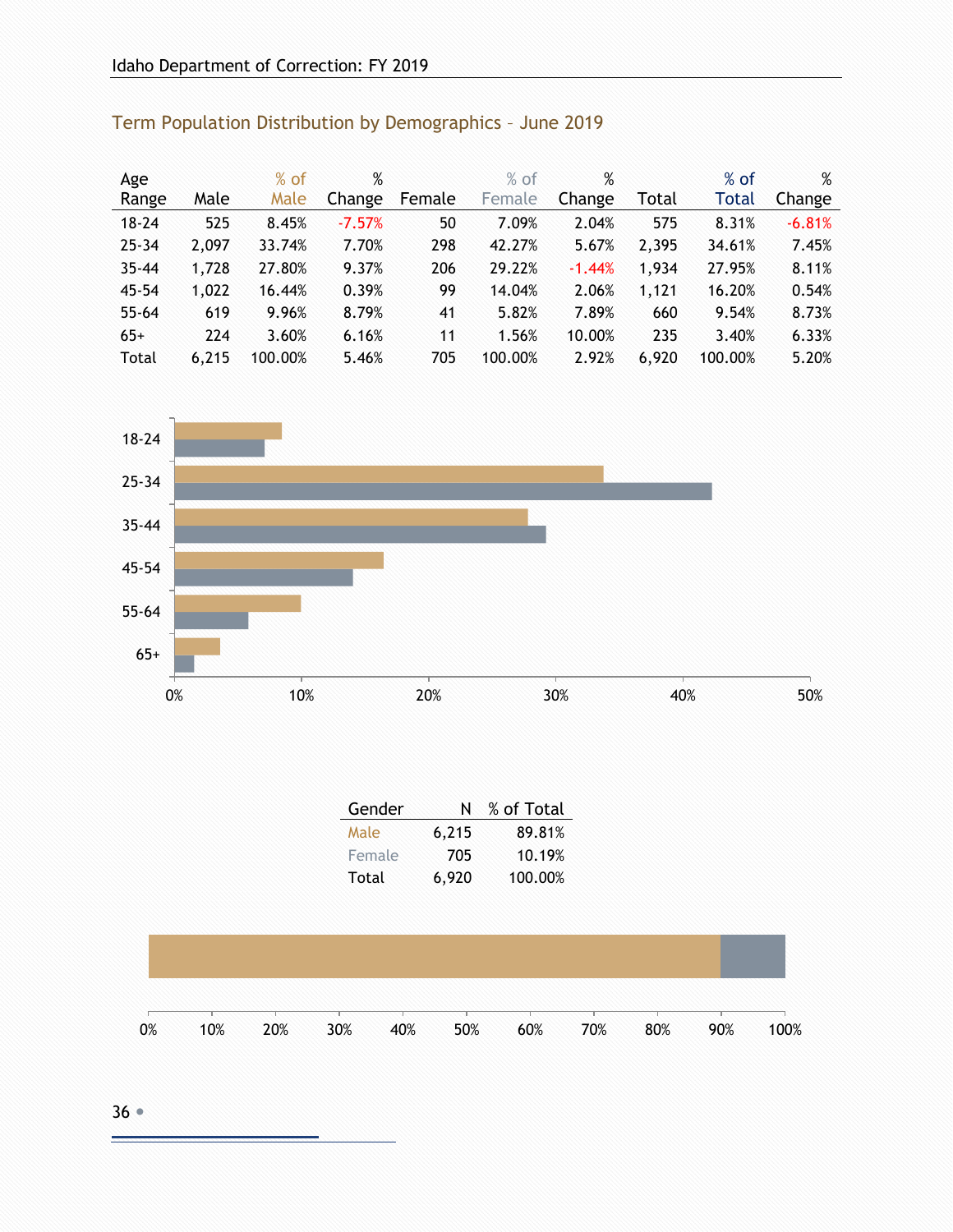|                                     |       | $%$ of  | %        |        | $%$ of  | %        |       | $%$ of  | %        |
|-------------------------------------|-------|---------|----------|--------|---------|----------|-------|---------|----------|
| Ethnicity                           | Male  | Male    | Change   | Female | Female  | Change   | Total | Total   | Change   |
| Asian<br><b>Black or</b><br>African | 30    | 0.48%   | $-6.25%$ | 3      | 0.43%   | 0.00%    | 33    | 0.48%   | $-5.71%$ |
| American<br><b>Hispanic</b>         | 206   | 3.31%   | 15.08%   | 18     | 2.55%   | 80.00%   | 224   | 3.25%   | 18.52%   |
| or Latino                           | 1,026 | 16.51%  | 2.09%    | 76     | 10.78%  | $-5.00%$ | 1,102 | 16.00%  | 1.57%    |
| Indian                              | 217   | 3.49%   | 6.37%    | 44     | 6.24%   | 7.32%    | 261   | 3.79%   | 6.53%    |
| Other                               | 76    | 1.22%   | 33.33%   | 13     | 1.84%   | 62.50%   | 89    | 1.29%   | 36.92%   |
| Unknown                             | 71    | 1.14%   | 36.54%   | 20     | 2.84%   | 25.00%   | 91    | 1.32%   | 33.82%   |
| White                               | 4,589 | 73.84%  | 5.16%    | 531    | 75.32%  | 0.76%    | 5,120 | 74.34%  | 4.68%    |
| Total                               | 6,215 | 100.00% | 5.46%    | 705    | 100.00% | 2.92%    | 6,887 | 100.00% | 4.70%    |

 74 percent of the total term population were white. The remaining 26 percent are broken out as follows:

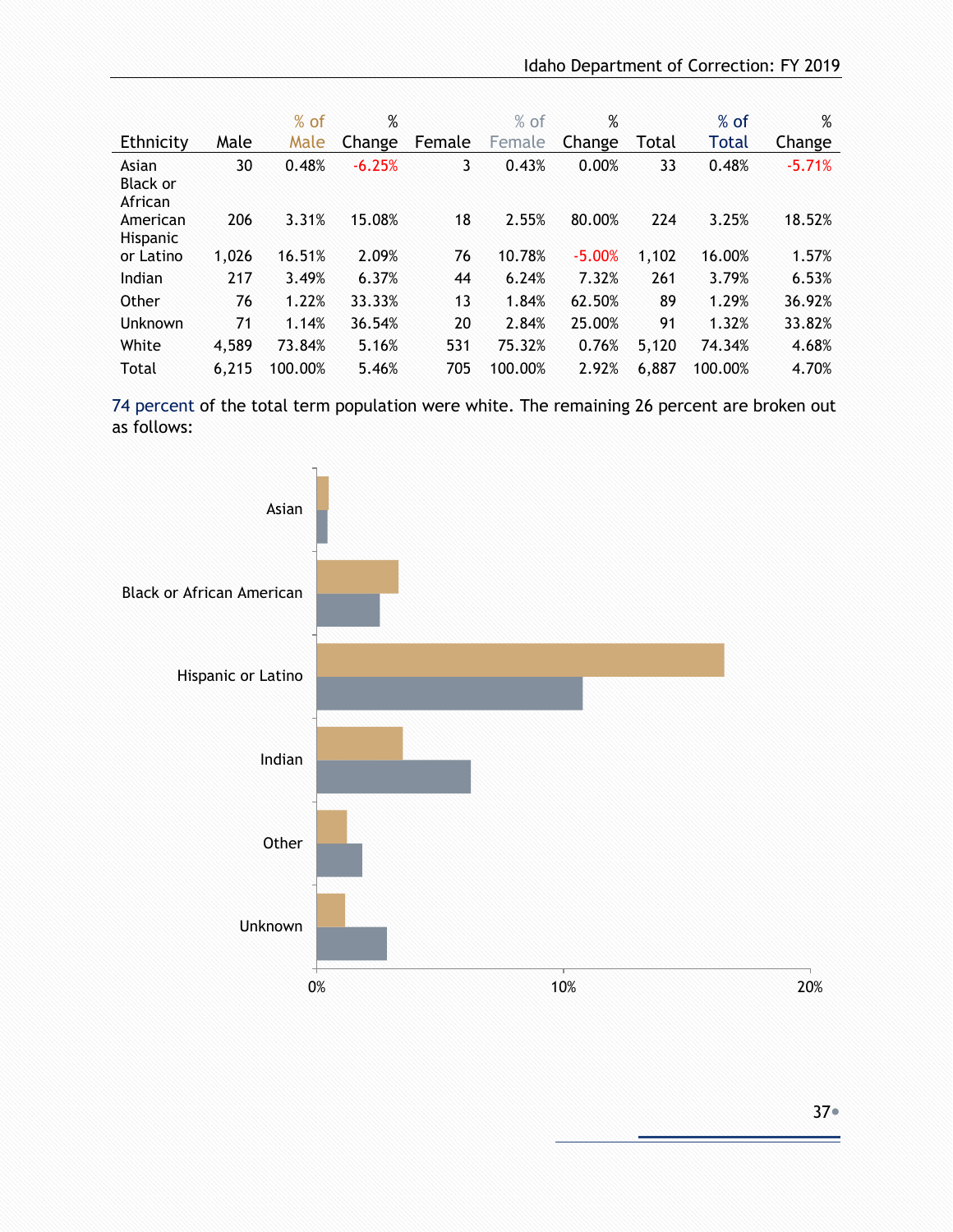| Age Range | Male  | % of Male | Female | % of Female | Total | % of Total |
|-----------|-------|-----------|--------|-------------|-------|------------|
| $18 - 24$ | 236   | 22.76%    | 80     | 20.05%      | 316   | 22.01%     |
| $25 - 34$ | 383   | 36.93%    | 181    | 45.36%      | 564   | 39.28%     |
| $35 - 44$ | 239   | 23.05%    | 90     | 22.56%      | 329   | 22.91%     |
| $45 - 54$ | 130   | 12.54%    | 39     | 9.77%       | 169   | 11.77%     |
| $55 - 64$ | 43    | 4.15%     | 9      | 2.26%       | 52    | 3.62%      |
| $65+$     | 6     | 0.58%     | 0      | 0.00%       | 6     | 0.42%      |
| Total     | 1,037 | 100.00%   | 399    | 100.00%     | 1.436 | 100.00%    |

### Rider Population Distribution by Demographics – June 2018



| Gender | N     | % of Total |
|--------|-------|------------|
| Male   | 1,037 | 72.21%     |
| Female | 399   | 27.79%     |
| Total  | 1,436 | 100.00%    |

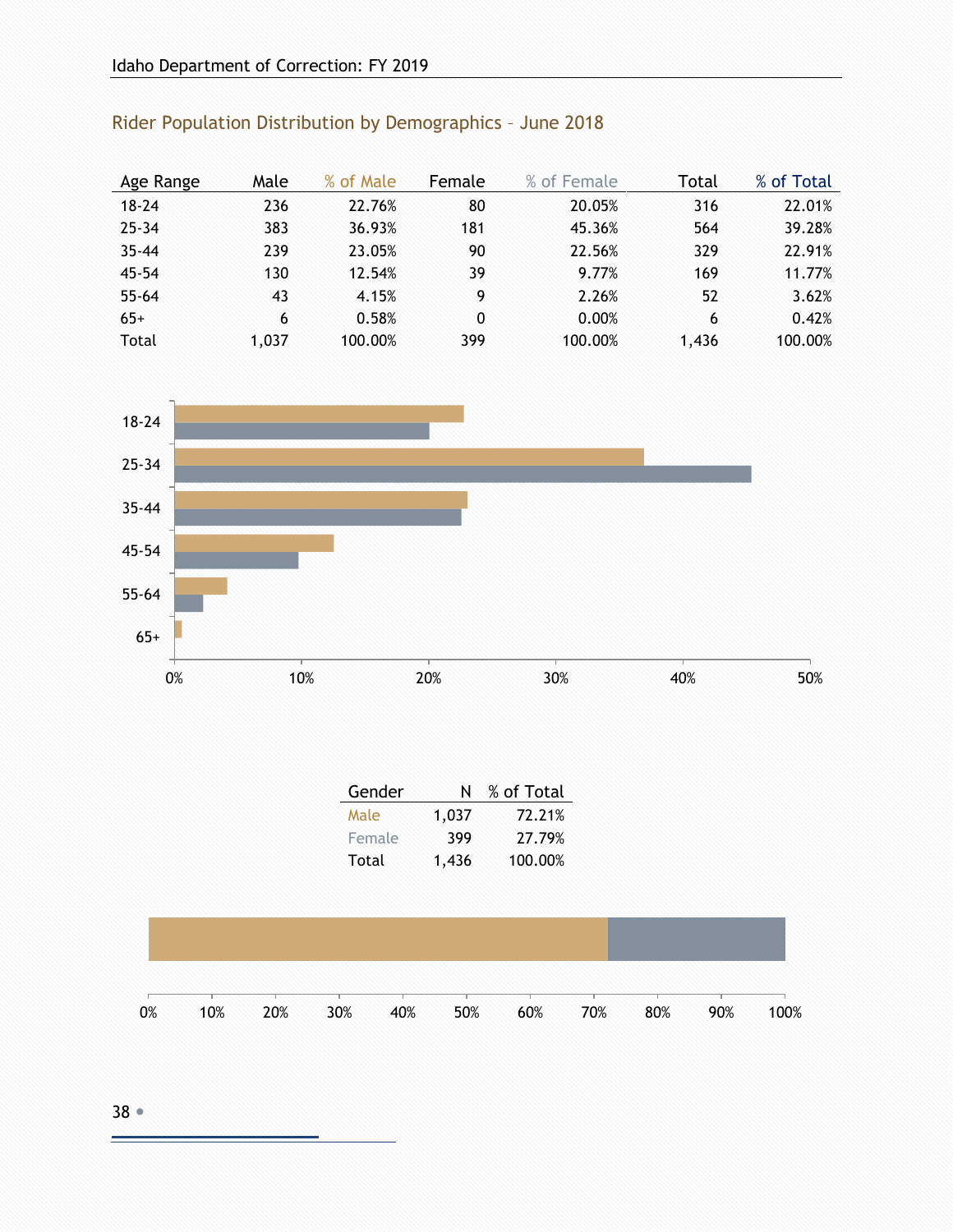| Ethnicity                 | Male  | % of Male | Female | % of Female | Total | % of Total |
|---------------------------|-------|-----------|--------|-------------|-------|------------|
| Asian                     | 5     | 0.48%     | 2      | 0.50%       | 7     | 0.49%      |
| Black or African American | 31    | 2.99%     | 7      | 1.75%       | 38    | 2.65%      |
| Hispanic or Latino        | 143   | 13.79%    | 28     | 7.02%       | 171   | 11.91%     |
| Indian                    | 41    | 3.95%     | 23     | 5.76%       | 64    | 4.46%      |
| Other                     | 11    | 1.06%     | 6      | 1.50%       | 17    | 1.18%      |
| <b>Unknown</b>            | 23    | 2.22%     | 18     | 4.51%       | 41    | 2.86%      |
| White                     | 783   | 75.51%    | 315    | 78.95%      | 1,098 | 76.46%     |
| Total                     | 1,037 | 100.00%   | 399    | 100.00%     | 1,436 | 100.00%    |

76 percent of the total rider population were white. The remaining 24 percent are broken out as follows:

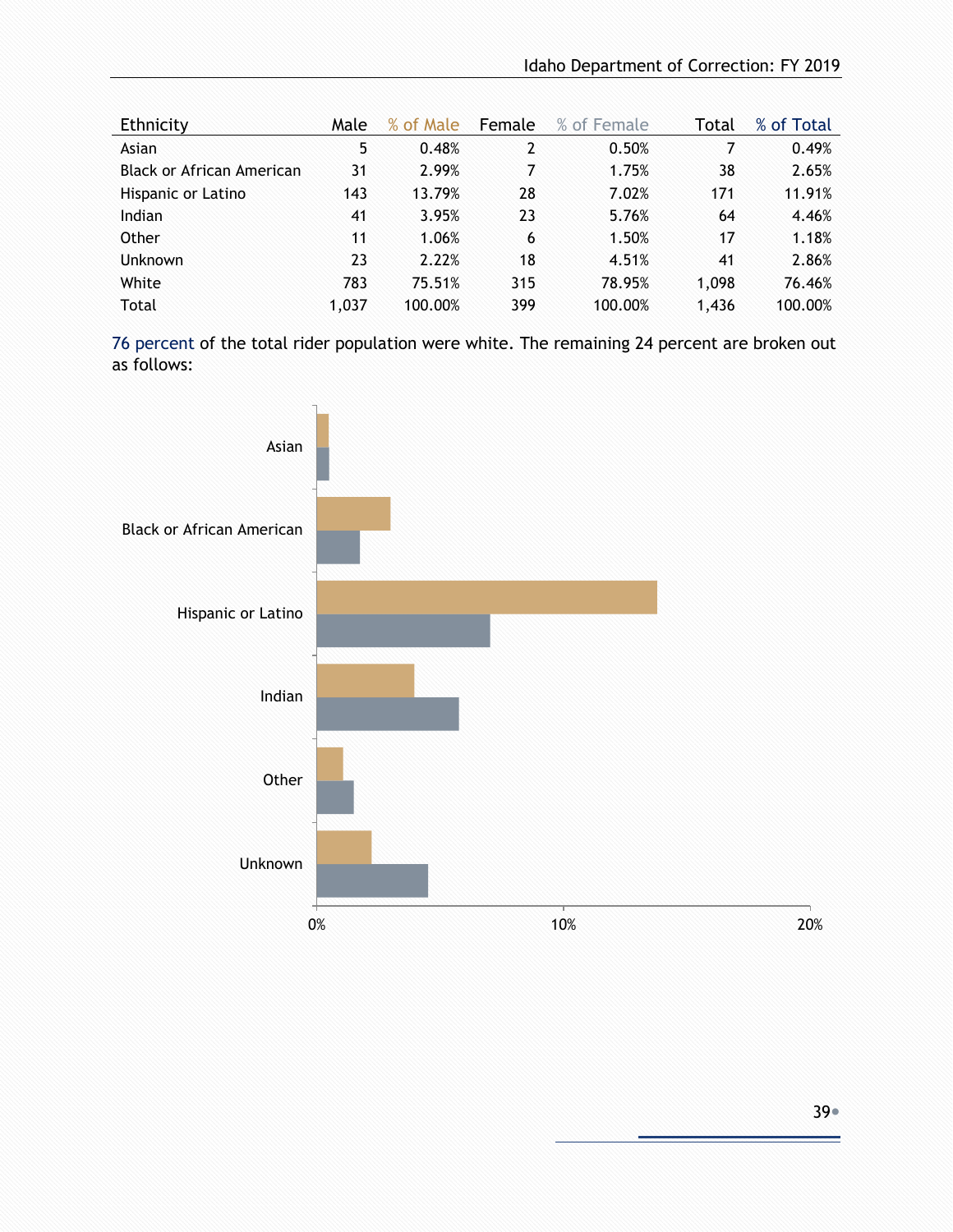| Age       |                | $%$ of  | %         |              | $%$ of  | %         |                | $%$ of       | %         |
|-----------|----------------|---------|-----------|--------------|---------|-----------|----------------|--------------|-----------|
| Range     | Male           | Male    | Change    | Female       | Female  | Change    | Total          | <b>Total</b> | Change    |
| $18 - 24$ | 251            | 21.86%  | 6.36%     | 47           | 13.20%  | $-41.25%$ | 298            | 19.81%       | $-5.70%$  |
| $25 - 34$ | 430            | 37.46%  | 12.27%    | 164          | 46.07%  | $-9.39%$  | 594            | 39.49%       | 5.32%     |
| $35 - 44$ | 273            | 23.78%  | 14.23%    | 94           | 26.40%  | 4.44%     | 367            | 24.40%       | 11.55%    |
| $45 - 54$ | 134            | 11.67%  | 3.08%     | 40           | 11.24%  | 2.56%     | 174            | 11.57%       | 2.96%     |
| $55 - 64$ | 56             | 4.88%   | 30.23%    | 11           | 3.09%   | 22.22%    | 67             | 4.45%        | 28.85%    |
| $65+$     | $\overline{4}$ | 0.35%   | $-33.33%$ | $\mathbf{0}$ | 0.00%   | 0.00%     | $\overline{4}$ | 0.27%        | $-33.33%$ |
| Total     | 1,148          | 100.00% | 10.70%    | 356          | 100.00% | $-10.78%$ | 1,504          | 100.00%      | 4.74%     |

### Rider Population Distribution by Demographics – June 2019



| Gender | N     | % of Total |
|--------|-------|------------|
| Male   | 1,148 | 76.33%     |
| Female | 356   | 23.67%     |
| Total  | 1,504 | 100.00%    |

| 0% | 10% | 20% | 30% | 40% | 50% | 60% | 70% | 80% | 90% | 100% |
|----|-----|-----|-----|-----|-----|-----|-----|-----|-----|------|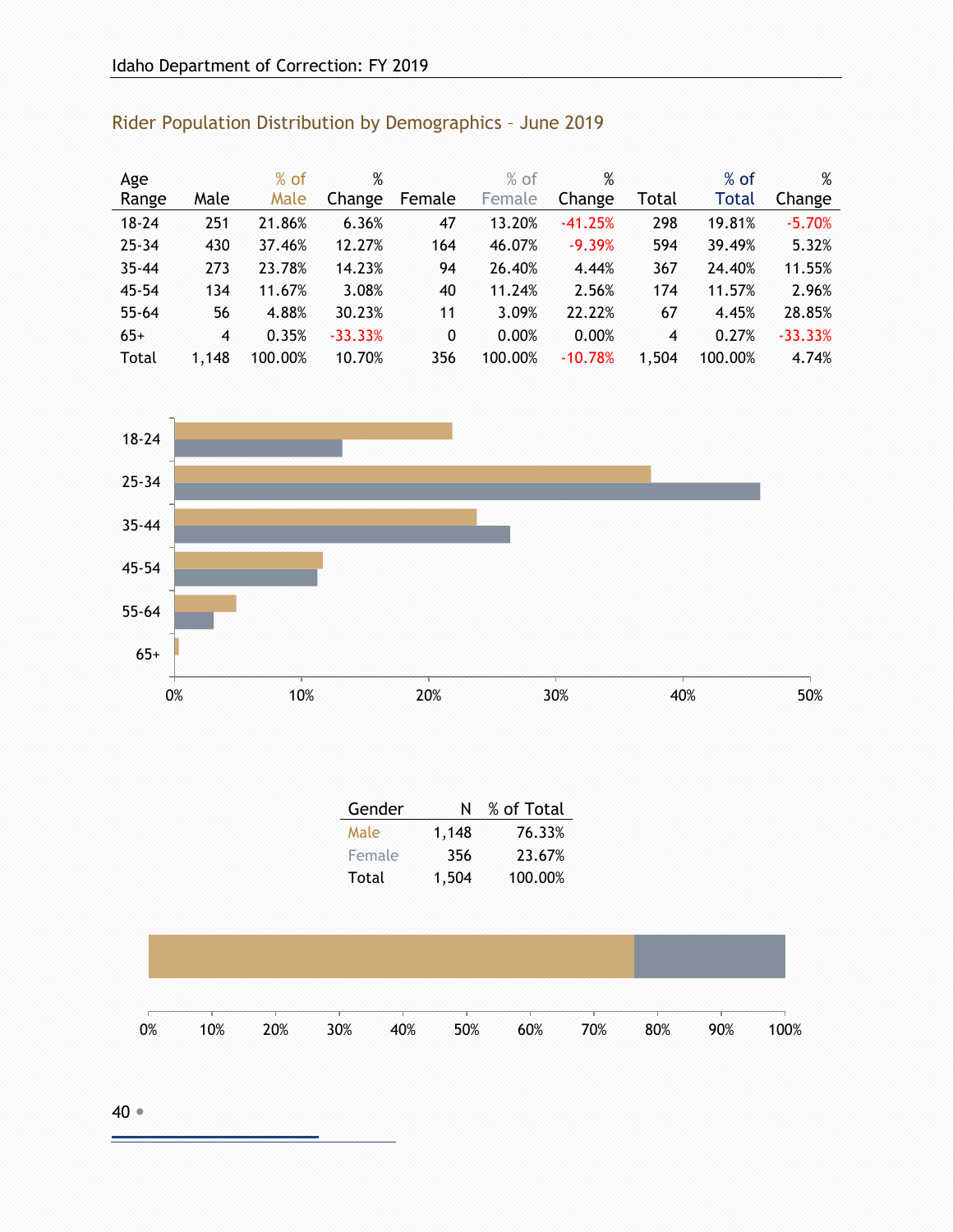|                                     |       | $%$ of  | %       |        | $%$ of  | $\%$      |       | $%$ of  | $\%$     |
|-------------------------------------|-------|---------|---------|--------|---------|-----------|-------|---------|----------|
| Ethnicity                           | Male  | Male    | Change  | Female | Female  | Change    | Total | Total   | Change   |
| Asian<br><b>Black or</b><br>African | 6     | 0.52%   | 20.00%  | 1.     | 0.28%   | $-50.00%$ | 7     | 0.47%   | 0.00%    |
| American<br>Hispanic or             | 35    | 3.05%   | 12.90%  | 2      | 0.56%   | $-71.43%$ | 37    | 2.46%   | $-2.63%$ |
| Latino                              | 147   | 12.80%  | 2.80%   | 28     | 7.87%   | 0.00%     | 175   | 11.64%  | 2.34%    |
| Indian                              | 43    | 3.75%   | 4.88%   | 17     | 4.78%   | $-26.09%$ | 60    | 3.99%   | $-6.25%$ |
| Other                               | 13    | 1.13%   | 18.18%  | 5      | 1.40%   | $-16.67%$ | 18    | 1.20%   | 5.88%    |
| <b>Unknown</b>                      | 46    | 4.01%   | 100.00% | 18     | 5.06%   | 0.00%     | 64    | 4.26%   | 56.10%   |
| White                               | 858   | 74.74%  | 9.58%   | 285    | 80.06%  | $-9.52%$  | 1,143 | 76.00%  | 4.10%    |
| Total                               | 1,148 | 100.00% | 10.70%  | 356    | 100.00% | $-10.78%$ | 1,504 | 100.00% | 4.74%    |

 76 percent of the total rider population were white. The remaining 24 percent are broken out as follows:

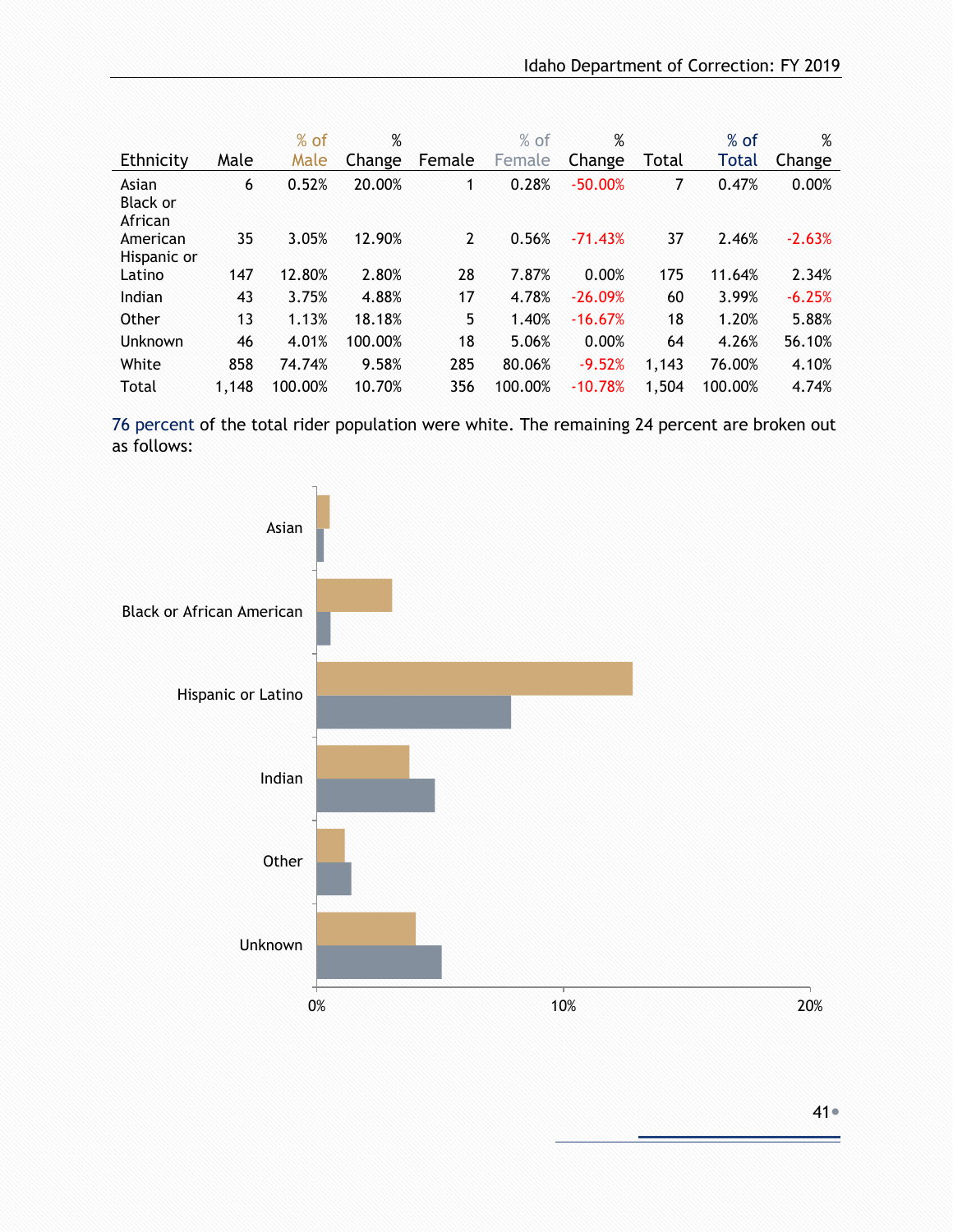| Age Range | Male | % of Male | Female | % of Female | Total | % of Total |
|-----------|------|-----------|--------|-------------|-------|------------|
| $18 - 24$ | 31   | 6.00%     | 6      | 7.06%       | 37    | 6.15%      |
| $25 - 34$ | 203  | 39.26%    | 38     | 44.71%      | 241   | 40.03%     |
| $35 - 44$ | 173  | 33.46%    | 25     | 29.41%      | 198   | 32.89%     |
| 45-54     | 80   | 15.47%    | 13     | 15.29%      | 93    | 15.45%     |
| $55 - 64$ | 25   | 4.84%     | 3      | 3.53%       | 28    | 4.65%      |
| $65+$     | 5    | 0.97%     | 0      | 0.00%       | 5     | 0.83%      |
| Total     | 517  | 100.00%   | 85     | 100.00%     | 602   | 100.00%    |

#### Parole Violator Population Distribution by Demographics – June 2018



| Gender | N   | % of Total |
|--------|-----|------------|
| Male   | 517 | 85.88%     |
| Female | 85  | 14.12%     |
| Total  | 602 | 100.00%    |

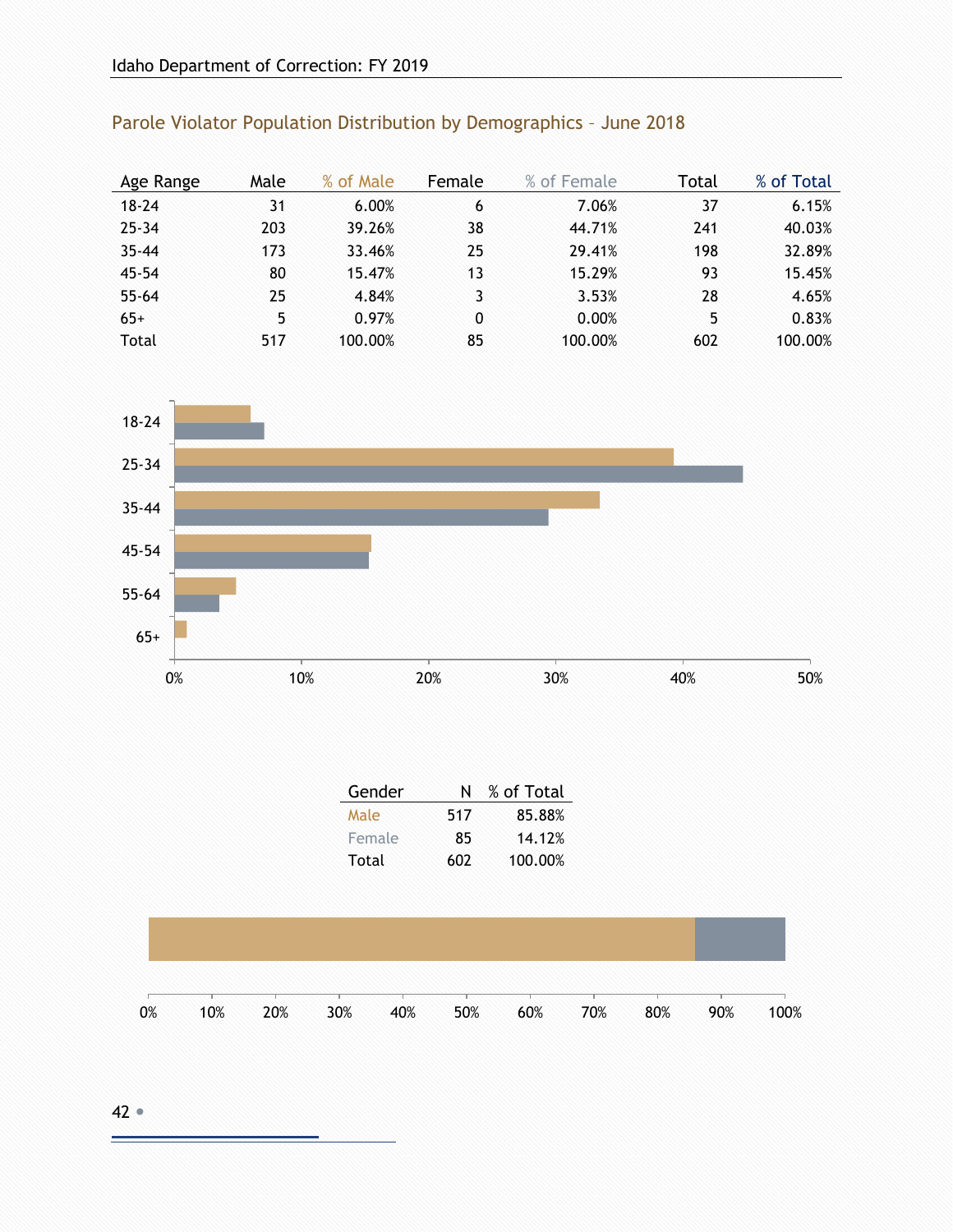| Ethnicity                 | Male | % of Male | Female         | % of Female | Total          | % of Total |
|---------------------------|------|-----------|----------------|-------------|----------------|------------|
| Asian                     | 1    | 0.19%     | 0              | 0.00%       |                | 0.17%      |
| Black or African American | 18   | 3.48%     | $\overline{2}$ | 2.35%       | 20             | 3.32%      |
| Hispanic or Latino        | 70   | 13.54%    | 15             | 17.65%      | 85             | 14.12%     |
| Indian                    | 20   | 3.87%     | 3              | 3.53%       | 23             | 3.82%      |
| Other                     | 3    | 0.58%     |                | 1.18%       | $\overline{4}$ | 0.66%      |
| <b>Unknown</b>            | 4    | 0.77%     | 1              | 1.18%       | 5              | 0.83%      |
| White                     | 401  | 77.56%    | 63             | 74.12%      | 464            | 77.08%     |
| Total                     | 517  | 100.00%   | 85             | 100.00%     | 602            | 100.00%    |

77 percent of the total parole violator population were white. The remaining 23 percent are broken out as follows:

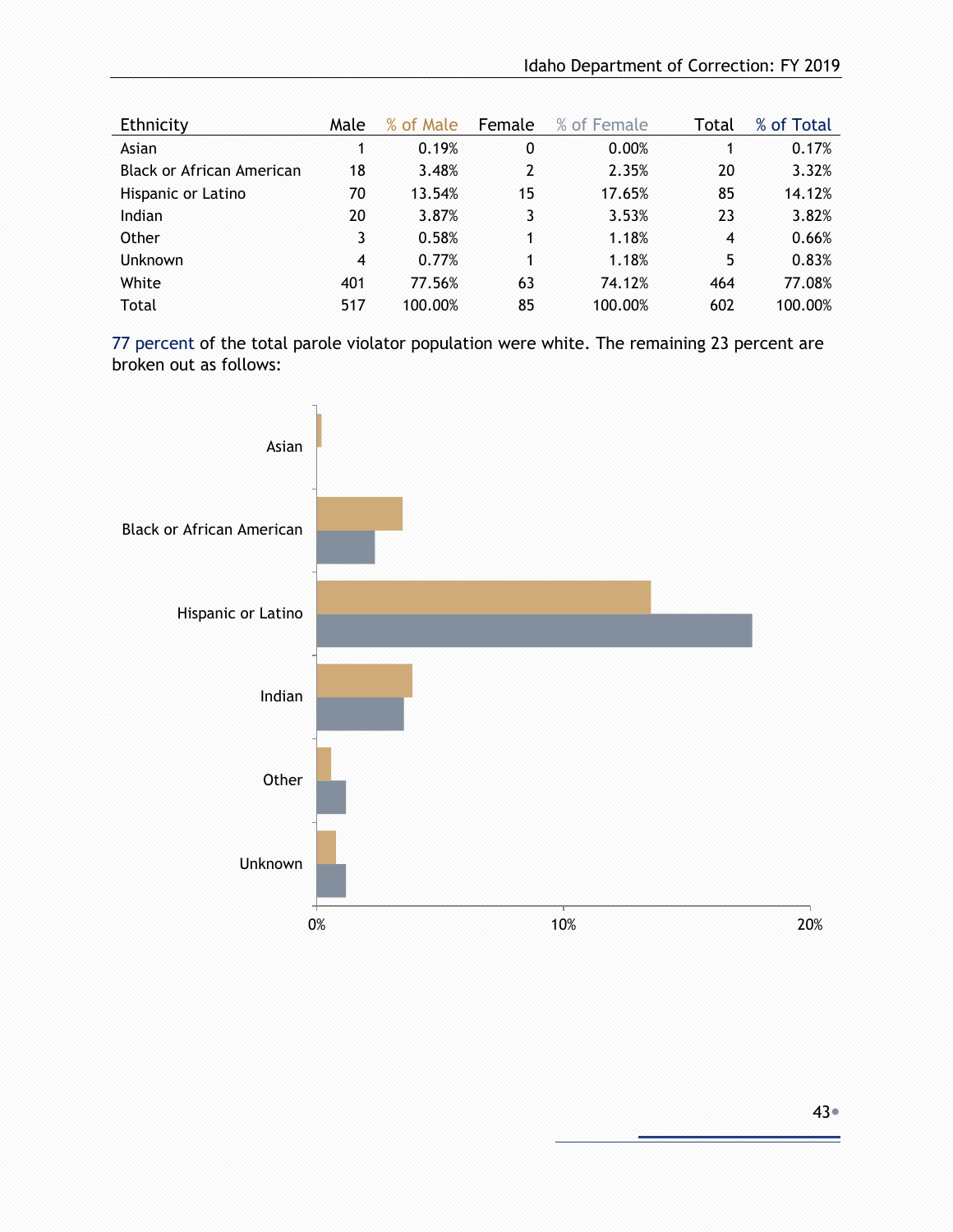| Age       |      | $%$ of  | %         |        | % of    | %       |       | $%$ of       | %         |
|-----------|------|---------|-----------|--------|---------|---------|-------|--------------|-----------|
| Range     | Male | Male    | Change    | Female | Female  | Change  | Total | <b>Total</b> | Change    |
| $18 - 24$ | 32   | 6.68%   | 3.23%     | 12     | 9.68%   | 100.00% | 44    | 7.30%        | 18.92%    |
| $25 - 34$ | 160  | 33.40%  | $-21.18%$ | 48     | 38.71%  | 26.32%  | 208   | 34.49%       | $-13.69%$ |
| $35 - 44$ | 150  | 31.32%  | $-13.29%$ | 38     | 30.65%  | 52.00%  | 188   | 31.18%       | $-5.05%$  |
| $45 - 54$ | 89   | 18.58%  | 11.25%    | 23     | 18.55%  | 76.92%  | 112   | 18.57%       | 20.43%    |
| $55 - 64$ | 41   | 8.56%   | 64.00%    | 3      | 2.42%   | 0.00%   | 44    | 7.30%        | 57.14%    |
| $65+$     | 7    | 1.46%   | 40.00%    | 0      | 0.00%   | 0.00%   | 7     | 1.16%        | 40.00%    |
| Total     | 479  | 100.00% | $-7.35%$  | 124    | 100.00% | 45.88%  | 603   | 100.00%      | 0.17%     |

### Parole Violator Population Distribution by Demographics – June 2019



| Gender | N   | % of Total |
|--------|-----|------------|
| Male   | 479 | 79.44%     |
| Female | 174 | 20.56%     |
| Total  | 603 | 100.00%    |

| 0% | 10% | 20% | 30% | 40% | 50% | 60% | 70% | 80% | 90% | 100% |
|----|-----|-----|-----|-----|-----|-----|-----|-----|-----|------|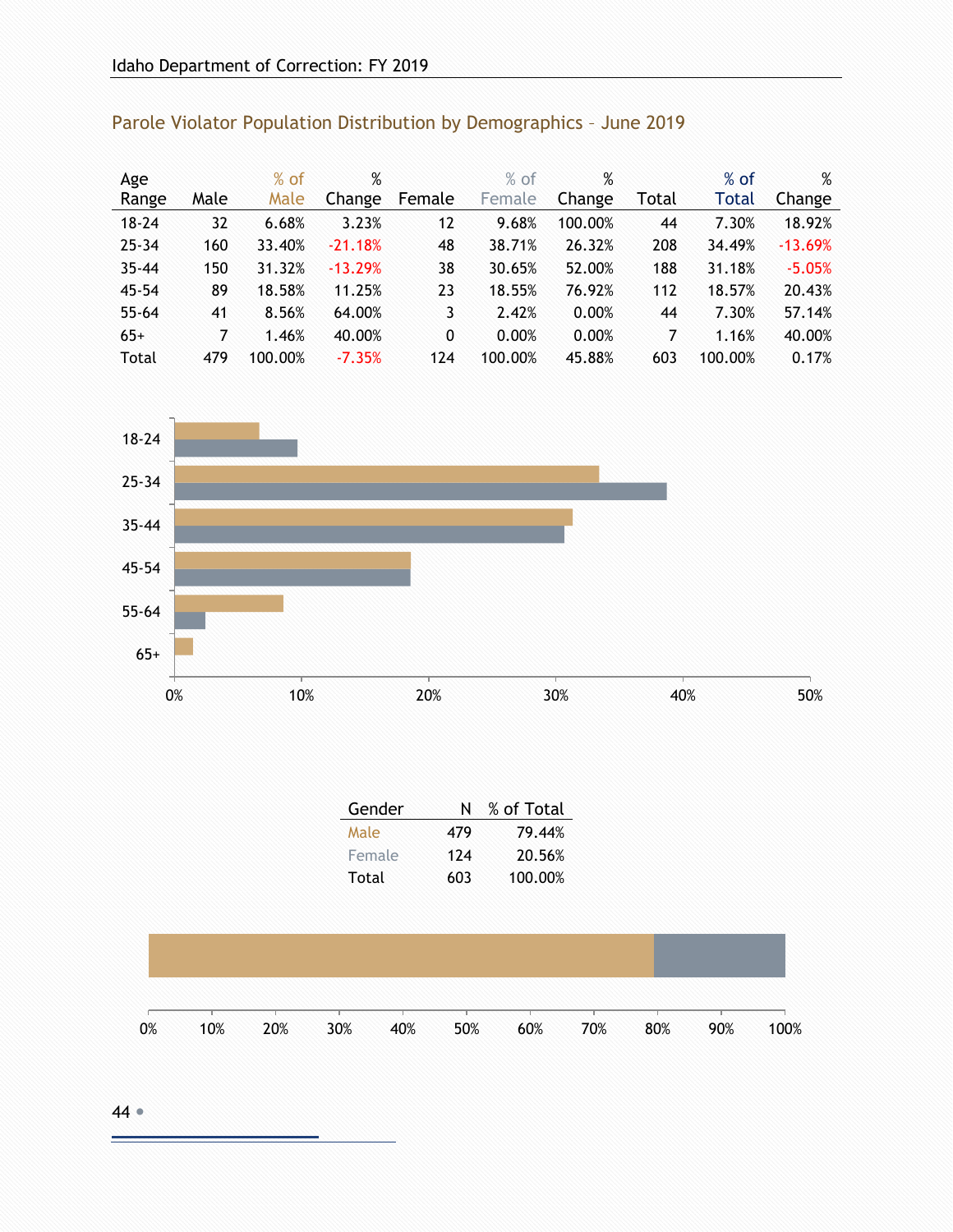|                              |      | $%$ of  | %         |        | $%$ of  | %         |       | $%$ of  | %         |
|------------------------------|------|---------|-----------|--------|---------|-----------|-------|---------|-----------|
| Ethnicity                    | Male | Male    | Change    | Female | Female  | Change    | Total | Total   | Change    |
| Asian<br>Black or<br>African | 3    | 0.63%   | 200.00%   | 0      | 0.00%   | 0.00%     | 3     | 0.50%   | 200.00%   |
| American<br>Hispanic or      | 19   | 3.97%   | 5.56%     | 1      | 0.81%   | $-50.00%$ | 20    | 3.32%   | 0.00%     |
| Latino                       | 96   | 20.04%  | 37.14%    | 12     | 9.68%   | $-20.00%$ | 108   | 17.91%  | 27.06%    |
| Indian                       | 18   | 3.76%   | $-10.00%$ | 2      | 1.61%   | $-33.33%$ | 20    | 3.32%   | $-13.04%$ |
| Other                        | 5    | 1.04%   | 66.67%    | 1      | 0.81%   | 0.00%     | 6     | 1.00%   | 50.00%    |
| Unknown                      | 3    | 0.63%   | $-25.00%$ | 5      | 4.03%   | 400.00%   | 8     | 1.33%   | 60.00%    |
| White                        | 335  | 69.94%  | $-16.46%$ | 103    | 83.06%  | 63.49%    | 438   | 72.64%  | $-5.60%$  |
| Total                        | 479  | 100.00% | $-7.35%$  | 124    | 100.00% | 45.88%    | 603   | 100.00% | 0.17%     |

73 percent of the total parole violator population were white. The remaining 27 percent are broken out as follows:

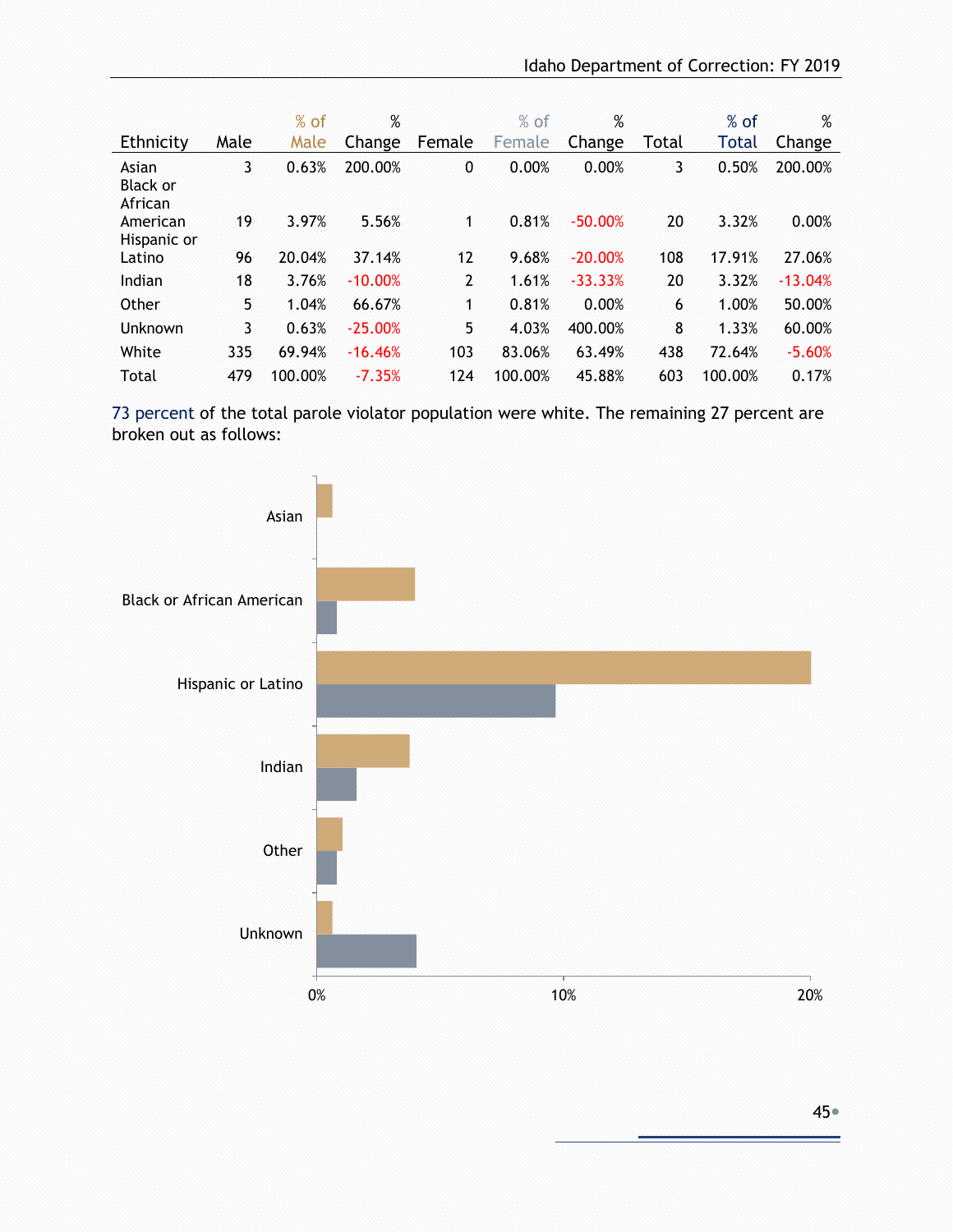# **Section II**: Community Correction **Overview**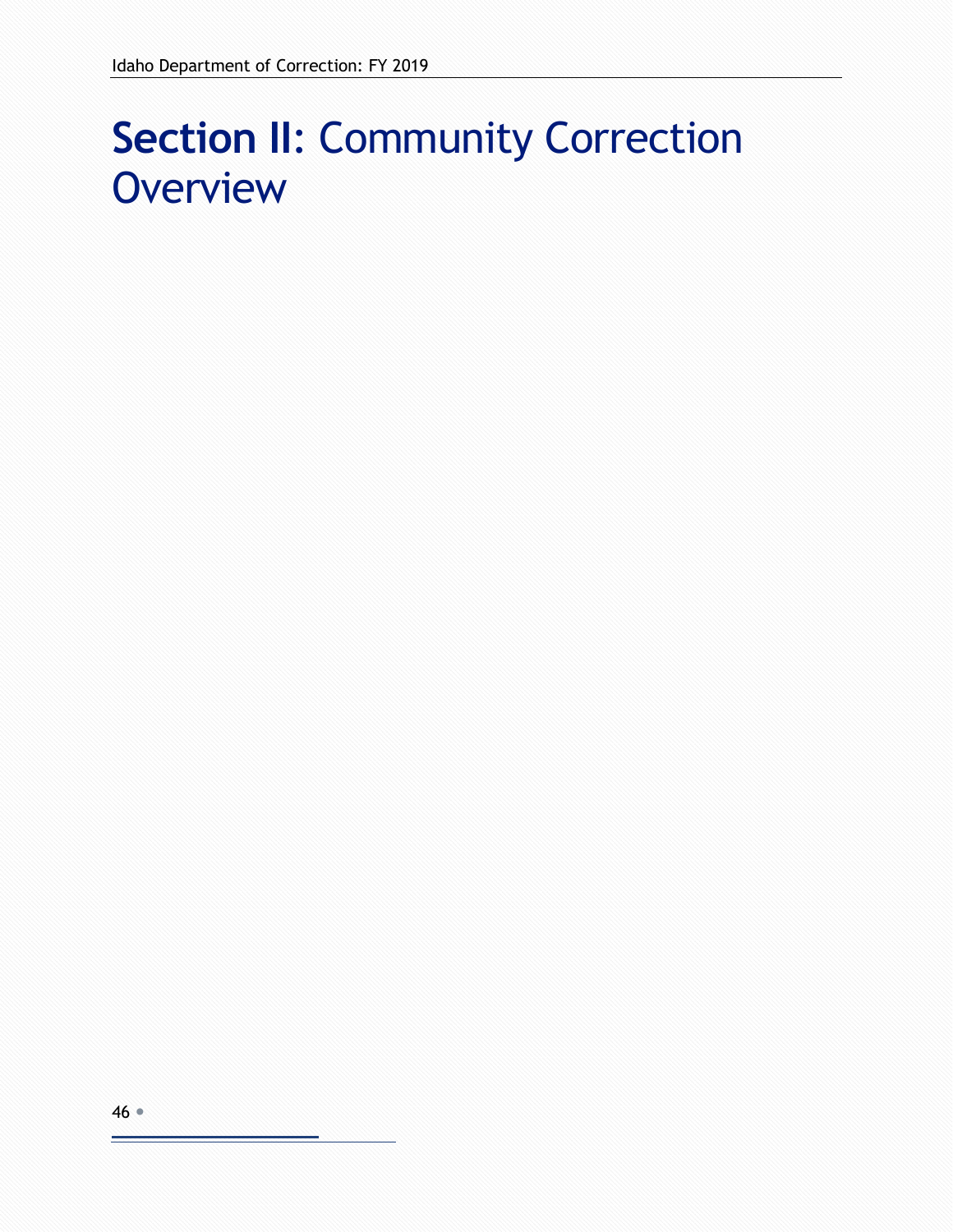# 2.1 Community Correction Population Trend

| <b>Community Correction Population</b> | Parole      | Probation    | <b>Total</b> |
|----------------------------------------|-------------|--------------|--------------|
| 30 June, 2018                          | 4,068       | 11,645       | 15,713       |
| 30 June, 2019                          | 4,256       | 12,564       | 16,820       |
|                                        |             |              |              |
| <b>Admissions and Releases</b>         |             |              |              |
| <b>Community Offender Admissions</b>   | Parole      | Probation    | Total        |
| <b>New Commitments</b>                 | 5           | 3,850        | 3,855        |
| Successful Rider                       | $\mathbf 0$ | 2,220        | 2,220        |
| Paroled (New)                          | 1,931       | $\mathbf{0}$ | 1,931        |
| <b>Reinstated Parole</b>               | 831         | 0            | 831          |
|                                        |             |              |              |
| <b>Community Offender Releases</b>     | Parole      | Probation    | Total        |
| To Probation or Parole                 | 6           | 18           | 24           |
| To Parole Violator                     | 1,780       | 0            | 1,780        |
| To Retained Jurisdiction (Rider)       | 0           | 1,236        | 1,236        |
| To Term Incarceration                  | 5           | 787          | 792          |
| Discharged                             | 788         | 3,110        | 3,898        |
|                                        |             |              |              |
| Net Admissions/Releases                | Parole      | Probation    | Total        |
| <b>Total FY19 Admissions</b>           | 2,767       | 6,070        | 8,837        |
| <b>Total FY19 Releases</b>             | 2,579       | 5,151        | 7,730        |
| Net Admissions/Releases                | 188         | 919          | 1,107        |
|                                        |             |              |              |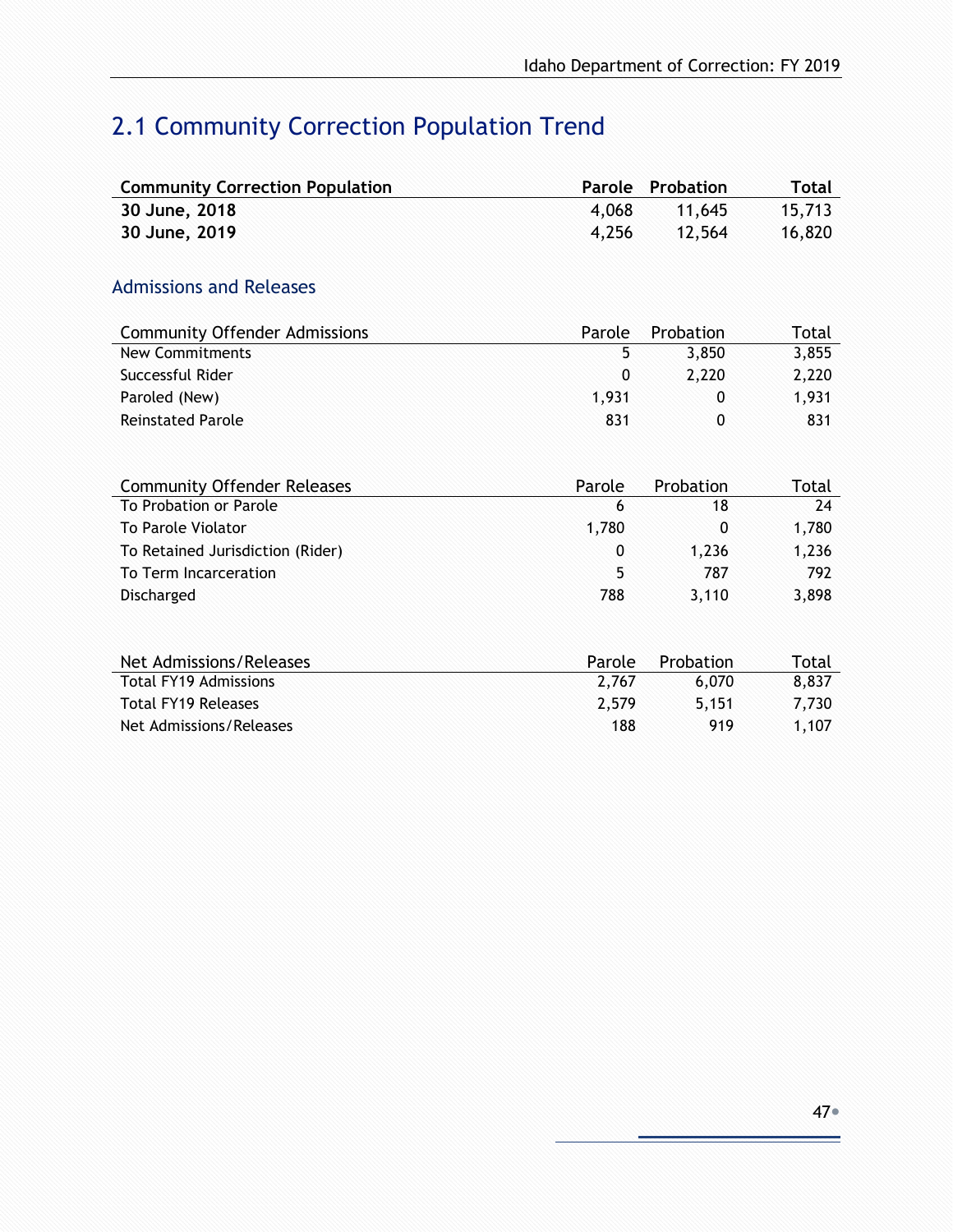#### Overall Community Correction Population Distribution by Legal Status

75 percent of the overall community correction population were Probationers, as opposed to those on Parole.



#### Overall Community Correction Population Trend

The overall community correction population increased 7 percent compared to twelve months ago.



| Month            | Ν      | % Change |
|------------------|--------|----------|
| <b>June 2018</b> | 15,713 |          |
| July             | 15,732 | 0.12%    |
| August           | 15,861 | 0.82%    |
| September        | 15,988 | 0.80%    |
| October          | 16,102 | 0.71%    |
| November         | 16,302 | 1.24%    |
| December         | 16,433 | 0.80%    |
| January          | 16,579 | 0.89%    |
| February         | 16,608 | 0.17%    |
| March            | 16,698 | 0.54%    |
| April            | 16,811 | 0.68%    |
| May              | 16,856 | 0.27%    |
| June 2019        | 16,820 | $-0.21%$ |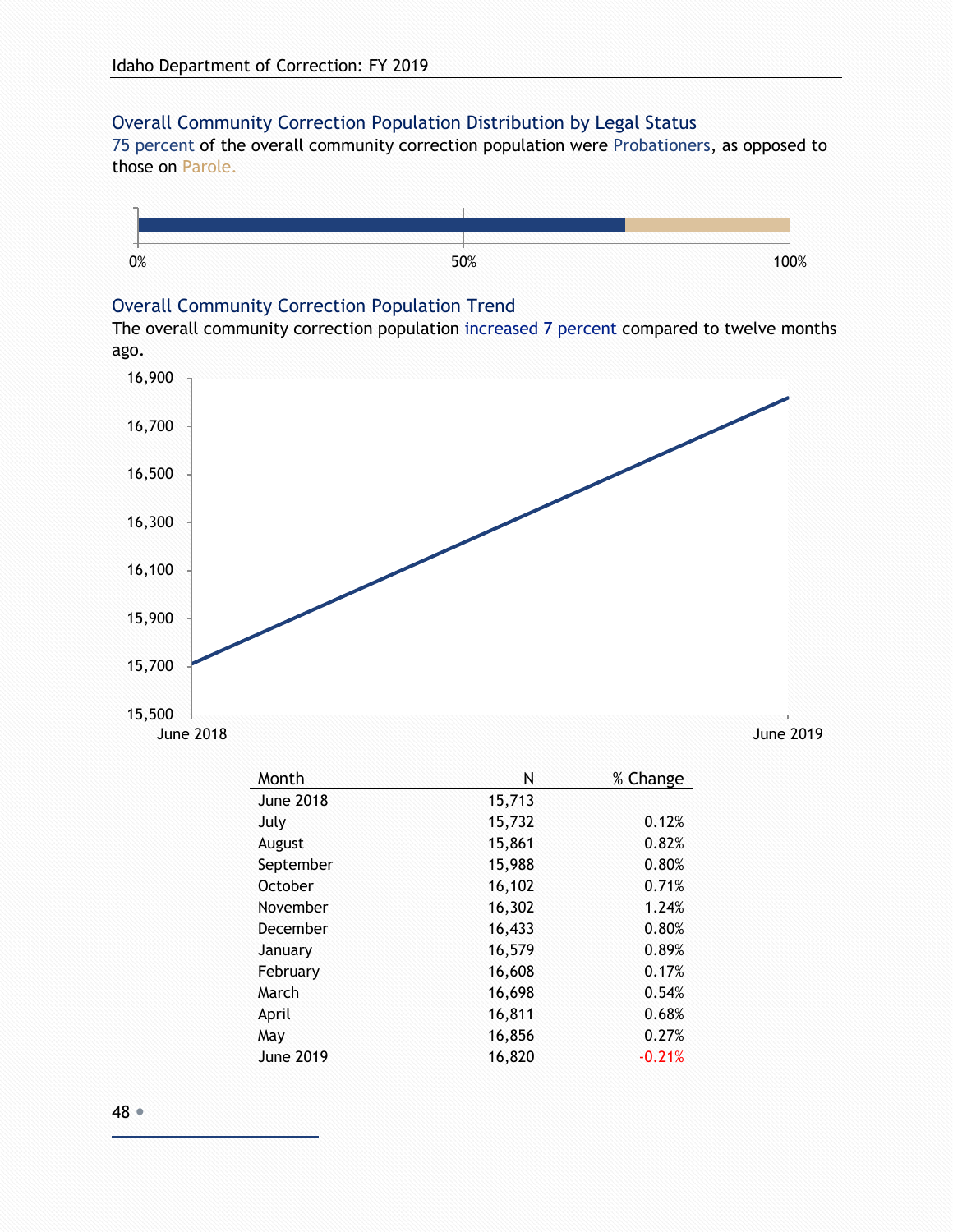

#### Overall Community Correction Population – Five Year Trend

The overall community correction population increased 18 percent compared to five years ago.

Note: The community correction population counts include probationers and parolees supervised in Idaho's seven districts, including those on Interstate Compact to Idaho, those managed in the Limited Supervision Unit, and those on Interstate Compact from Idaho managed in other states.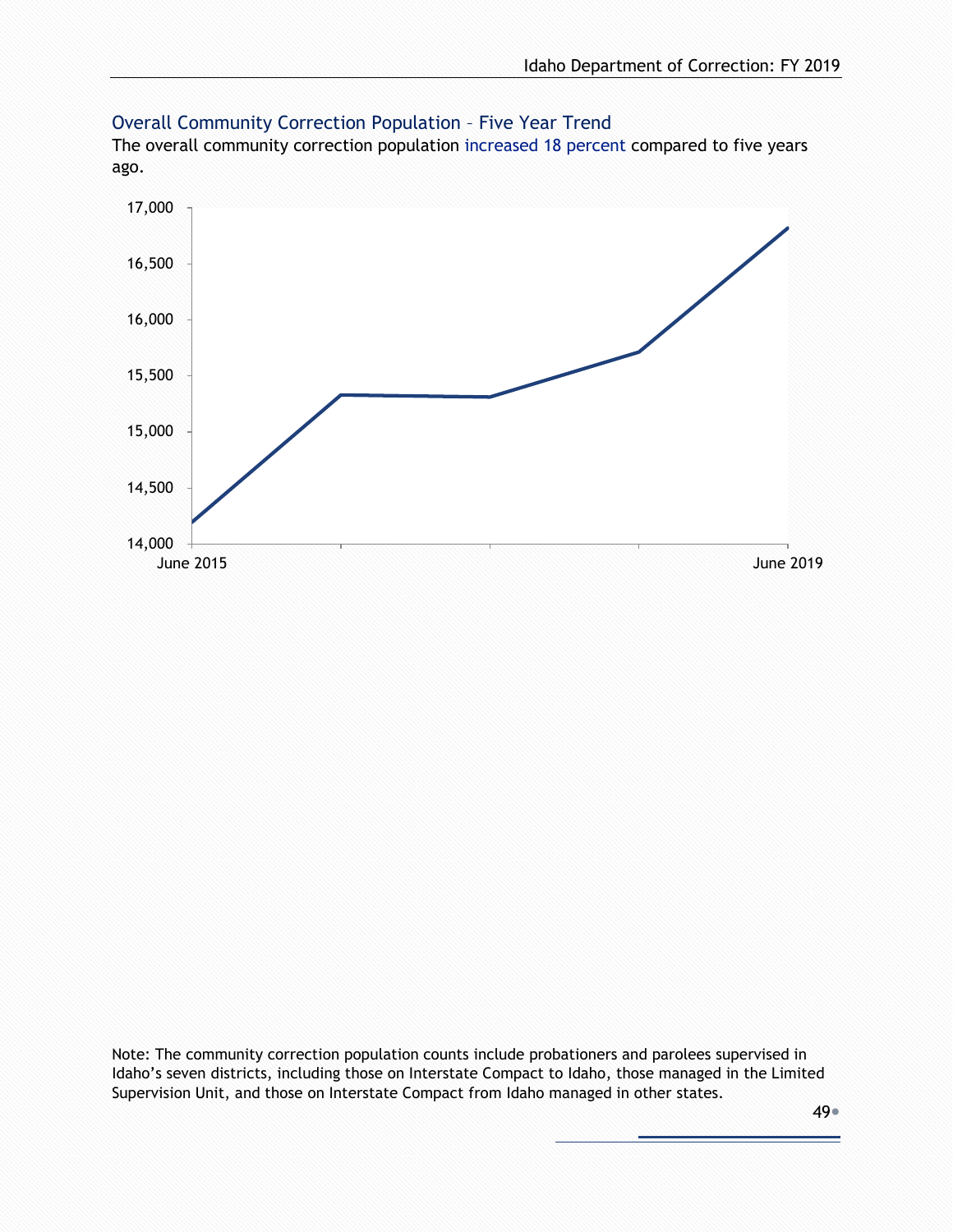#### Parole Population Trend

The parole population increased 5 percent compared to twelve months ago.



| Month            | Ν     | % Change |
|------------------|-------|----------|
| <b>June 2018</b> | 4,068 |          |
| July             | 4,102 | 0.84%    |
| August           | 4,111 | 0.22%    |
| September        | 4,199 | 2.14%    |
| October          | 4,167 | $-0.76%$ |
| November         | 4,235 | 1.63%    |
| December         | 4,275 | 0.94%    |
| January          | 4,348 | 1.71%    |
| February         | 4,339 | $-0.21%$ |
| March            | 4,316 | $-0.53%$ |
| April            | 4,325 | 0.21%    |
| May              | 4,308 | $-0.39%$ |
| <b>June 2019</b> | 4,256 | $-1.21%$ |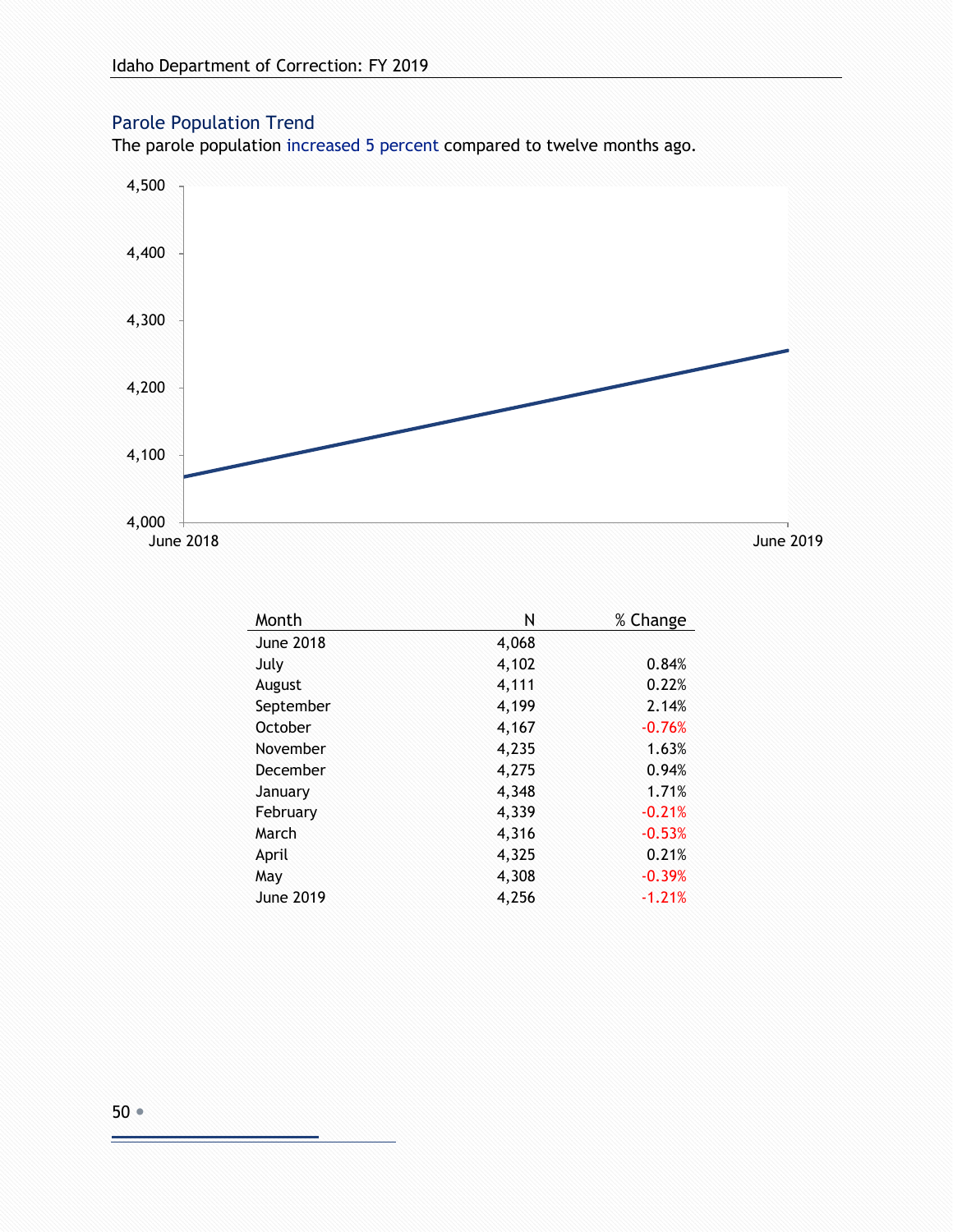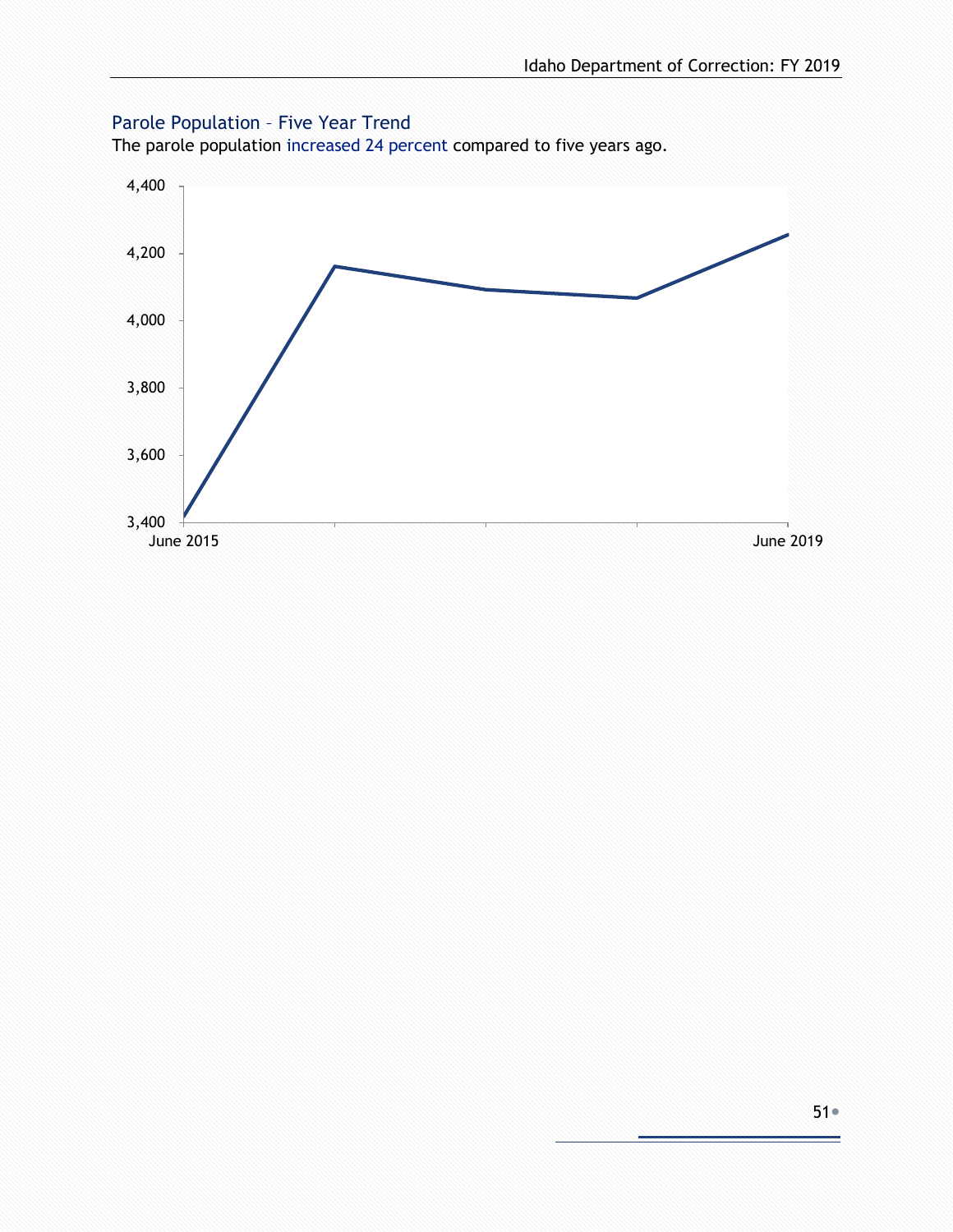#### Probation Population Trend

The probation population increased 8 percent compared to twelve months ago.



| Month            | Ν      | % Change |
|------------------|--------|----------|
| <b>June 2018</b> | 11,645 |          |
| July             | 11,630 | $-0.13%$ |
| August           | 11,750 | 1.03%    |
| September        | 11,789 | 0.33%    |
| October          | 11,935 | 1.24%    |
| November         | 12,067 | 1.11%    |
| December         | 12,158 | 0.75%    |
| January          | 12,231 | 0.60%    |
| February         | 12,269 | 0.31%    |
| March            | 12,382 | 0.92%    |
| April            | 12,486 | 0.84%    |
| May              | 12,548 | 0.50%    |
| <b>June 2019</b> | 12,564 | 0.13%    |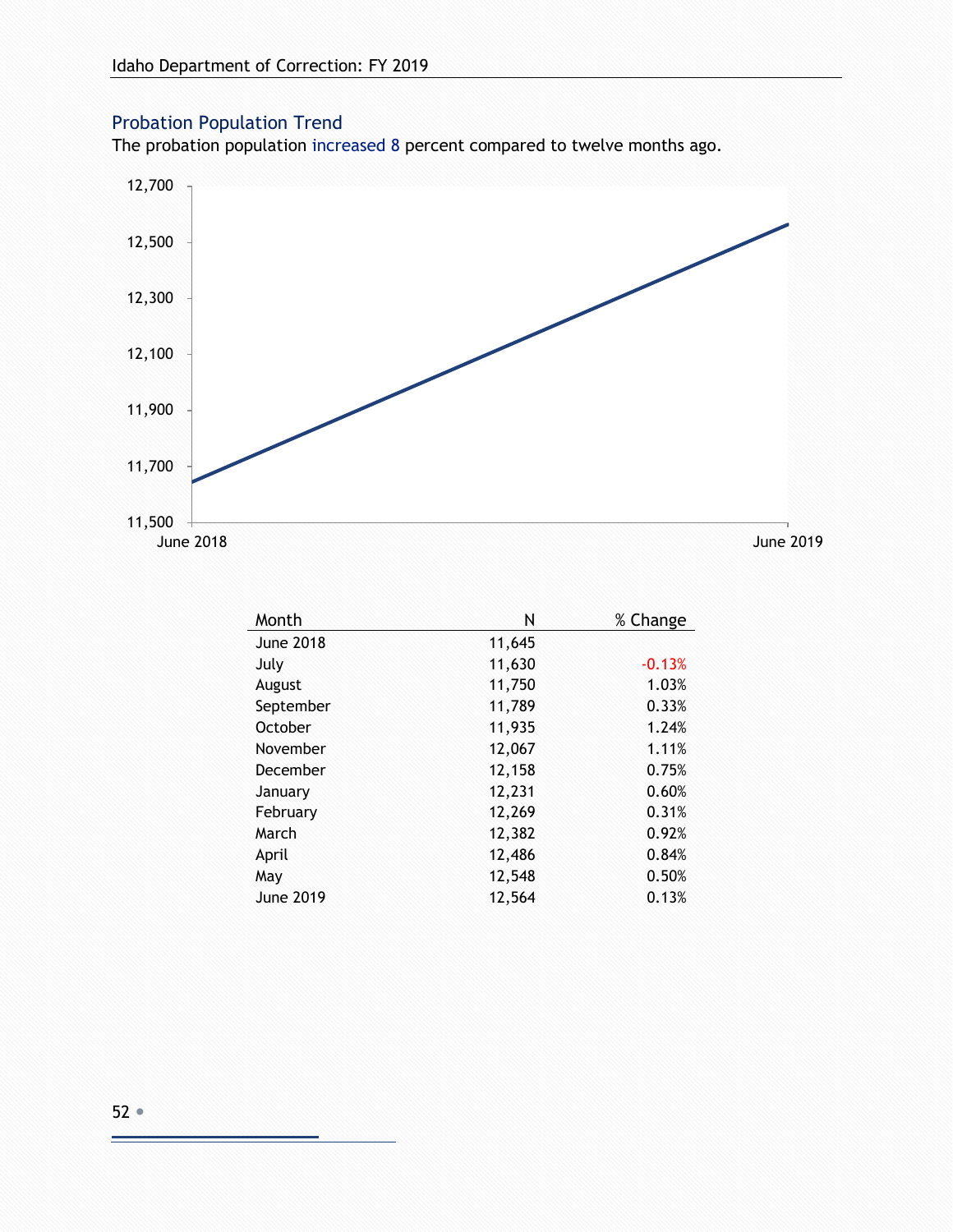#### Probation Population – Five Year Trend

The probation population increased 17 percent compared to five years ago.

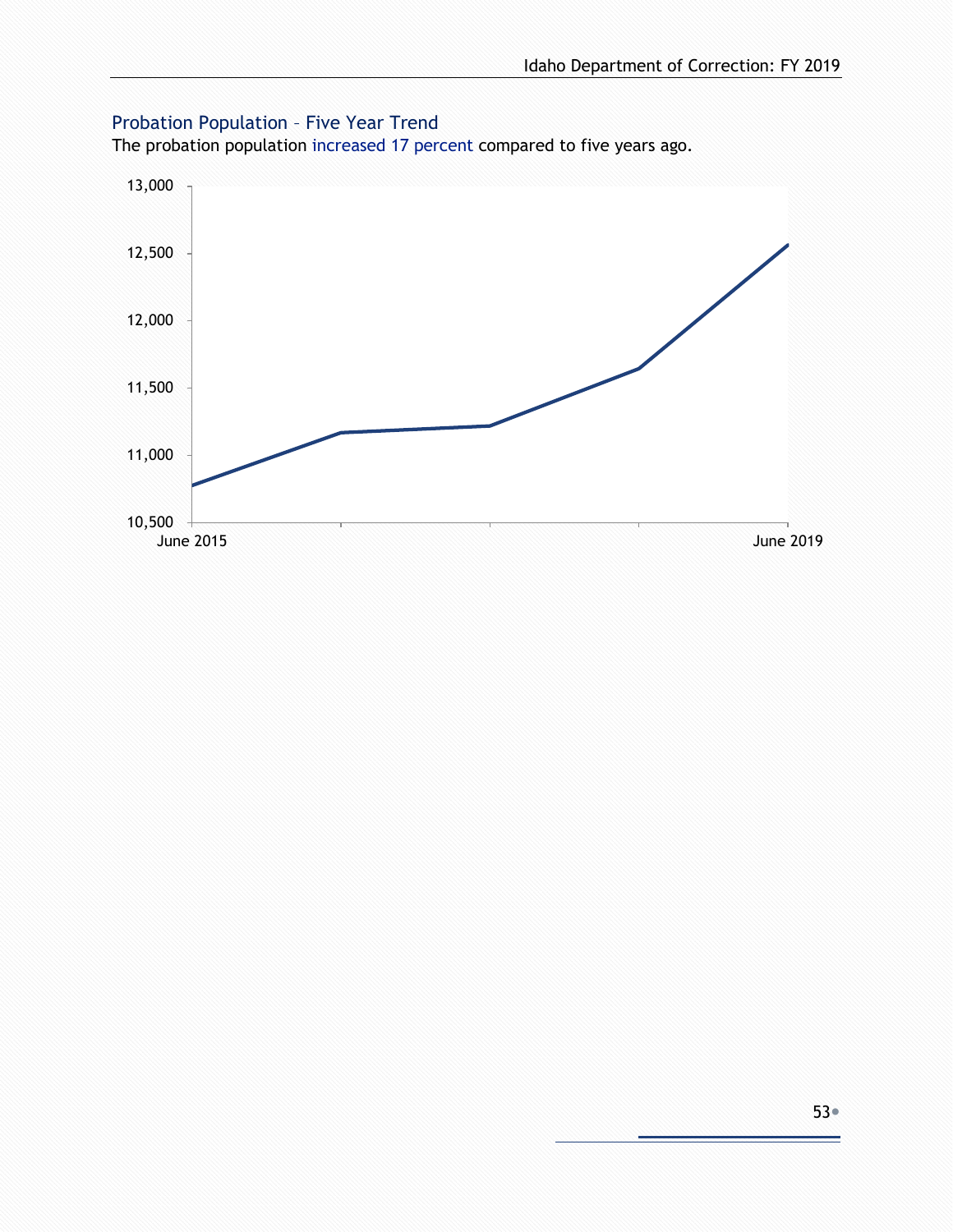# 2.2 Community Correction Population Distribution by Crime **Group**

#### Community Correction Population Counts by Crime Group and Legal Status – June 2018

| Crime Group           | Parole | Probation | Total  |
|-----------------------|--------|-----------|--------|
| Murder & Manslaughter | 102    | 37        | 139    |
| Sex                   | 718    | 589       | 1,307  |
| Assault               | 735    | 1,824     | 2,559  |
| Property              | 814    | 2,429     | 3,243  |
| Alcohol               | 450    | 1,757     | 2,207  |
| Drug                  | 1,246  | 4,890     | 6,136  |
| Pending               | 3      | 119       | 122    |
| Total                 | 4,068  | 11.645    | 15,713 |

#### Community Correction Population Counts by Crime Group and Legal Status – June 2019

| Crime Group           | Parole | % Change  | Probation | % Change | Total  | % Change |
|-----------------------|--------|-----------|-----------|----------|--------|----------|
| Murder & Manslaughter | 99     | $-2.94%$  | 46        | 24.32%   | 145    | 4.32%    |
| Sex                   | 749    | 4.32%     | 598       | 1.53%    | 1.347  | 3.06%    |
| Assault               | 736    | 0.14%     | 1,938     | 6.25%    | 2,674  | 4.49%    |
| Property              | 801    | $-1.60%$  | 2,527     | 4.03%    | 3,328  | 2.62%    |
| Alcohol               | 449    | $-0.22%$  | 1,764     | 0.40%    | 2,213  | 0.27%    |
| Drug                  | 1,420  | 13.96%    | 5,563     | 13.76%   | 6,983  | 13.80%   |
| Pending               | 2      | $-33.33%$ | 128       | 7.56%    | 130    | 6.56%    |
| Total                 | 4,256  | 4.62%     | 12,564    | 7.89%    | 16,820 | 7.05%    |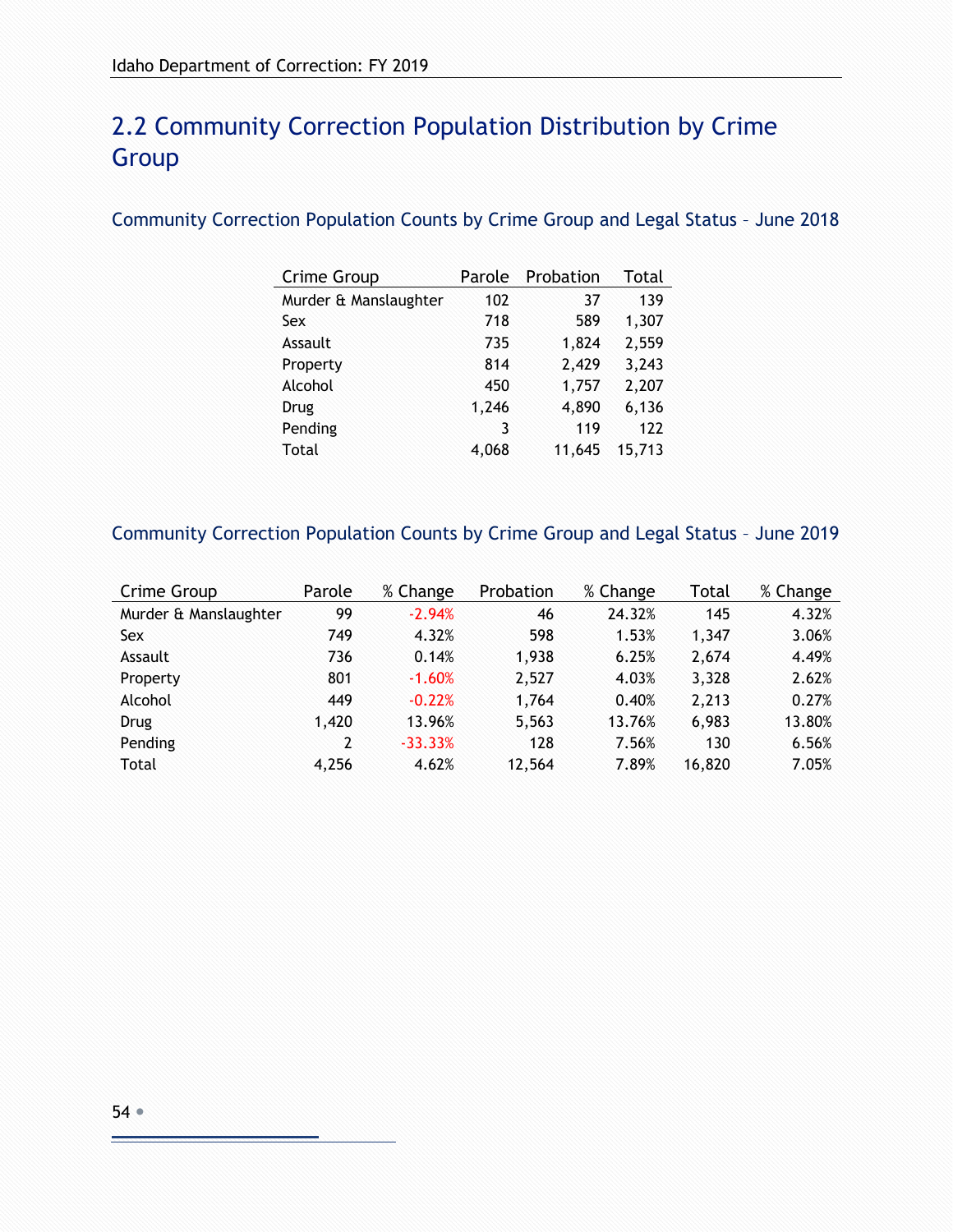| Crime Group           | Parole | Probation | Total |
|-----------------------|--------|-----------|-------|
| Murder & Manslaughter | 15.28  | 14.24     | 15.00 |
| Sex                   | 16.41  | 13.20     | 14.97 |
| Assault               | 19.92  | 18.63     | 19.00 |
| Property              | 19.68  | 18.95     | 19.13 |
| Alcohol               | 18.96  | 16.63     | 17.11 |
| Drug                  | 21.93  | 22.16     | 22.11 |
| Total                 | 19.65  | 19.60     | 19.61 |

#### Community Correction Population Average LSI-R Score by Crime Group and Legal Status – June 2018

#### Community Correction Population Average LSI-R Score by Crime Group and Legal Status – June 2019

| Crime Group           | Parole | % Change | Probation | % Change | Total | % Change |
|-----------------------|--------|----------|-----------|----------|-------|----------|
| Murder & Manslaughter | 15.17  | $-0.72%$ | 15.63     | 9.76%    | 15.32 | 2.13%    |
| Sex                   | 16.27  | $-0.85%$ | 13.68     | 3.64%    | 15.12 | 1.00%    |
| Assault               | 19.8   | $-0.60%$ | 18.59     | $-0.21%$ | 18.92 | $-0.42%$ |
| Property              | 19.74  | 0.30%    | 18.97     | 0.11%    | 19.15 | 0.10%    |
| Alcohol               | 18.96  | 0.00%    | 16.56     | $-0.42%$ | 17.05 | $-0.35%$ |
| Drug                  | 21.35  | $-2.64%$ | 22.13     | $-0.14%$ | 21.97 | $-0.63%$ |
| Total                 | 19.49  | $-0.81%$ | 19.76     | 0.82%    | 19.69 | 0.41%    |

The Level of Service Inventory-Revised (LSI-R) score collects information regarding factors that include the offender's criminal history, education, family situation, and alcohol or drug problems, and calculates a score indicating the risks and needs said offender represents.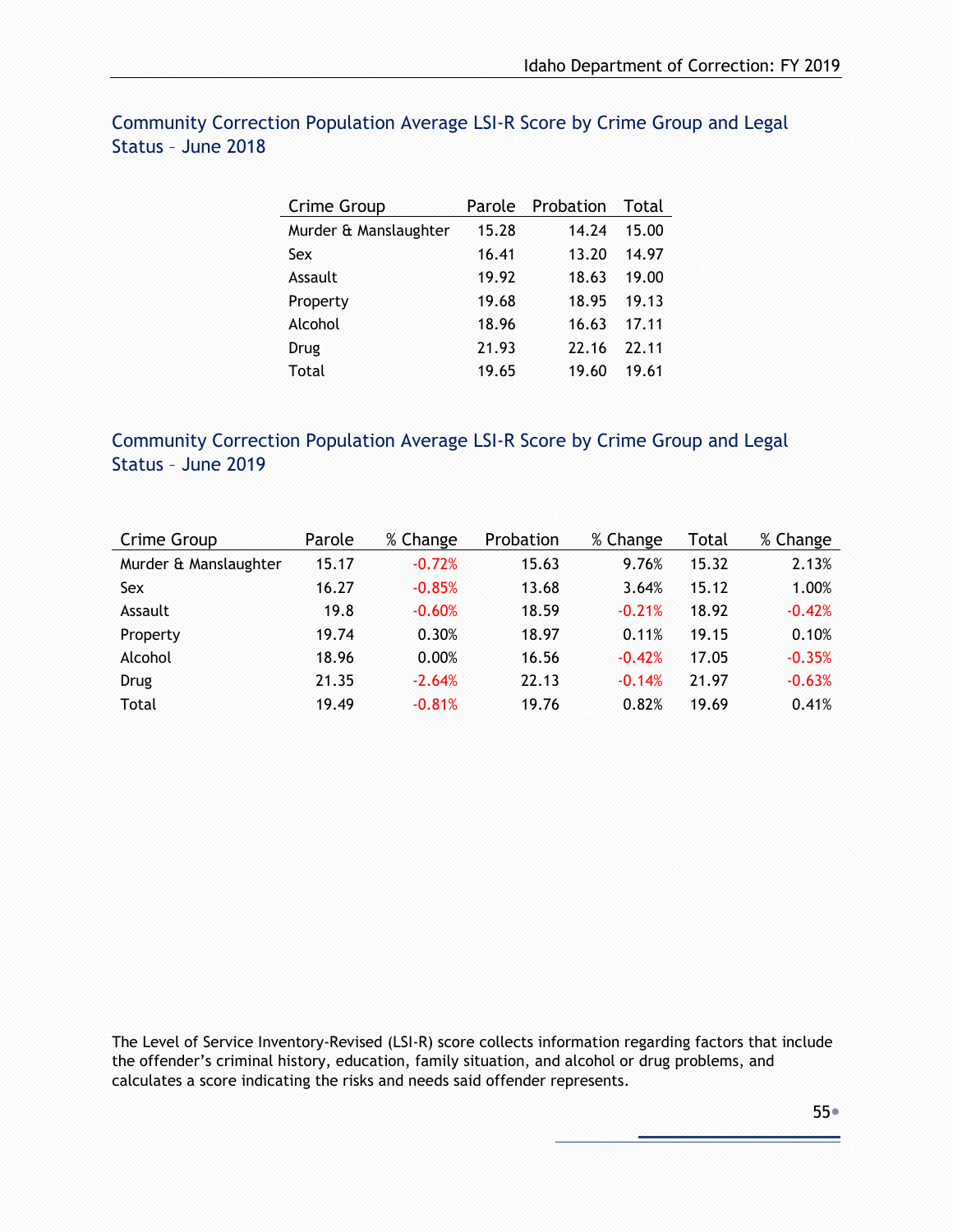#### Overall Community Correction Distribution by Crime Group – June 2018

39 percent of the overall community correction population were sentenced on drug charges.



#### Overall Community Correction Distribution by Crime Group – June 2019

42 percent of the overall community correction population were sentenced on drug charges.

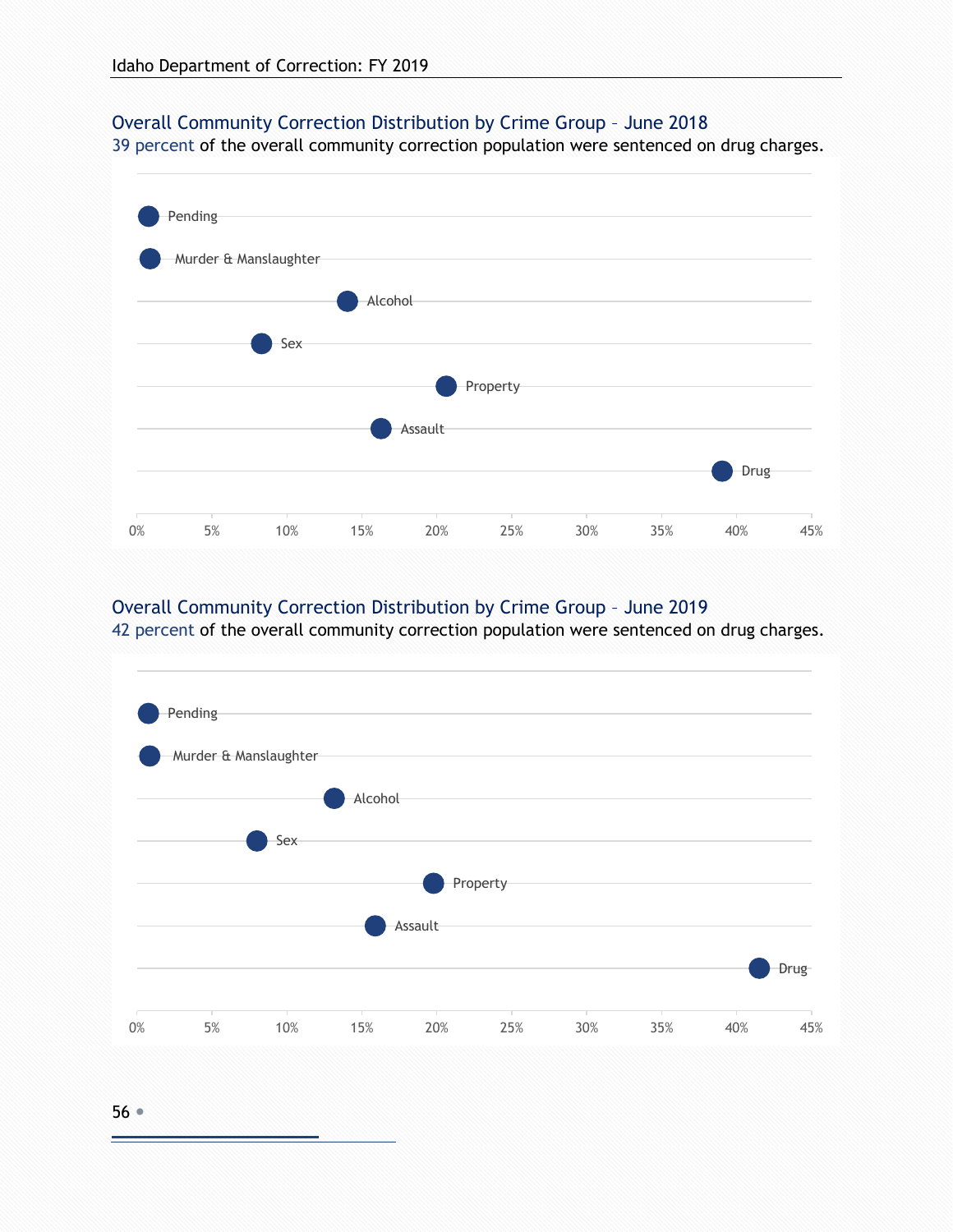#### Parole Distribution by Crime Group – June 2018

31 percent of the parole population were sentenced on drug charges.



#### Parole Distribution by Crime Group – June 2019

33 percent of the parole population were sentenced on drug charges.

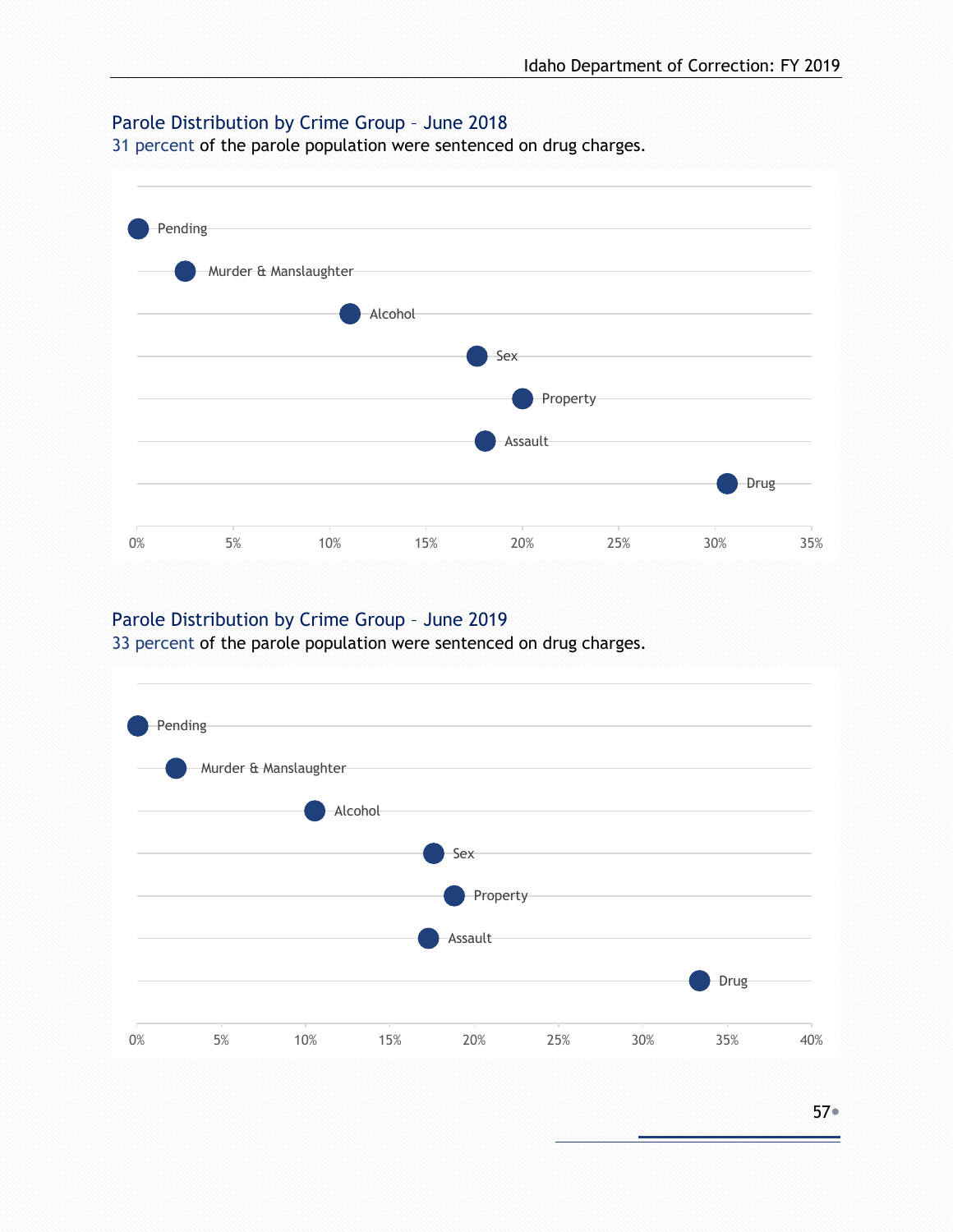#### Probation Distribution by Crime Group – June 2018

42 percent of the probation population were sentenced on drug charges.



#### Probation Distribution by Crime Group – June 2019

44 percent of the probation population were sentenced on drug charges.

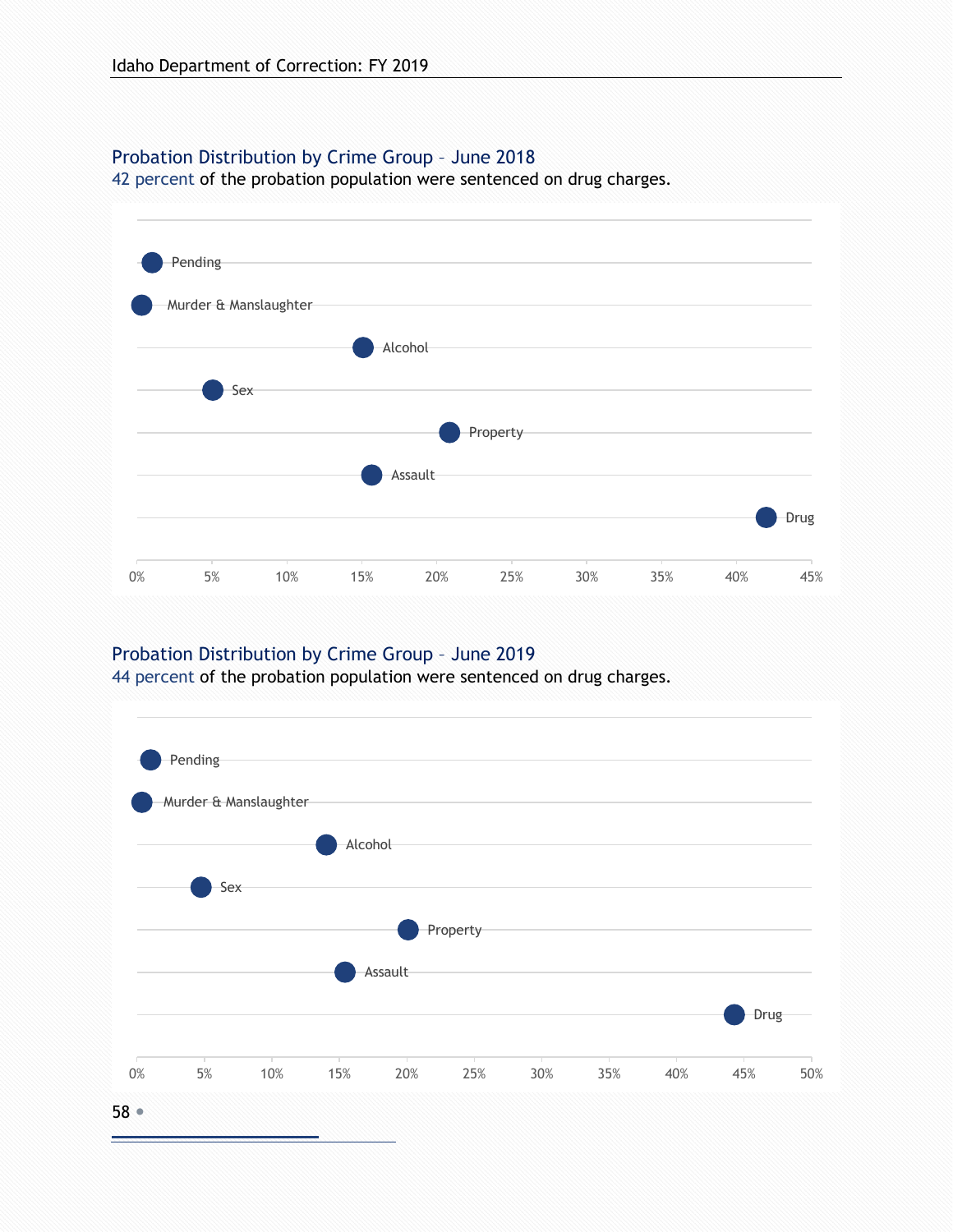|                       | Level 1     | Level 2         | Level 3          | Level 4      |
|-----------------------|-------------|-----------------|------------------|--------------|
| Crime Group           | (Low LSI-R) | (Low-Med LSI-R) | (High-Med LSI-R) | (High LSI-R) |
| Murder & Manslaughter | 47          | 22              | 11               | 2            |
| Sex                   | 154         | 27              | 14               | 2            |
| Assault               | 578         | 704             | 443              | 134          |
| Property              | 779         | 827             | 606              | 188          |
| Alcohol               | 711         | 610             | 246              | 56           |
| <b>Drug</b>           | 952         | 1,766           | 1,518            | 501          |
| Pending               | 0           | 0               | 0                | 0            |
| Total                 | 3,221       | 3,956           | 2,838            | 883          |

#### Overall Community Correction Distribution by Crime Group and Supervision Level – June 2018

|                       | Sex Offender Level | Sex Offender Level | Sex Offender Level |
|-----------------------|--------------------|--------------------|--------------------|
| Crime Group           |                    |                    |                    |
| Murder & Manslaughter |                    |                    | 0                  |
| Sex                   | 392                | 566                | 94                 |
| Assault               | 67                 | 157                | 29                 |
| Property              | 10                 | 26                 | 10                 |
| Alcohol               | 1                  | $\overline{4}$     |                    |
| <b>Drug</b>           | $\overline{4}$     | 22                 | 8                  |
| Pending               | $\mathbf{0}$       | 0                  | 0                  |
| Total                 | 475                | 776                | 142                |

|                       |                               | Limited     |       |        |
|-----------------------|-------------------------------|-------------|-------|--------|
| Crime Group           | <b>Problem Solving Courts</b> | Supervision | Other | Total  |
| Murder & Manslaughter | 1                             | 51          | 3     | 139    |
| Sex                   | 0                             | 6           | 52    | 1,307  |
| Assault               | 83                            | 266         | 98    | 2,559  |
| Property              | 186                           | 499         | 112   | 3,243  |
| Alcohol               | 119                           | 391         | 68    | 2,207  |
| Drug                  | 695                           | 428         | 242   | 6,136  |
| Pending               | 0                             | 0           | 122   | 122    |
| Total                 | 1,084                         | 1,641       | 697   | 15,713 |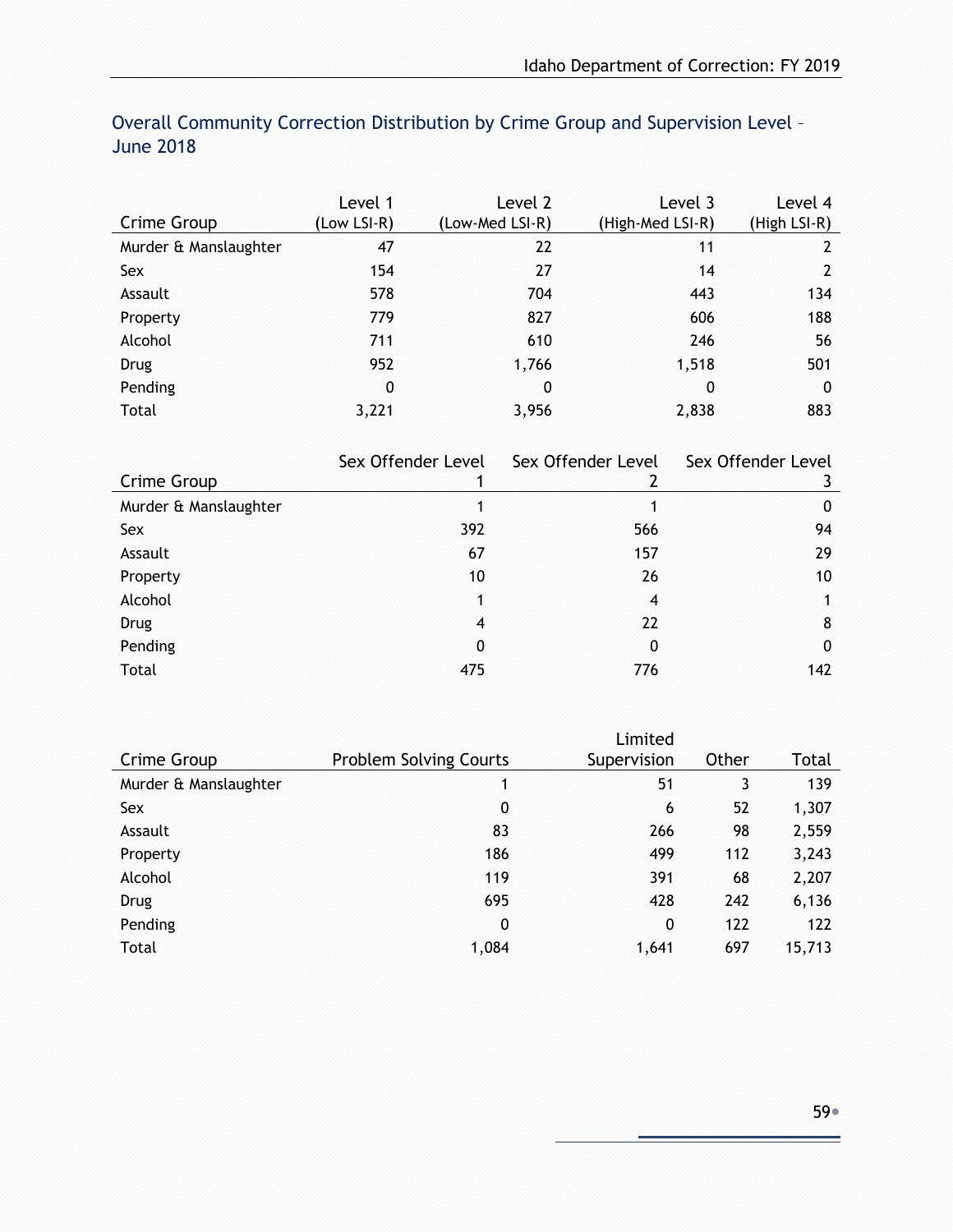|              | Level 1      |           | Level 2<br>(Low- |        | Level 3   |           | Level<br>4     |           |
|--------------|--------------|-----------|------------------|--------|-----------|-----------|----------------|-----------|
| Crime        | (Low         | %         | Med LSI-         | %      | (High-Med | %         | (High          | $\%$      |
| Group        | $LSI-R)$     | Change    | R)               | Change | $LSI-R$   | Change    | $LSI-R)$       | Change    |
| Murder &     |              |           |                  |        |           |           |                |           |
| Manslaughter | 42           | $-10.64%$ | 28               | 27.27% | 14        | 27.27%    | $\overline{2}$ | 0.00%     |
| Sex          | 149          | $-3.25%$  | 29               | 7.41%  | 14        | 0.00%     | 8              | 300.00%   |
| Assault      | 641          | 10.90%    | 798              | 13.35% | 415       | $-6.32%$  | 136            | 1.49%     |
| Property     | 811          | 4.11%     | 906              | 9.55%  | 583       | $-3.80%$  | 200            | 6.38%     |
| Alcohol      | 875          | 23.07%    | 674              | 10.49% | 207       | $-15.85%$ | 46             | $-17.86%$ |
| Drug         | 1,128        | 18.49%    | 2,109            | 19.42% | 1,642     | 8.17%     | 570            | 13.77%    |
| Pending      | $\mathbf{0}$ | 0.00%     | $\mathbf{0}$     | 0.00%  | 0         | 0.00%     | $\mathbf{0}$   | 0.00%     |
| Total        | 3.646        | 13.19%    | 4,544            | 14.86% | 2,875     | 1.30%     | 962            | 8.95%     |

#### Overall Community Correction Distribution by Crime Group and Supervision Level – June 2019

| Sex      |            | Sex            |            | Sex          |           |
|----------|------------|----------------|------------|--------------|-----------|
| Offender | %          | Offender       | %          | Offender     | %         |
| Level 1  | Change     | Level 2        | Change     | Level 3      | Change    |
|          |            |                |            |              |           |
| 1        | 0.00%      | $\mathbf{0}$   | $-100.00%$ | $\mathbf{0}$ | 0.00%     |
| 428      | 9.18%      | 573            | 1.24%      | 96           | 2.13%     |
| 65       | $-2.99%$   | 181            | 15.29%     | 23           | $-20.69%$ |
| 7        | $-30.00%$  | 29             | 11.54%     | 8            | $-20.00%$ |
| 0        | $-100.00%$ | $\overline{4}$ | 0.00%      | 1            | 0.00%     |
| 10       | 150.00%    | 31             | 40.91%     | 4            | $-50.00%$ |
| 0        | 0.00%      | 0              | 0.00%      | 0            | 0.00%     |
| 511      | 7.58%      | 818            | 5.41%      | 132          | $-7.04%$  |
|          |            |                |            |              |           |

|              | Problem |            |              |           |       |           |        |        |
|--------------|---------|------------|--------------|-----------|-------|-----------|--------|--------|
|              | Solving | %          | Limited      | %         |       | %         |        | %      |
| Crime Group  | Courts  | Change     | Supervision  | Change    | Other | Change    | Total  | Change |
| Murder &     |         |            |              |           |       |           |        |        |
| Manslaughter | 0       | $-100.00%$ | 56           | 9.80%     | 2     | $-33.33%$ | 145    | 4.32%  |
| Sex          | 1       | NА         | 4            | $-33.33%$ | 45    | $-13.46%$ | 1,347  | 3.06%  |
| Assault      | 97      | 16.87%     | 196          | $-26.32%$ | 122   | 24.49%    | 2,674  | 4.49%  |
| Property     | 198     | 6.45%      | 465          | $-6.81%$  | 121   | 8.04%     | 3,328  | 2.62%  |
| Alcohol      | 129     | 8.40%      | 203          | $-48.08%$ | 74    | 8.82%     | 2,213  | 0.27%  |
| Drug         | 768     | 10.50%     | 439          | 2.57%     | 282   | 16.53%    | 6,983  | 13.80% |
| Pending      | 0       | 0.00%      | $\mathbf{0}$ | 0.00%     | 130   | 6.56%     | 130    | 6.56%  |
| Total        | 1,193   | 10.06%     | 1,363        | $-16.94%$ | 776   | 11.33%    | 16,820 | 7.05%  |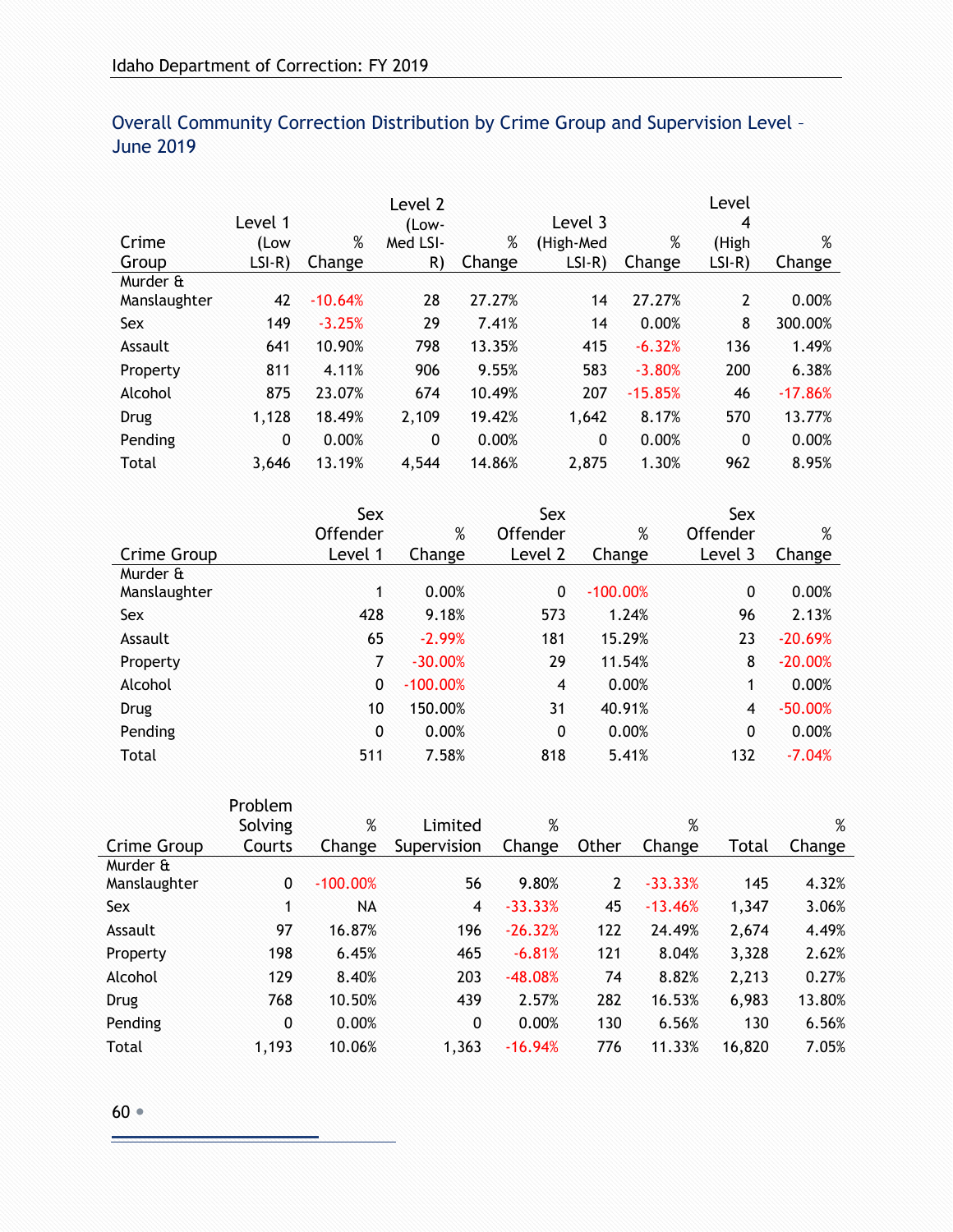|                       | Level 1     | Level 2         | Level 3          | Level 4      |
|-----------------------|-------------|-----------------|------------------|--------------|
| Crime Group           | (Low LSI-R) | (Low-Med LSI-R) | (High-Med LSI-R) | (High LSI-R) |
| Murder & Manslaughter | 32          | 16              | 8                |              |
| Sex                   | 66          | 13              | 4                | 0            |
| Assault               | 141         | 223             | 139              | 54           |
| Property              | 151         | 253             | 168              | 58           |
| Alcohol               | 92          | 154             | 88               | 21           |
| Drug                  | 168         | 383             | 375              | 116          |
| Pending               | 0           | $\mathbf{0}$    | 0                | 0            |
| Total                 | 650         | 1,042           | 782              | 250          |

# Parole Distribution by Crime Group and Supervision Level – June 2018

|                       | Sex Offender Level | Sex Offender Level | Sex Offender Level |
|-----------------------|--------------------|--------------------|--------------------|
| Crime Group           |                    |                    |                    |
| Murder & Manslaughter |                    |                    | 0                  |
| Sex                   | 232                | 327                | 63                 |
| Assault               | 13                 | 45                 | 12                 |
| Property              | 6                  | 16                 | 6                  |
| Alcohol               | 0                  | 0                  |                    |
| Drug                  | 3                  | 15                 | 5                  |
| Pending               | 0                  | 0                  | 0                  |
| Total                 | 255                | 404                | 87                 |

|                       |                               | Limited     |                |       |
|-----------------------|-------------------------------|-------------|----------------|-------|
| Crime Group           | <b>Problem Solving Courts</b> | Supervision | Other          | Total |
| Murder & Manslaughter | 1                             | 40          | 2              | 102   |
| Sex                   | 0                             | 1           | 12             | 718   |
| Assault               | $\overline{2}$                | 98          | 8              | 735   |
| Property              | $\overline{2}$                | 146         | 8              | 814   |
| Alcohol               | 1                             | 91          | $\overline{2}$ | 450   |
| <b>Drug</b>           | 13                            | 152         | 16             | 1,246 |
| Pending               | 0                             | 0           | 3              |       |
| Total                 | 19                            | 528         | 51             | 4,068 |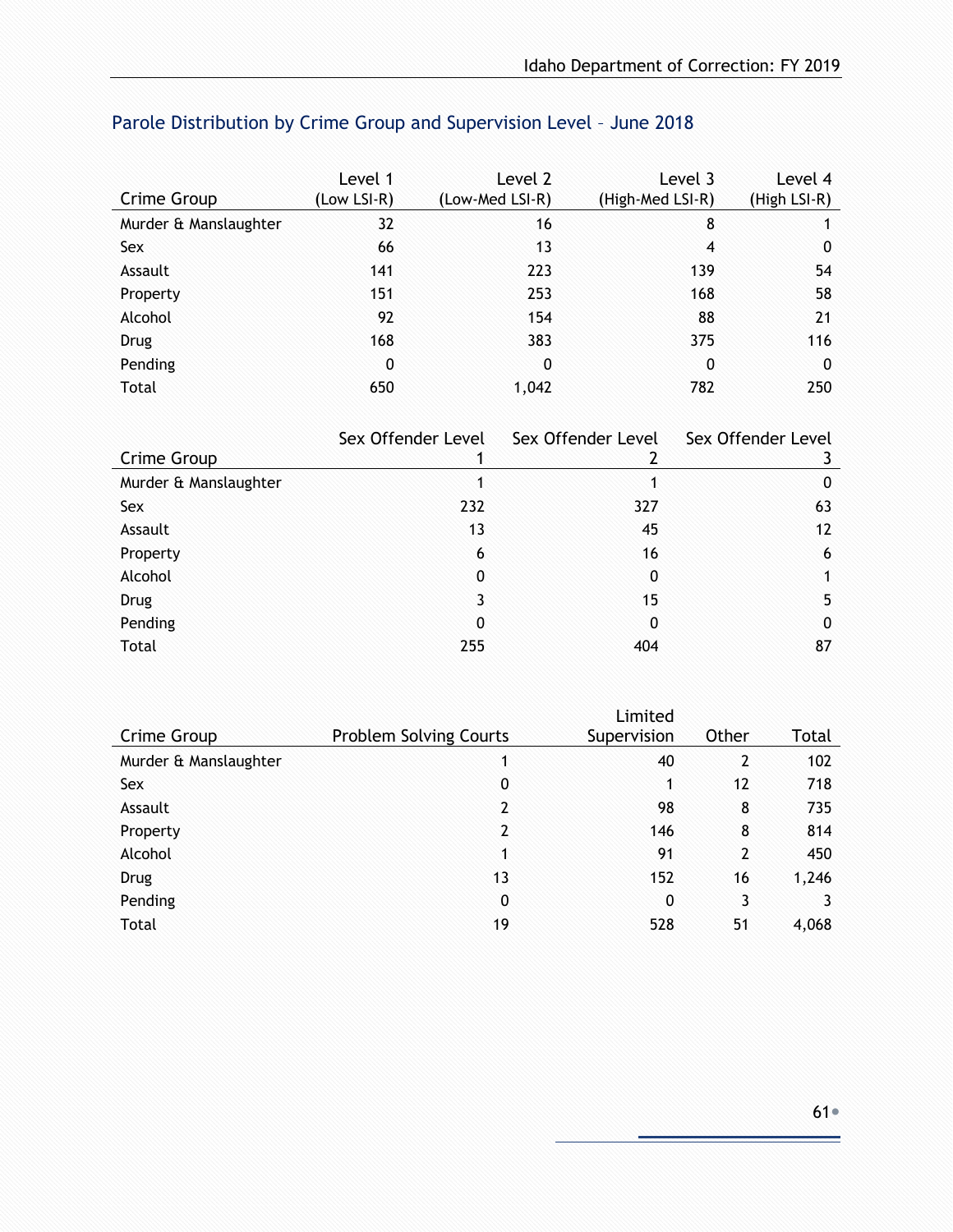|              |          |           | Level 2  |        |                |           | Level        |           |
|--------------|----------|-----------|----------|--------|----------------|-----------|--------------|-----------|
|              | Level 1  |           | (Low-    |        | Level 3        |           | 4            |           |
| Crime        | (Low     | %         | Med LSI- | %      | (High-Med      | %         | (High        | $\%$      |
| Group        | $LSI-R)$ | Change    | R)       | Change | $LSI-R)$       | Change    | $LSI-R)$     | Change    |
| Murder &     |          |           |          |        |                |           |              |           |
| Manslaughter | 22       | $-31.25%$ | 19       | 18.75% | 7              | $-12.50%$ | 1            | 0.00%     |
| Sex          | 67       | 1.52%     | 13       | 0.00%  | $\overline{4}$ | 0.00%     | 1            | <b>NA</b> |
| Assault      | 133      | $-5.67%$  | 247      | 10.76% | 121            | $-12.95%$ | 57           | 5.56%     |
| Property     | 144      | $-4.64%$  | 284      | 12.25% | 155            | $-7.74%$  | 52           | $-10.34%$ |
| Alcohol      | 104      | 13.04%    | 165      | 7.14%  | 84             | $-4.55%$  | 13           | $-38.10%$ |
| Drug         | 212      | 26.19%    | 486      | 26.89% | 360            | $-4.00%$  | 130          | 12.07%    |
| Pending      | 0        | 0.00%     | 0        | 0.00%  | $\mathbf 0$    | 0.00%     | $\mathbf{0}$ | 0.00%     |
| Total        | 682      | 4.92%     | 1,214    | 16.51% | 731            | $-6.52%$  | 254          | 1.60%     |

# Parole Distribution by Crime Group and Supervision Level – June 2019

|                       | Sex            |           | Sex      |            | Sex          |            |
|-----------------------|----------------|-----------|----------|------------|--------------|------------|
|                       | Offender       | $\%$      | Offender | %          | Offender     | %          |
| Crime Group           | Level 1        | Change    | Level 2  | Change     | Level 3      | Change     |
| Murder & Manslaughter | 1.             | 0.00%     | 0        | $-100.00%$ | 0            | 0.00%      |
| Sex                   | 258            | 11.21%    | 331      | 1.22%      | 63           | 0.00%      |
| Assault               | 13             | 0.00%     | 56       | 24.44%     | 10           | $-16.67%$  |
| Property              | 3 <sup>1</sup> | $-50.00%$ | 14       | $-12.50%$  | 6            | 0.00%      |
| Alcohol               | $\mathbf{0}$   | 0.00%     | 1        | NA         | $\mathbf{0}$ | $-100.00%$ |
| <b>Drug</b>           | 9              | 200.00%   | 18       | 20.00%     | 1            | $-80.00%$  |
| Pending               | $\mathbf{0}$   | 0.00%     | 0        | 0.00%      | 0            | 0.00%      |
| Total                 | 284            | 11.37%    | 420      | 3.96%      | 80           | $-8.05%$   |

|              | Problem        |            |                |           |       |           |       |           |
|--------------|----------------|------------|----------------|-----------|-------|-----------|-------|-----------|
|              | Solving        | %          | Limited        | %         |       | %         |       | %         |
| Crime Group  | Courts         | Change     | Supervision    | Change    | Other | Change    | Total | Change    |
| Murder &     |                |            |                |           |       |           |       |           |
| Manslaughter | $\mathbf{0}$   | $-100.00%$ | 48             | 20.00%    | 1.    | $-50.00%$ | 99    | $-2.94%$  |
| Sex          | 1              | NA.        | $\overline{2}$ | 100.00%   | 9     | $-25.00%$ | 749   | 4.32%     |
| Assault      | 1              | $-50.00%$  | 85             | $-13.27%$ | 13    | 62.50%    | 736   | 0.14%     |
| Property     | $\overline{2}$ | 0.00%      | 132            | $-9.59%$  | 9     | 12.50%    | 801   | $-1.60%$  |
| Alcohol      | 3              | 200.00%    | 71             | $-21.98%$ | 8     | 300.00%   | 449   | $-0.22%$  |
| Drug         | 22             | 69.23%     | 166            | 9.21%     | 16    | 0.00%     | 1,420 | 13.96%    |
| Pending      | 0              | 0.00%      | $\mathbf{0}$   | 0.00%     | 2     | $-33.33%$ | 2     | $-33.33%$ |
| Total        | 29             | 52.63%     | 504            | $-4.55%$  | 58    | 13.73%    | 4,256 | 4.62%     |

è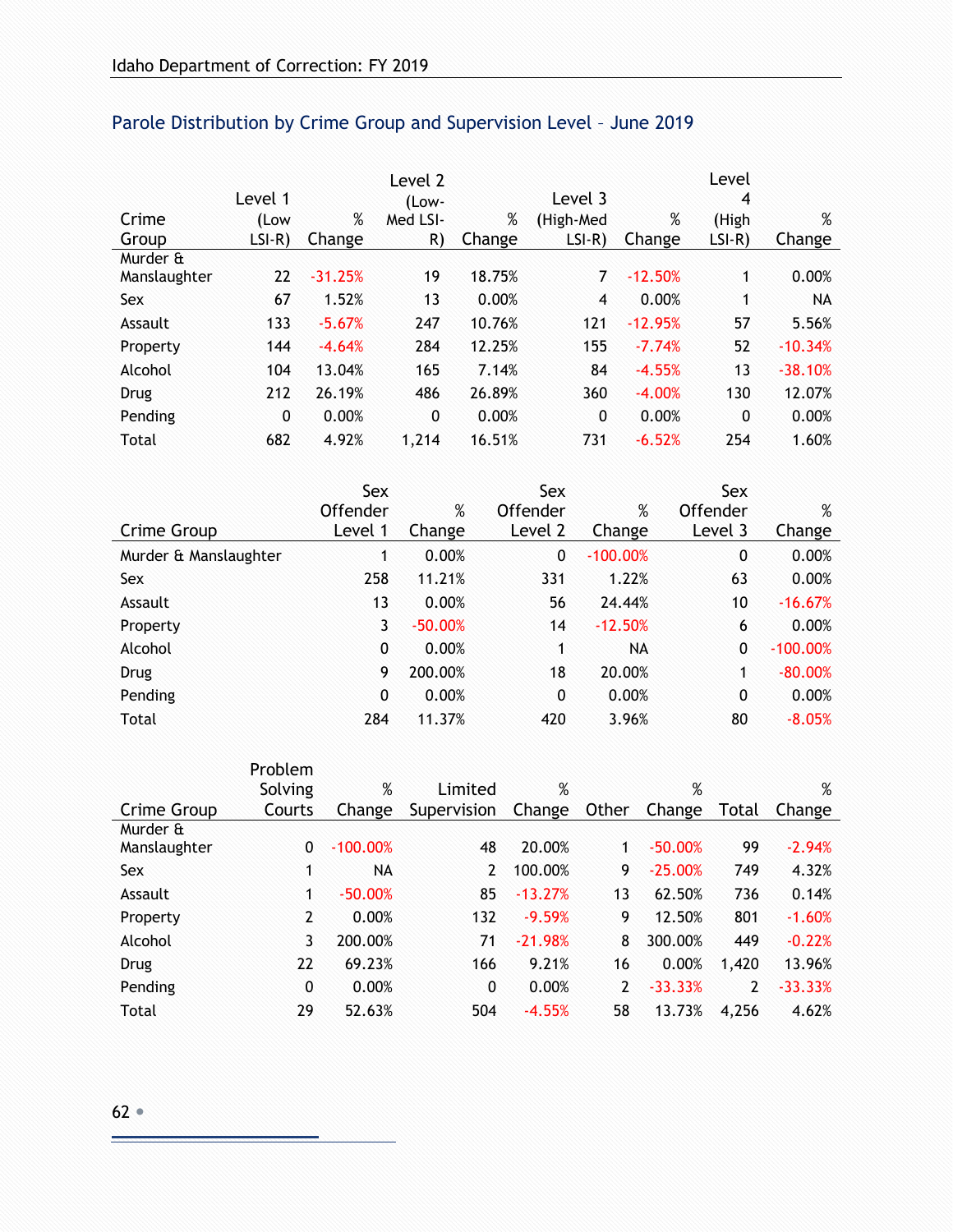|                       | Level 1     | Level 2         | Level 3          | Level 4      |
|-----------------------|-------------|-----------------|------------------|--------------|
| Crime Group           | (Low LSI-R) | (Low-Med LSI-R) | (High-Med LSI-R) | (High LSI-R) |
| Murder & Manslaughter | 15          | 6               | 3                |              |
| Sex                   | 88          | 14              | 10               |              |
| Assault               | 437         | 481             | 304              | 80           |
| Property              | 628         | 574             | 438              | 130          |
| Alcohol               | 619         | 456             | 158              | 35           |
| <b>Drug</b>           | 784         | 1,383           | 1,143            | 385          |
| Pending               | 0           | 0               | 0                | 0            |
| Total                 | 2,571       | 2,914           | 2,056            | 633          |

# Probation Distribution by Crime Group and Supervision Level – June 2018

|                       | Sex Offender Level | Sex Offender Level | Sex Offender Level |
|-----------------------|--------------------|--------------------|--------------------|
| Crime Group           |                    |                    |                    |
| Murder & Manslaughter | 0                  | 0                  | 0                  |
| Sex                   | 160                | 239                | 31                 |
| Assault               | 54                 | 112                | 17                 |
| Property              | $\overline{4}$     | 10                 | 4                  |
| Alcohol               |                    | 4                  | 0                  |
| <b>Drug</b>           |                    | 7                  |                    |
| Pending               | 0                  | 0                  | 0                  |
| Total                 | 220                | 372                | 55                 |

| Crime Group           | <b>Problem Solving Courts</b> | Limited Supervision | Other | Total  |
|-----------------------|-------------------------------|---------------------|-------|--------|
| Murder & Manslaughter | 0                             | 11                  | 1     | 37     |
| Sex                   | 0                             | 5                   | 40    | 589    |
| Assault               | 81                            | 168                 | 90    | 1,824  |
| Property              | 184                           | 353                 | 104   | 2,429  |
| Alcohol               | 118                           | 300                 | 66    | 1,757  |
| Drug                  | 682                           | 276                 | 226   | 4,890  |
| Pending               | 0                             | $\mathbf{0}$        | 119   | 119    |
| Total                 | 1,065                         | 1,113               | 646   | 11,645 |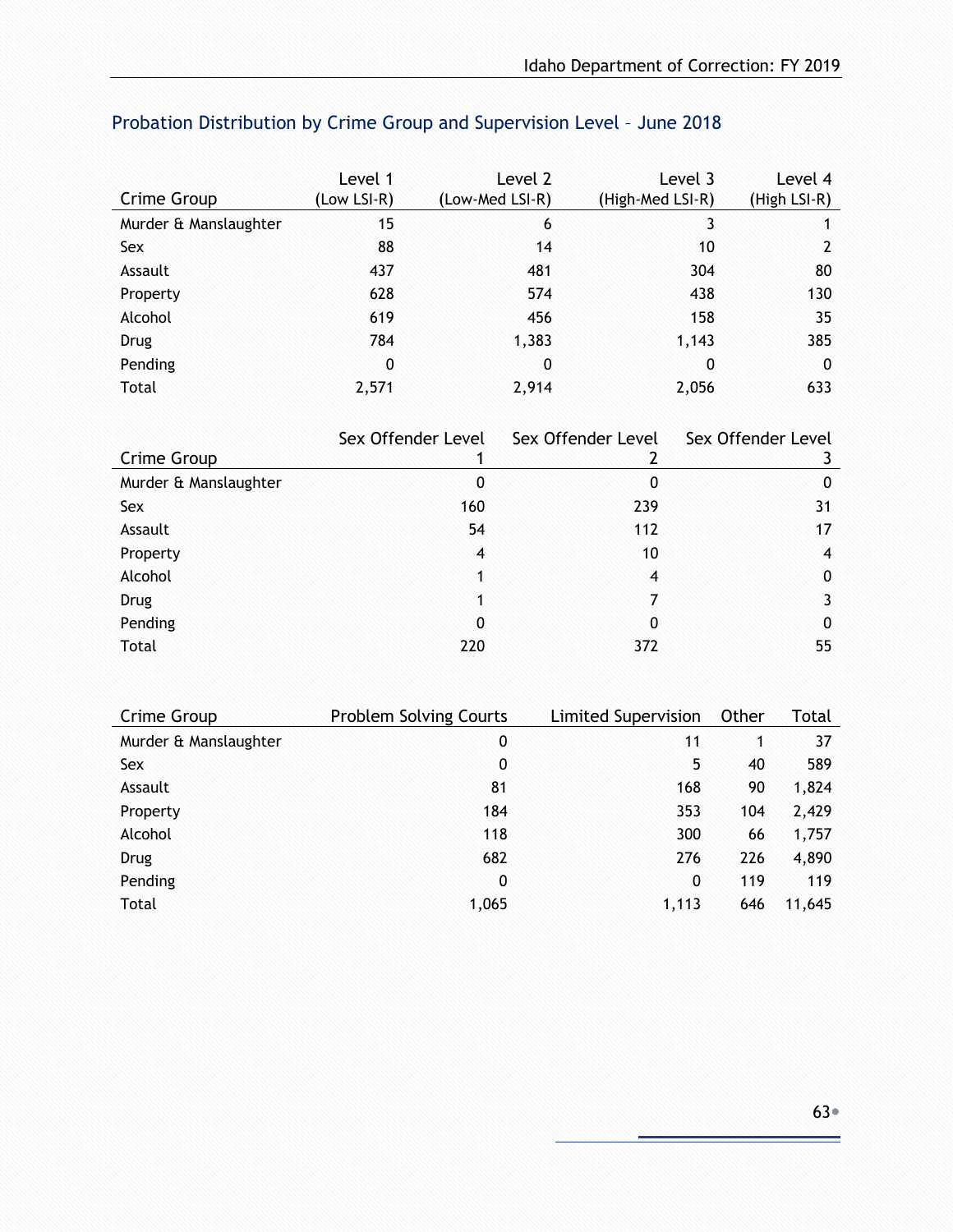|              |          |          | Level 2  |        |           |           | Level       |          |
|--------------|----------|----------|----------|--------|-----------|-----------|-------------|----------|
|              | Level 1  |          | (Low-    |        | Level 3   |           | 4           |          |
| Crime        | (Low     | $\%$     | Med      | %      | (High-Med | %         | (High       | %        |
| Group        | $LSI-R)$ | Change   | $LSI-R)$ | Change | $LSI-R)$  | Change    | $LSI-R)$    | Change   |
| Murder &     |          |          |          |        |           |           |             |          |
| Manslaughter | 20       | 33.33%   | 9        | 50.00% | 7         | 133.33%   | 1           | 0.00%    |
| Sex          | 82       | $-6.82%$ | 16       | 14.29% | 10        | 0.00%     | 7           | 250.00%  |
| Assault      | 508      | 16.25%   | 551      | 14.55% | 294       | $-3.29%$  | 79          | $-1.25%$ |
| Property     | 667      | 6.21%    | 622      | 8.36%  | 428       | $-2.28%$  | 148         | 13.85%   |
| Alcohol      | 771      | 24.56%   | 509      | 11.62% | 123       | $-22.15%$ | 33          | $-5.71%$ |
| Drug         | 916      | 16.84%   | 1,623    | 17.35% | 1,282     | 12.16%    | 440         | 14.29%   |
| Pending      | 0        | 0.00%    | 0        | 0.00%  | 0         | 0.00%     | $\mathbf 0$ | 0.00%    |
| Total        | 2,964    | 15.29%   | 3,330    | 14.28% | 2,144     | 4.28%     | 708         | 11.85%   |

# Probation Distribution by Crime Group and Supervision Level – June 2019

|                       | Sex          |            | Sex          |           | Sex      |           |
|-----------------------|--------------|------------|--------------|-----------|----------|-----------|
|                       | Offender     | %          | Offender     | %         | Offender | %         |
| Crime Group           | Level 1      | Change     | Level 2      | Change    | Level 3  | Change    |
| Murder & Manslaughter | 0            | 0.00%      | 0            | 0.00%     | 0        | 0.00%     |
| Sex                   | 170          | 6.25%      | 242          | 1.26%     | 33       | 6.45%     |
| Assault               | 52           | $-3.70%$   | 125          | 11.61%    | 13       | $-23.53%$ |
| Property              | 4            | 0.00%      | 15           | 50.00%    | 2        | $-50.00%$ |
| Alcohol               | $\mathbf{0}$ | $-100.00%$ | 3            | $-25.00%$ |          | <b>NA</b> |
| <b>Drug</b>           | 1            | 0.00%      | 13           | 85.71%    | 3        | 0.00%     |
| Pending               | 0            | 0.00%      | $\mathbf{0}$ | 0.00%     | 0        | 0.00%     |
| Total                 | 227          | 3.18%      | 398          | 6.99%     | 52       | $-5.45%$  |

|              | Problem |        |                |           |       |           |        |        |
|--------------|---------|--------|----------------|-----------|-------|-----------|--------|--------|
|              | Solving | %      | Limited        | %         |       | %         |        | %      |
| Crime Group  | Courts  | Change | Supervision    | Change    | Other | Change    | Total  | Change |
| Murder &     |         |        |                |           |       |           |        |        |
| Manslaughter | 0       | 0.00%  | 8              | $-27.27%$ |       | 0.00%     | 46     | 24.32% |
| <b>Sex</b>   | 0       | 0.00%  | $\overline{2}$ | $-60.00%$ | 36    | $-10.00%$ | 598    | 1.53%  |
| Assault      | 96      | 18.52% | 111            | $-33.93%$ | 109   | 21.11%    | 1,938  | 6.25%  |
| Property     | 196     | 6.52%  | 333            | $-5.67%$  | 112   | 7.69%     | 2,527  | 4.03%  |
| Alcohol      | 126     | 6.78%  | 132            | $-56.00%$ | 66    | 0.00%     | 1,764  | 0.40%  |
| <b>Drug</b>  | 746     | 9.38%  | 273            | $-1.09%$  | 266   | 17.70%    | 5,563  | 13.76% |
| Pending      | 0       | 0.00%  | $\mathbf{0}$   | 0.00%     | 128   | 7.56%     | 128    | 7.56%  |
| Total        | 1164    | 9.30%  | 859            | $-22.82%$ | 718   | 11.15%    | 12,564 | 7.89%  |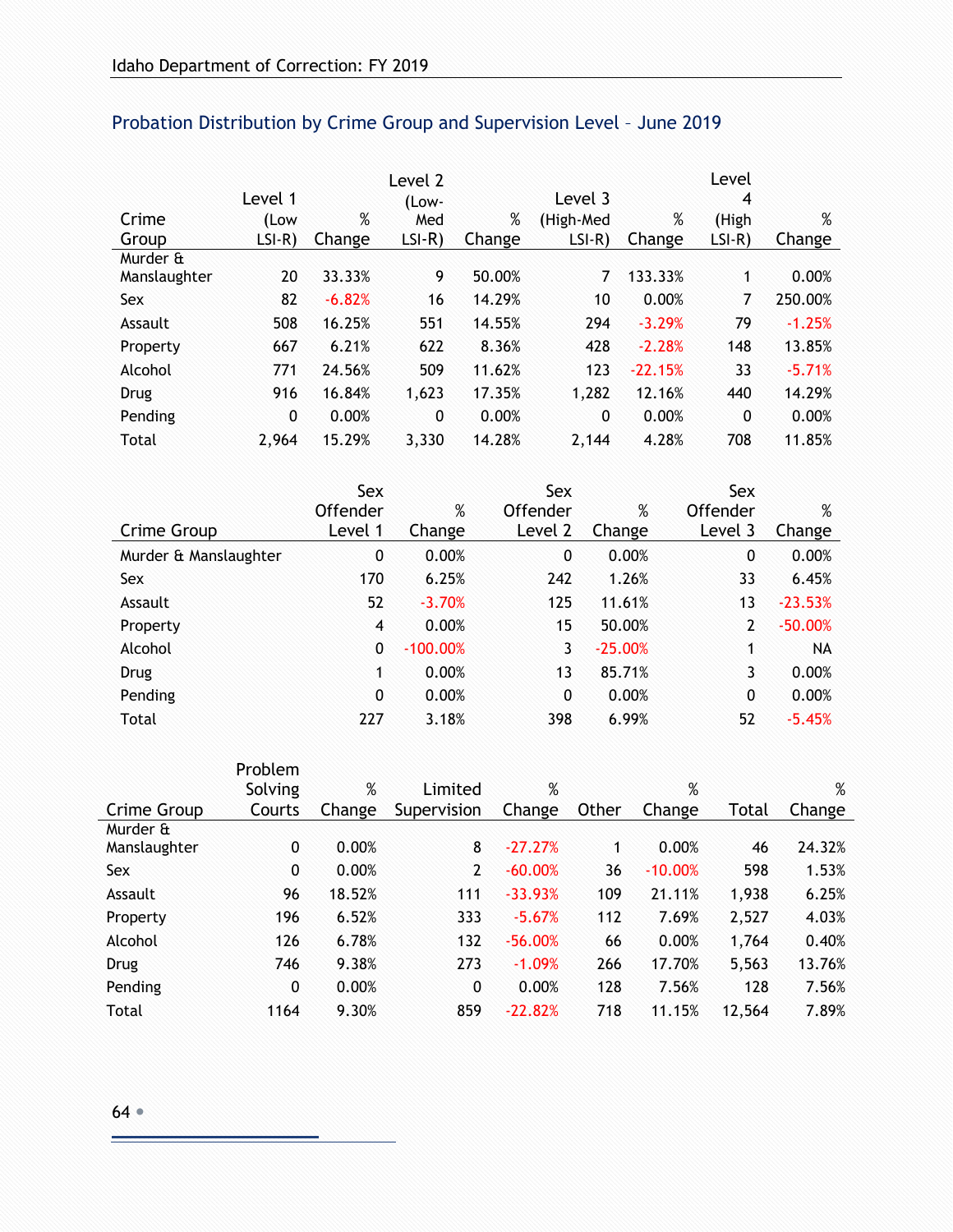# 2.3 Community Correction Population Distribution by District

Idaho Department of Correction District Map and Corresponding Counties The map below displays the Idaho Department of Correction districts and corresponding counties.

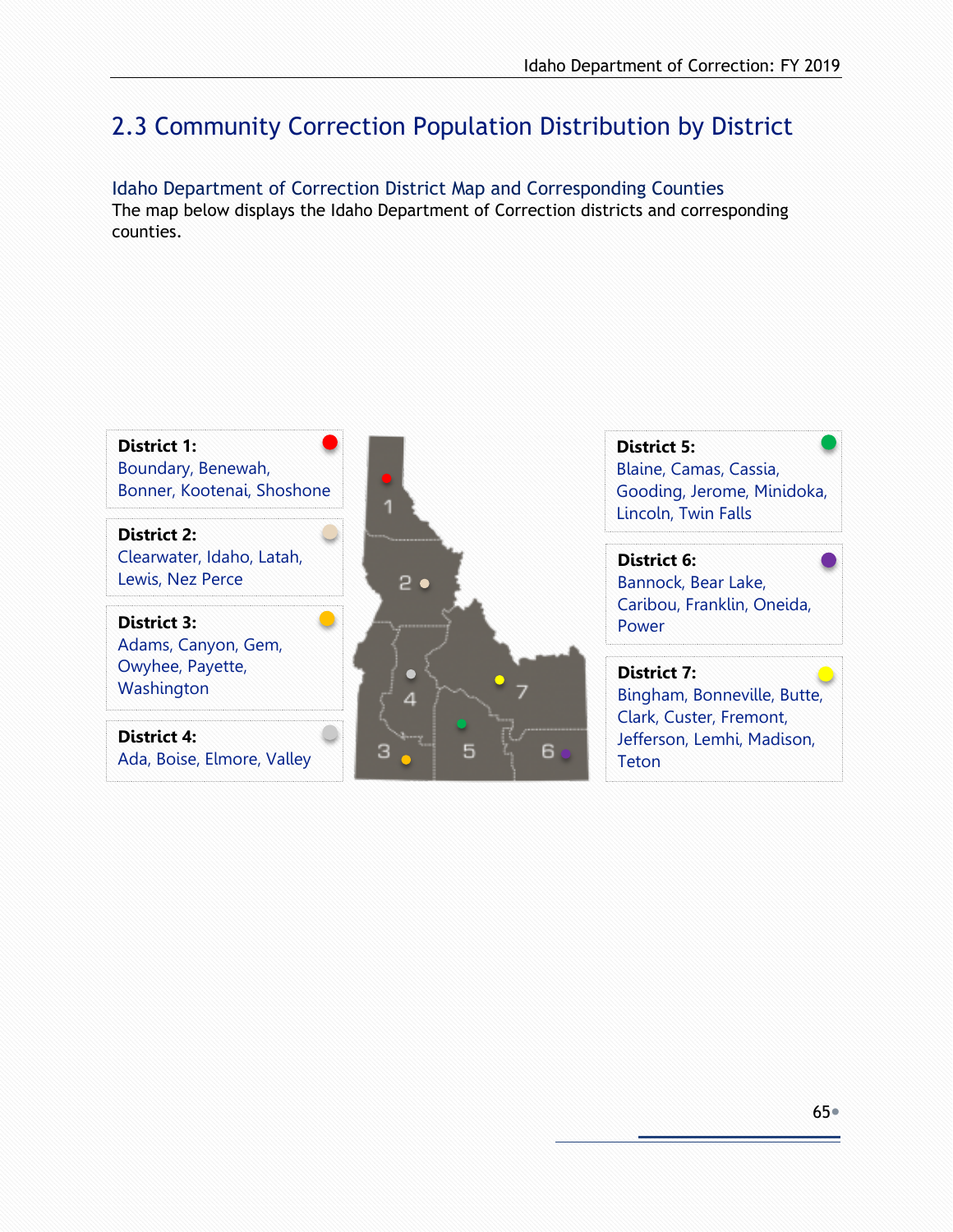#### Overall Community Correction Distribution by District

The overall community correction population distribution has not changed significantly between June 2018 and June 2019, with the majority of the supervised population residing in District 4.

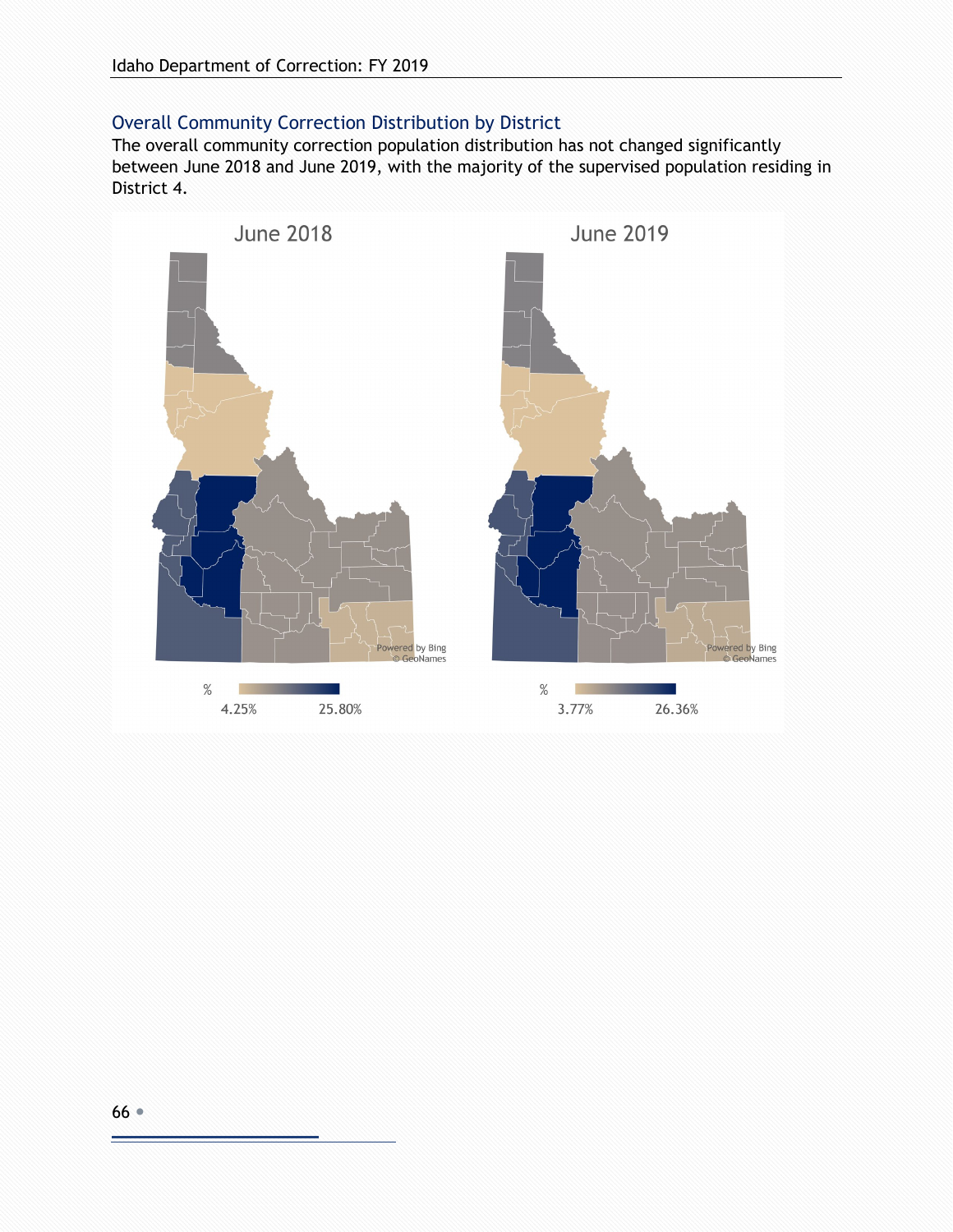| <b>District</b>           | <b>Corresponding Counties</b>                                                           | N      | % of Total |
|---------------------------|-----------------------------------------------------------------------------------------|--------|------------|
| District 0: LSU           | <b>Limited Supervision Unit</b>                                                         | 1,791  | 11.40%     |
| District 1: Coeur d'Alene | Boundary, Benewah, Bonner, Kootenai, Shoshone                                           | 1.974  | 12.56%     |
| District 2: Lewiston      | Clearwater, Idaho, Latah, Lewis, Nez Perce                                              | 668    | 4.25%      |
| District 3: Caldwell      | Adams, Canyon, Gem, Owyhee, Payette,<br>Washington                                      | 2,806  | 17.86%     |
| District 4: Boise         | Ada, Boise, Elmore, Valley                                                              | 4.054  | 25.80%     |
| District 5: Twin Falls    | Blaine, Camas, Cassia, Gooding, Jerome,<br>Minidoka, Lincoln, Twin Falls                | 1,690  | 10.76%     |
| District 6: Pocatello     | Bannock, Bear Lake, Caribou, Franklin, Oneida,<br>Power                                 | 1,011  | 6.43%      |
| District 7: Idaho Falls   | Bingham, Bonneville, Butte, Clark, Custer,<br>Fremont, Jefferson, Lemhi, Madison, Teton | 1.719  | 10.94%     |
| Total                     |                                                                                         | 15,713 | 100.00%    |

#### Overall Community Correction Distribution by District – June 2018

#### Overall Community Correction Distribution by District – June 2019

|                           |                                                                                            |        | %         | $%$ of  |
|---------------------------|--------------------------------------------------------------------------------------------|--------|-----------|---------|
| <b>District</b>           | <b>Corresponding Counties</b>                                                              | N      | Change    | Total   |
| District 0: LSU           | <b>Limited Supervision Unit</b>                                                            | 1.599  | $-10.72%$ | 9.51%   |
| District 1: Coeur d'Alene | Boundary, Benewah, Bonner,<br>Kootenai, Shoshone                                           | 2,135  | 8.16%     | 12.69%  |
| District 2: Lewiston      | Clearwater, Idaho, Latah, Lewis, Nez<br>Perce                                              | 634    | $-5.09%$  | 3.77%   |
| District 3: Caldwell      | Adams, Canyon, Gem, Owyhee,<br>Payette, Washington                                         | 3,184  | 13.47%    | 18.93%  |
| District 4: Boise         | Ada, Boise, Elmore, Valley                                                                 | 4,434  | 9.37%     | 26.36%  |
| District 5: Twin Falls    | Blaine, Camas, Cassia, Gooding,<br>Jerome, Minidoka, Lincoln, Twin Falls                   | 1,848  | 9.35%     | 10.99%  |
| District 6: Pocatello     | Bannock, Bear Lake, Caribou, Franklin,<br>Oneida, Power                                    | 1,176  | 16.32%    | 6.99%   |
| District 7: Idaho Falls   | Bingham, Bonneville, Butte, Clark,<br>Custer, Fremont, Jefferson, Lemhi,<br>Madison, Teton | 1,810  | 5.29%     | 10.76%  |
| Total                     |                                                                                            | 16,820 | 7.05%     | 100.00% |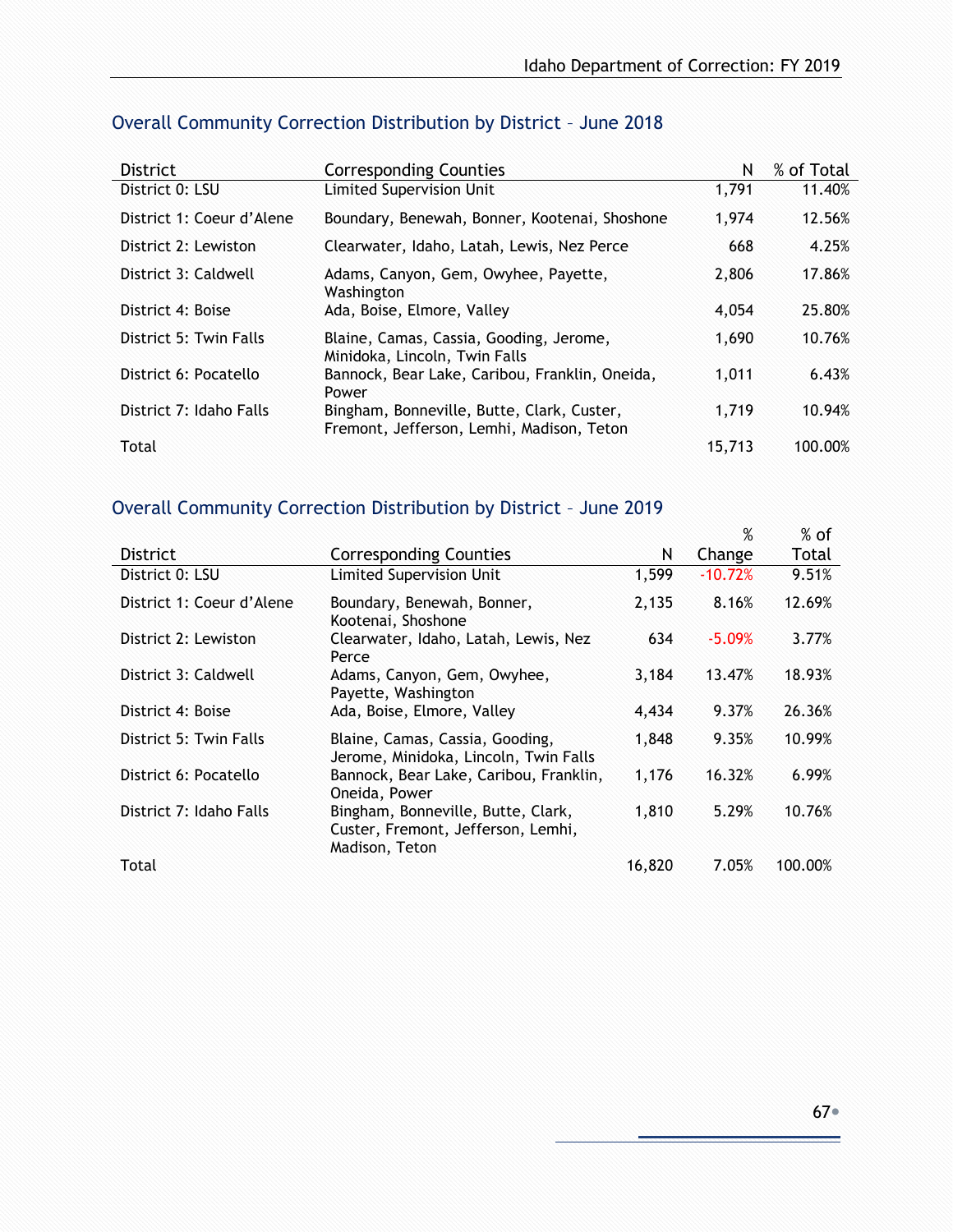# Parole Distribution by District – June 2018

| <b>District</b>           | <b>Corresponding Counties</b>                                                           | N     | % of Total |
|---------------------------|-----------------------------------------------------------------------------------------|-------|------------|
| District 0: LSU           | <b>Limited Supervision Unit</b>                                                         | 535   | 13.15%     |
| District 1: Coeur d'Alene | Boundary, Benewah, Bonner, Kootenai, Shoshone                                           | 293   | 7.20%      |
| District 2: Lewiston      | Clearwater, Idaho, Latah, Lewis, Nez Perce                                              | 119   | 2.93%      |
| District 3: Caldwell      | Adams, Canyon, Gem, Owyhee, Payette,<br>Washington                                      | 714   | 17.55%     |
| District 4: Boise         | Ada, Boise, Elmore, Valley                                                              | 1,389 | 34.14%     |
| District 5: Twin Falls    | Blaine, Camas, Cassia, Gooding, Jerome,<br>Minidoka, Lincoln, Twin Falls                | 428   | 10.52%     |
| District 6: Pocatello     | Bannock, Bear Lake, Caribou, Franklin, Oneida,<br>Power                                 | 181   | 4.45%      |
| District 7: Idaho Falls   | Bingham, Bonneville, Butte, Clark, Custer,<br>Fremont, Jefferson, Lemhi, Madison, Teton | 409   | 10.05%     |
| Total                     |                                                                                         | 4.068 | 100.00%    |

### Parole Distribution by District – June 2019

|                           |                                                                                            |       | %        | $%$ of  |
|---------------------------|--------------------------------------------------------------------------------------------|-------|----------|---------|
| <b>District</b>           | <b>Corresponding Counties</b>                                                              | N     | Change   | Total   |
| District 0: LSU           | Limited Supervision Unit                                                                   | 527   | $-1.50%$ | 12.38%  |
| District 1: Coeur d'Alene | Boundary, Benewah, Bonner,<br>Kootenai, Shoshone                                           | 288   | $-1.71%$ | 6.77%   |
| District 2: Lewiston      | Clearwater, Idaho, Latah, Lewis, Nez<br>Perce                                              | 126   | 5.88%    | 2.96%   |
| District 3: Caldwell      | Adams, Canyon, Gem, Owyhee,<br>Payette, Washington                                         | 790   | 10.64%   | 18.56%  |
| District 4: Boise         | Ada, Boise, Elmore, Valley                                                                 | 1,453 | 4.61%    | 34.14%  |
| District 5: Twin Falls    | Blaine, Camas, Cassia, Gooding,<br>Jerome, Minidoka, Lincoln, Twin Falls                   | 443   | 3.50%    | 10.41%  |
| District 6: Pocatello     | Bannock, Bear Lake, Caribou, Franklin,<br>Oneida, Power                                    | 209   | 15.47%   | 4.91%   |
| District 7: Idaho Falls   | Bingham, Bonneville, Butte, Clark,<br>Custer, Fremont, Jefferson, Lemhi,<br>Madison, Teton | 420   | 2.69%    | 9.87%   |
| Total                     |                                                                                            | 4.256 | 4.62%    | 100.00% |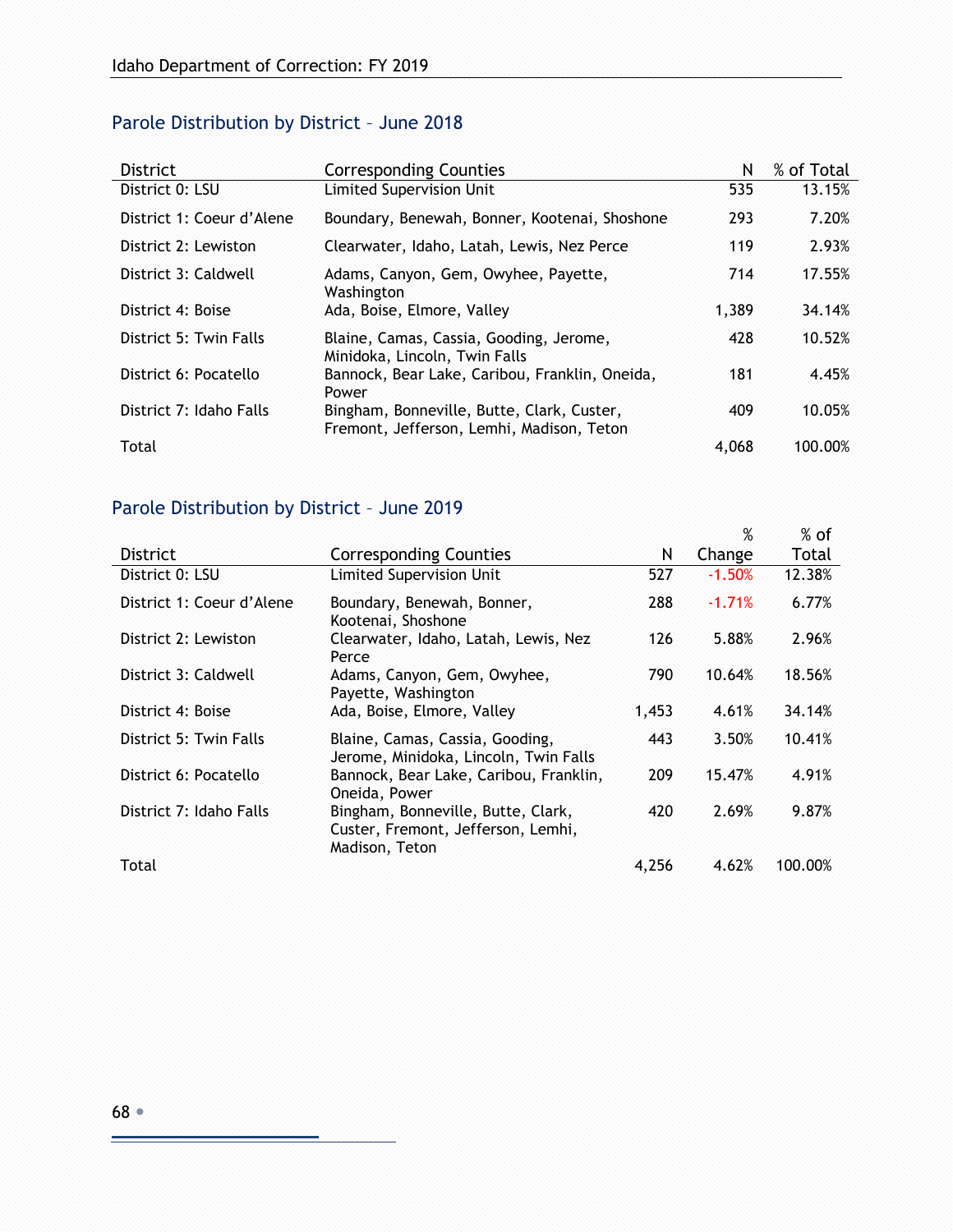| Probation Distribution by District - June 2018 |  |  |  |
|------------------------------------------------|--|--|--|
|------------------------------------------------|--|--|--|

| <b>District</b>           | <b>Corresponding Counties</b>                                                           | N      | % of Total |
|---------------------------|-----------------------------------------------------------------------------------------|--------|------------|
| District 0: LSU           | Limited Supervision Unit                                                                | 1.256  | 10.79%     |
| District 1: Coeur d'Alene | Boundary, Benewah, Bonner, Kootenai, Shoshone                                           | 1,681  | 14.44%     |
| District 2: Lewiston      | Clearwater, Idaho, Latah, Lewis, Nez Perce                                              | 549    | 4.71%      |
| District 3: Caldwell      | Adams, Canyon, Gem, Owyhee, Payette,<br>Washington                                      | 2,092  | 17.96%     |
| District 4: Boise         | Ada, Boise, Elmore, Valley                                                              | 2,665  | 22.89%     |
| District 5: Twin Falls    | Blaine, Camas, Cassia, Gooding, Jerome,<br>Minidoka, Lincoln, Twin Falls                | 1,262  | 10.84%     |
| District 6: Pocatello     | Bannock, Bear Lake, Caribou, Franklin, Oneida,<br>Power                                 | 830    | 7.13%      |
| District 7: Idaho Falls   | Bingham, Bonneville, Butte, Clark, Custer,<br>Fremont, Jefferson, Lemhi, Madison, Teton | 1.310  | 11.25%     |
| Total                     |                                                                                         | 11,645 | 100.00%    |

# Probation Distribution by District – June 2019

|                           |                                                                                            |        | %         | $%$ of  |
|---------------------------|--------------------------------------------------------------------------------------------|--------|-----------|---------|
| <b>District</b>           | <b>Corresponding Counties</b>                                                              | N      | Change    | Total   |
| District 0: LSU           | Limited Supervision Unit                                                                   | 1,072  | $-14.65%$ | 8.53%   |
| District 1: Coeur d'Alene | Boundary, Benewah, Bonner,<br>Kootenai, Shoshone                                           | 1,847  | 9.88%     | 14.70%  |
| District 2: Lewiston      | Clearwater, Idaho, Latah, Lewis, Nez<br>Perce                                              | 508    | $-7.47%$  | 4.04%   |
| District 3: Caldwell      | Adams, Canyon, Gem, Owyhee,<br>Payette, Washington                                         | 2,394  | 14.44%    | 19.05%  |
| District 4: Boise         | Ada, Boise, Elmore, Valley                                                                 | 2.981  | 11.86%    | 23.73%  |
| District 5: Twin Falls    | Blaine, Camas, Cassia, Gooding,<br>Jerome, Minidoka, Lincoln, Twin Falls                   | 1,405  | 11.33%    | 11.18%  |
| District 6: Pocatello     | Bannock, Bear Lake, Caribou, Franklin,<br>Oneida, Power                                    | 967    | 16.51%    | 7.70%   |
| District 7: Idaho Falls   | Bingham, Bonneville, Butte, Clark,<br>Custer, Fremont, Jefferson, Lemhi,<br>Madison, Teton | 1,390  | 6.11%     | 11.06%  |
| Total                     |                                                                                            | 12,564 | 7.89%     | 100.00% |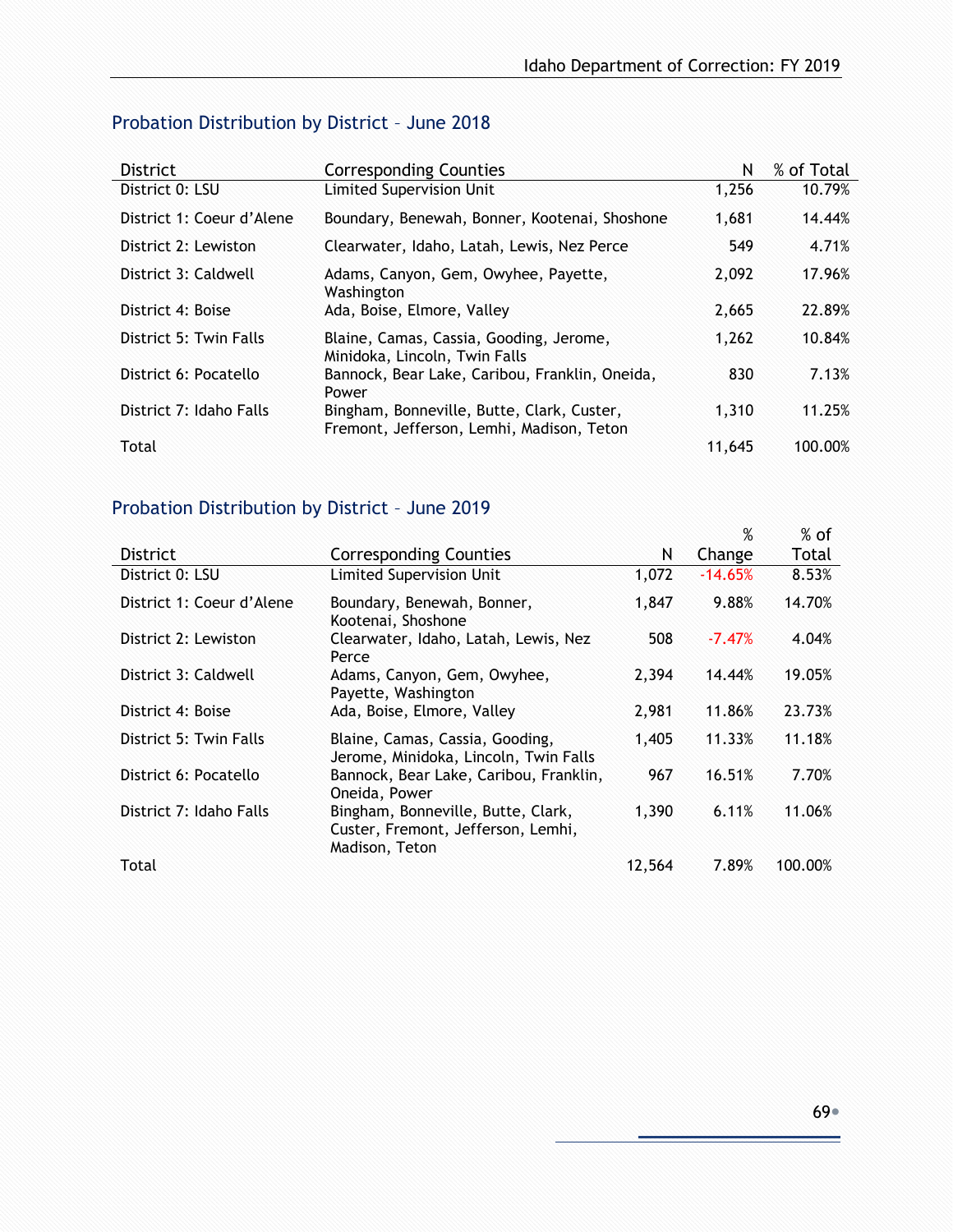# 2.4 Community Correction Population Distribution by **Demographics**

#### Overall Community Correction Population Distribution by Demographics – June 2018

| Age Range | Male   | % of Male | Female | % of Female | Total  | % of Total |
|-----------|--------|-----------|--------|-------------|--------|------------|
| Under 18  | 2      | 0.02%     | 0      | 0.00%       | 2      | 0.01%      |
| $18 - 24$ | 1,293  | 11.24%    | 384    | 9.12%       | 1,677  | 10.67%     |
| $25 - 34$ | 3,923  | 34.11%    | 1,523  | 36.16%      | 5,446  | 34.66%     |
| $35 - 44$ | 3,059  | 26.60%    | 1,285  | 30.51%      | 4,344  | 27.65%     |
| $45 - 54$ | 1,866  | 16.22%    | 699    | 16.60%      | 2,565  | 16.32%     |
| $55 - 64$ | 1,074  | 9.34%     | 285    | 6.77%       | 1,359  | 8.65%      |
| $65+$     | 284    | 2.47%     | 36     | 0.85%       | 320    | 2.04%      |
| Total     | 11,501 | 100.00%   | 4,212  | 100.00%     | 15,713 | 100.00%    |

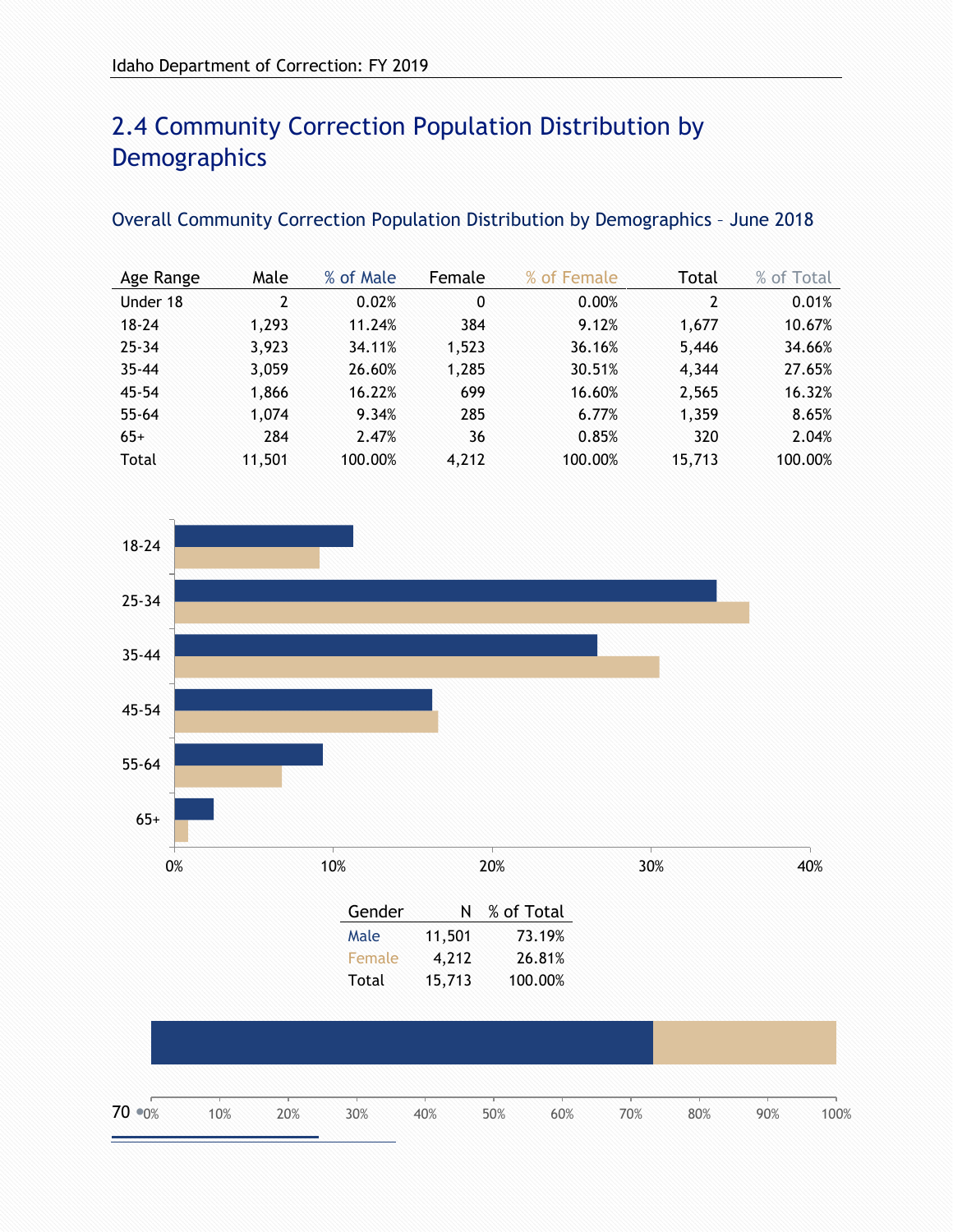| Ethnicity                 | Male   | % of Male | Female | % of Female | Total  | % of Total |
|---------------------------|--------|-----------|--------|-------------|--------|------------|
| Asian                     | 75     | 0.65%     | 18     | 0.43%       | 93     | 0.59%      |
| Black or African American | 252    | 2.19%     | 36     | 0.85%       | 288    | 1.83%      |
| Hispanic or Latino        | 1.427  | 12.41%    | 333    | 7.91%       | 1,760  | 11.20%     |
| Indian                    | 290    | 2.52%     | 173    | 4.11%       | 463    | 2.95%      |
| Other                     | 134    | 1.17%     | 33     | 0.78%       | 167    | 1.06%      |
| <b>Unknown</b>            | 866    | 7.53%     | 419    | 9.95%       | 1,285  | 8.18%      |
| White                     | 8.457  | 73.53%    | 3,200  | 75.97%      | 11,657 | 74.19%     |
| Total                     | 11,501 | 100.00%   | 4,212  | 100.00%     | 15,713 | 100.00%    |

74 percent of the total community correction population were white. The remaining 26 percent are broken out as follows:

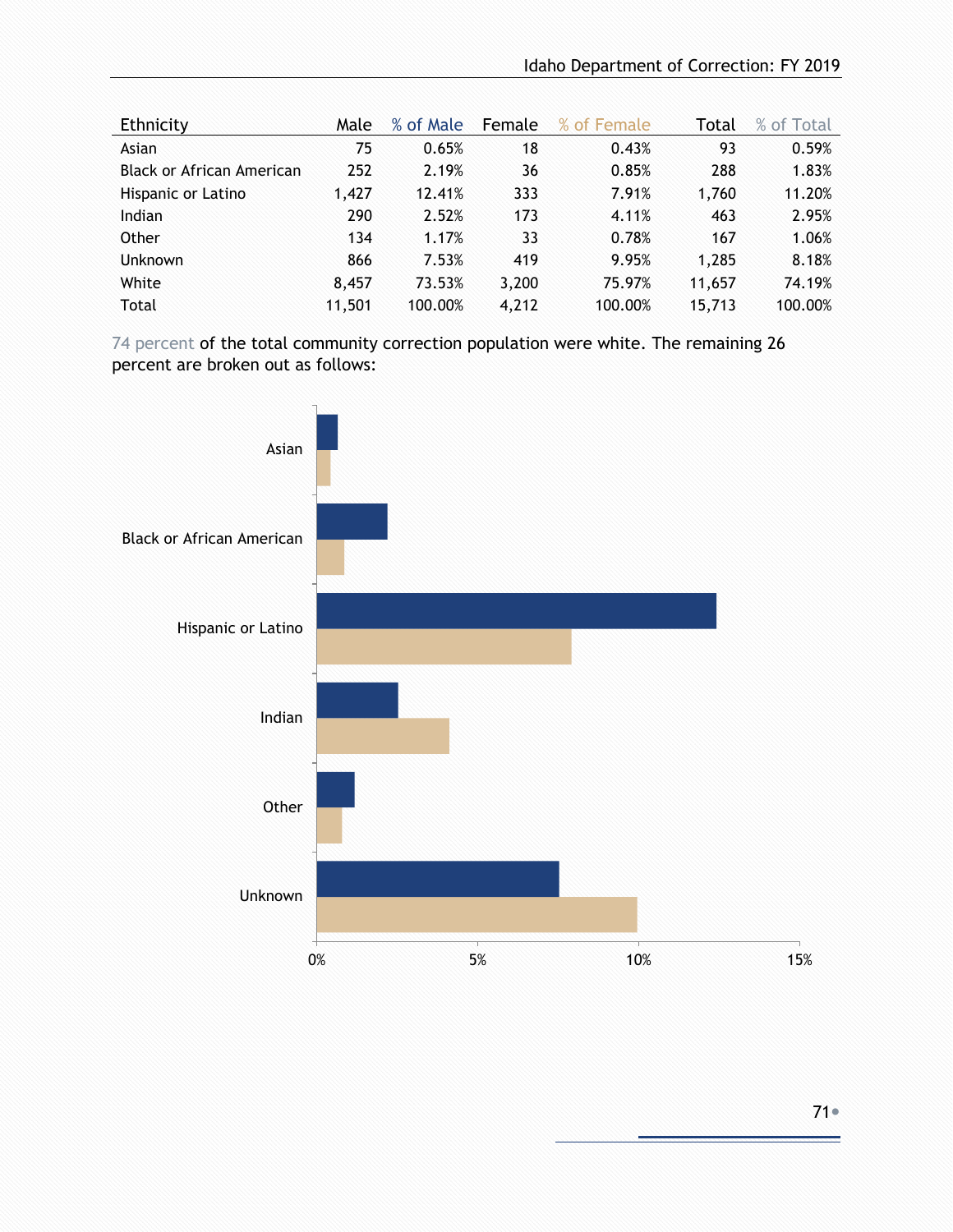| Age       |        | $%$ of  | %        |              | $%$ of  | $\%$   |                | $%$ of  | %      |
|-----------|--------|---------|----------|--------------|---------|--------|----------------|---------|--------|
| Range     | Male   | Male    | Change   | Female       | Female  | Change | Total          | Total   | Change |
| Under     |        |         |          |              |         |        |                |         |        |
| 18        | 2      | 0.02%   | 0.00%    | $\mathbf{0}$ | 0.00%   | 0.00%  | $\overline{2}$ | 0.01%   | 0.00%  |
| $18 - 24$ | 1,271  | 10.38%  | $-1.70%$ | 413          | 9.02%   | 7.55%  | 1,684          | 10.01%  | 0.42%  |
| $25 - 34$ | 4,115  | 33.62%  | 4.89%    | 1,679        | 36.65%  | 10.24% | 5,794          | 34.45%  | 6.39%  |
| $35 - 44$ | 3,339  | 27.28%  | 9.15%    | 1,411        | 30.80%  | 9.81%  | 4,750          | 28.24%  | 9.35%  |
| $45 - 54$ | 1,962  | 16.03%  | 5.14%    | 732          | 15.98%  | 4.72%  | 2,694          | 16.02%  | 5.03%  |
| $55 - 64$ | 1,209  | 9.88%   | 12.57%   | 307          | 6.70%   | 7.72%  | 1,516          | 9.01%   | 11.55% |
| $65+$     | 341    | 2.79%   | 20.07%   | 39           | 0.85%   | 8.33%  | 380            | 2.26%   | 18.75% |
| Total     | 12,239 | 100.00% | 6.42%    | 4,581        | 100.00% | 8.76%  | 16,820         | 100.00% | 7.05%  |



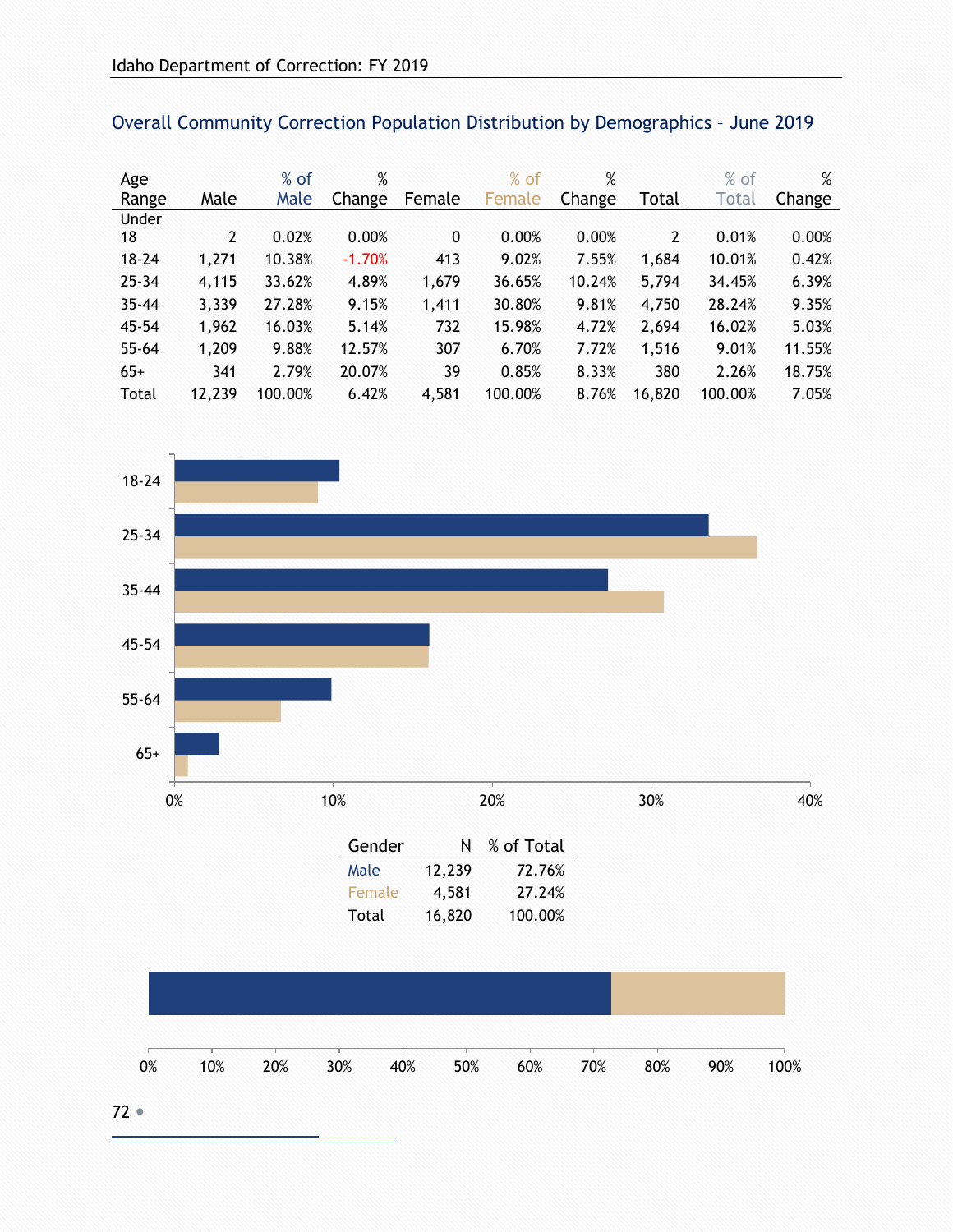|                                     |        | $%$ of  | %      |        | $%$ of  | %        |        | $%$ of       | %      |
|-------------------------------------|--------|---------|--------|--------|---------|----------|--------|--------------|--------|
| Ethnicity                           | Male   | Male    | Change | Female | Female  | Change   | Total  | <b>Total</b> | Change |
| Asian<br><b>Black or</b><br>African | 78     | 0.64%   | 4.00%  | 25     | 0.55%   | 38.89%   | 103    | 0.61%        | 10.75% |
| American<br><b>Hispanic</b>         | 266    | 2.17%   | 5.56%  | 45     | 0.98%   | 25.00%   | 311    | 1.85%        | 7.99%  |
| or Latino                           | 1,508  | 12.32%  | 5.68%  | 356    | 7.77%   | 6.91%    | 1,864  | 11.08%       | 5.91%  |
| Indian                              | 307    | 2.51%   | 5.86%  | 178    | 3.89%   | 2.89%    | 485    | 2.88%        | 4.75%  |
| Other                               | 140    | 1.14%   | 4.48%  | 47     | 1.03%   | 42.42%   | 187    | 1.11%        | 11.98% |
| <b>Unknown</b>                      | 901    | 7.36%   | 4.04%  | 403    | 8.80%   | $-3.82%$ | 1,304  | 7.75%        | 1.48%  |
| White                               | 9,039  | 73.85%  | 6.88%  | 3,527  | 76.99%  | 10.22%   | 12,566 | 74.71%       | 7.80%  |
| Total                               | 12,239 | 100.00% | 6.42%  | 4,581  | 100.00% | 8.76%    | 16,820 | 100.00%      | 7.05%  |

 75 percent of the total community correction population were white. The remaining 25 percent are broken out as follows:

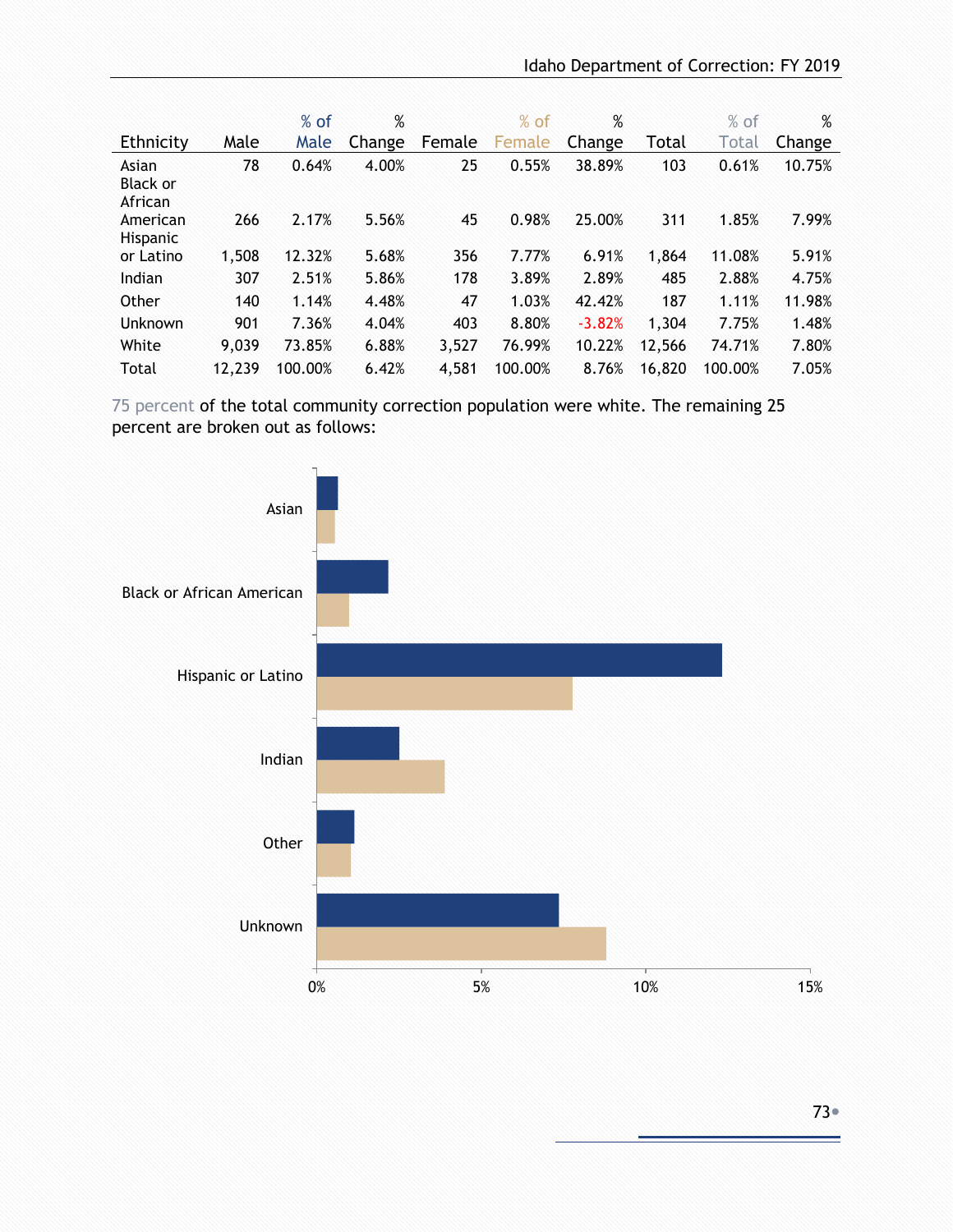| Age Range | Male  | % of Male | Female | % of Female | Total | % of Total |
|-----------|-------|-----------|--------|-------------|-------|------------|
| Under 18  | 0     | 0.00%     | 0      | 0.00%       | 0     | 0.00%      |
| $18 - 24$ | 129   | 3.81%     | 18     | 2.65%       | 147   | 3.61%      |
| $25 - 34$ | 993   | 29.29%    | 206    | 30.38%      | 1,199 | 29.47%     |
| $35 - 44$ | 973   | 28.70%    | 226    | 33.33%      | 1,199 | 29.47%     |
| $45 - 54$ | 716   | 21.12%    | 149    | 21.98%      | 865   | 21.26%     |
| $55 - 64$ | 456   | 13.45%    | 69     | 10.18%      | 525   | 12.91%     |
| $65+$     | 123   | 3.63%     | 10     | 1.47%       | 133   | 3.27%      |
| Total     | 3,390 | 100.00%   | 678    | 100.00%     | 4,068 | 100.00%    |

## Parole Population Distribution by Demographics – June 2018



| Female | 678   | 16.67%  |
|--------|-------|---------|
| Total  | 4,068 | 100.00% |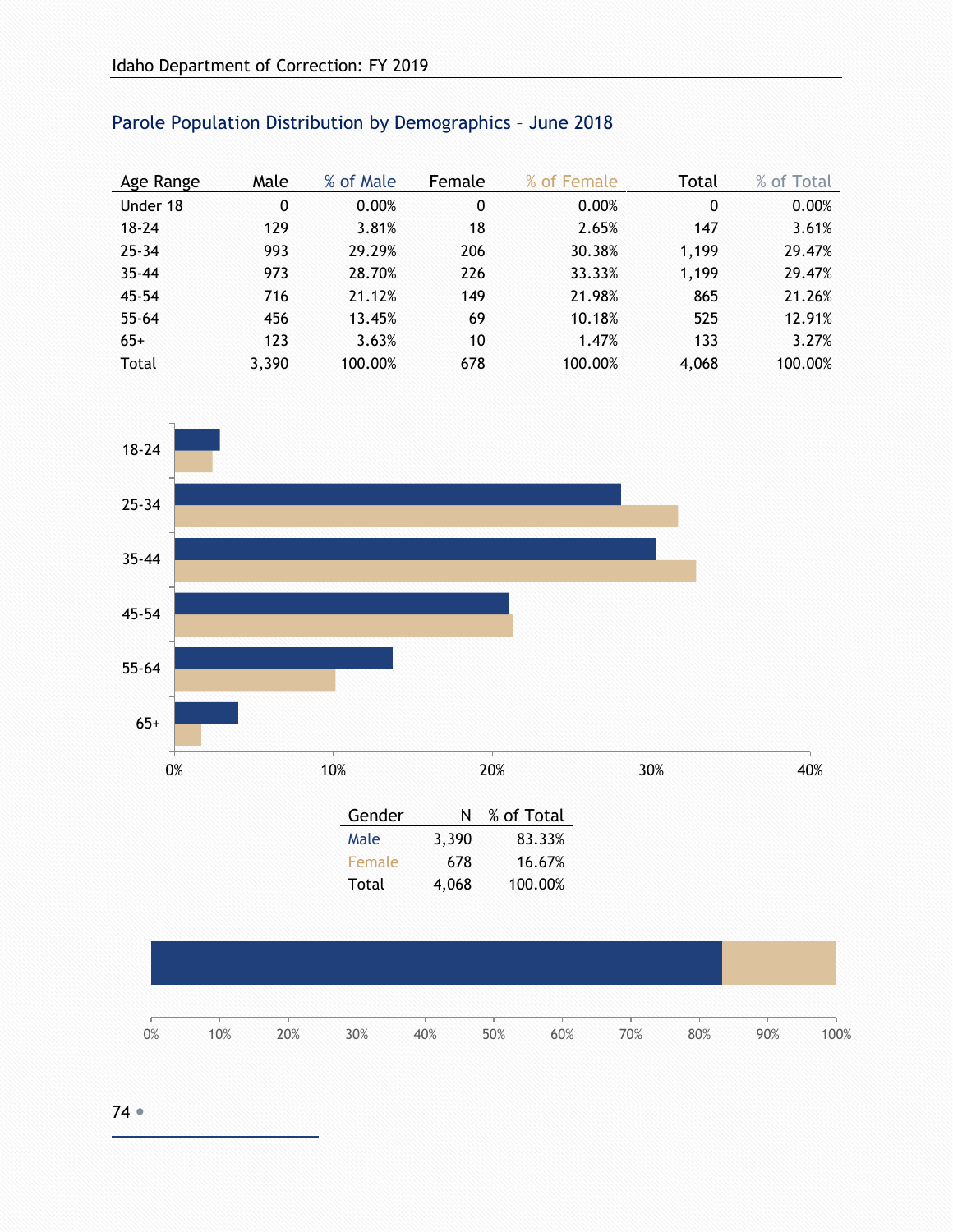| Ethnicity                 | Male  | % of Male | Female | % of Female | Total | % of Total |
|---------------------------|-------|-----------|--------|-------------|-------|------------|
| Asian                     | 32    | 0.94%     |        | 0.15%       | 33    | 0.81%      |
| Black or African American | 91    | 2.68%     | 6      | 0.88%       | 97    | 2.38%      |
| Hispanic or Latino        | 446   | 13.16%    | 65     | 9.59%       | 511   | 12.56%     |
| Indian                    | 87    | 2.57%     | 24     | 3.54%       | 111   | 2.73%      |
| Other                     | 40    | 1.18%     | 5      | 0.74%       | 45    | 1.11%      |
| <b>Unknown</b>            | 43    | 1.27%     | 16     | 2.36%       | 59    | 1.45%      |
| White                     | 2,651 | 78.20%    | 561    | 82.74%      | 3,212 | 78.96%     |
| Total                     | 3,390 | 100.00%   | 678    | 100.00%     | 4,068 | 100.00%    |

79 percent of the total parole population were white. The remaining 21 percent are broken out as follows:

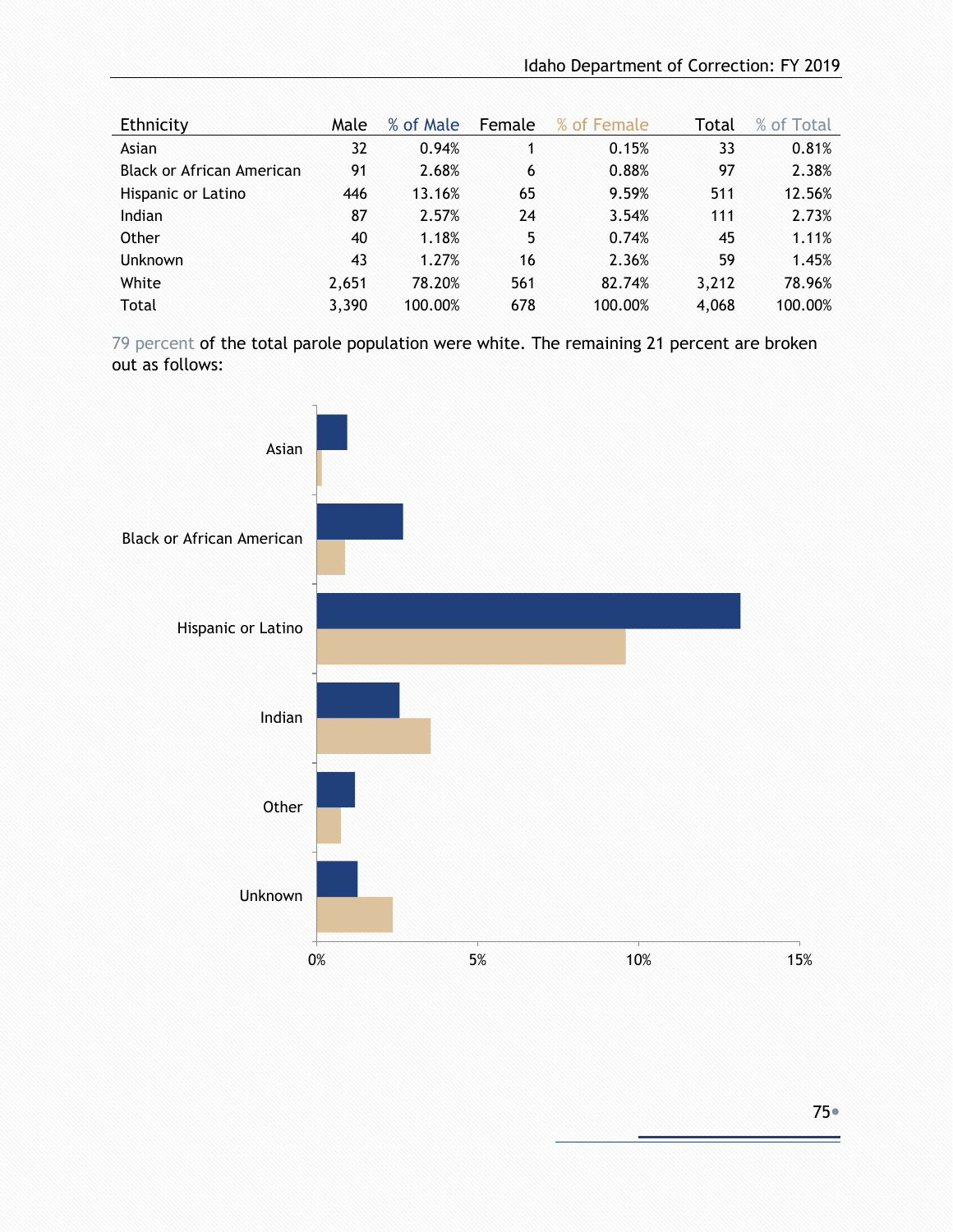| Age       |       | $%$ of  | %         |              | $%$ of  | %        |       | $%$ of  | %         |
|-----------|-------|---------|-----------|--------------|---------|----------|-------|---------|-----------|
| Range     | Male  | Male    | Change    | Female       | Female  | Change   | Total | Total   | Change    |
| Under     |       |         |           |              |         |          |       |         |           |
| 18        | 0     | 0.00%   | 0.00%     | $\mathbf{0}$ | 0.00%   | 0.00%    | 0     | 0.00%   | 0.00%     |
| $18 - 24$ | 101   | 2.85%   | $-21.71%$ | 17           | 2.39%   | $-5.56%$ | 118   | 2.77%   | $-19.73%$ |
| $25 - 34$ | 996   | 28.09%  | 0.30%     | 225          | 31.69%  | 9.22%    | 1,221 | 28.69%  | 1.83%     |
| $35 - 44$ | 1,075 | 30.32%  | 10.48%    | 233          | 32.82%  | 3.10%    | 1,308 | 30.73%  | 9.09%     |
| $45 - 54$ | 745   | 21.01%  | 4.05%     | 151          | 21.27%  | 1.34%    | 896   | 21.05%  | 3.58%     |
| $55 - 64$ | 487   | 13.73%  | 6.80%     | 72           | 10.14%  | 4.35%    | 559   | 13.13%  | 6.48%     |
| $65+$     | 142   | 4.00%   | 15.45%    | 12           | 1.69%   | 20.00%   | 154   | 3.62%   | 15.79%    |
| Total     | 3,546 | 100.00% | 4.60%     | 710          | 100.00% | 4.72%    | 4,256 | 100.00% | 4.62%     |

## Parole Population Distribution by Demographics – June 2019

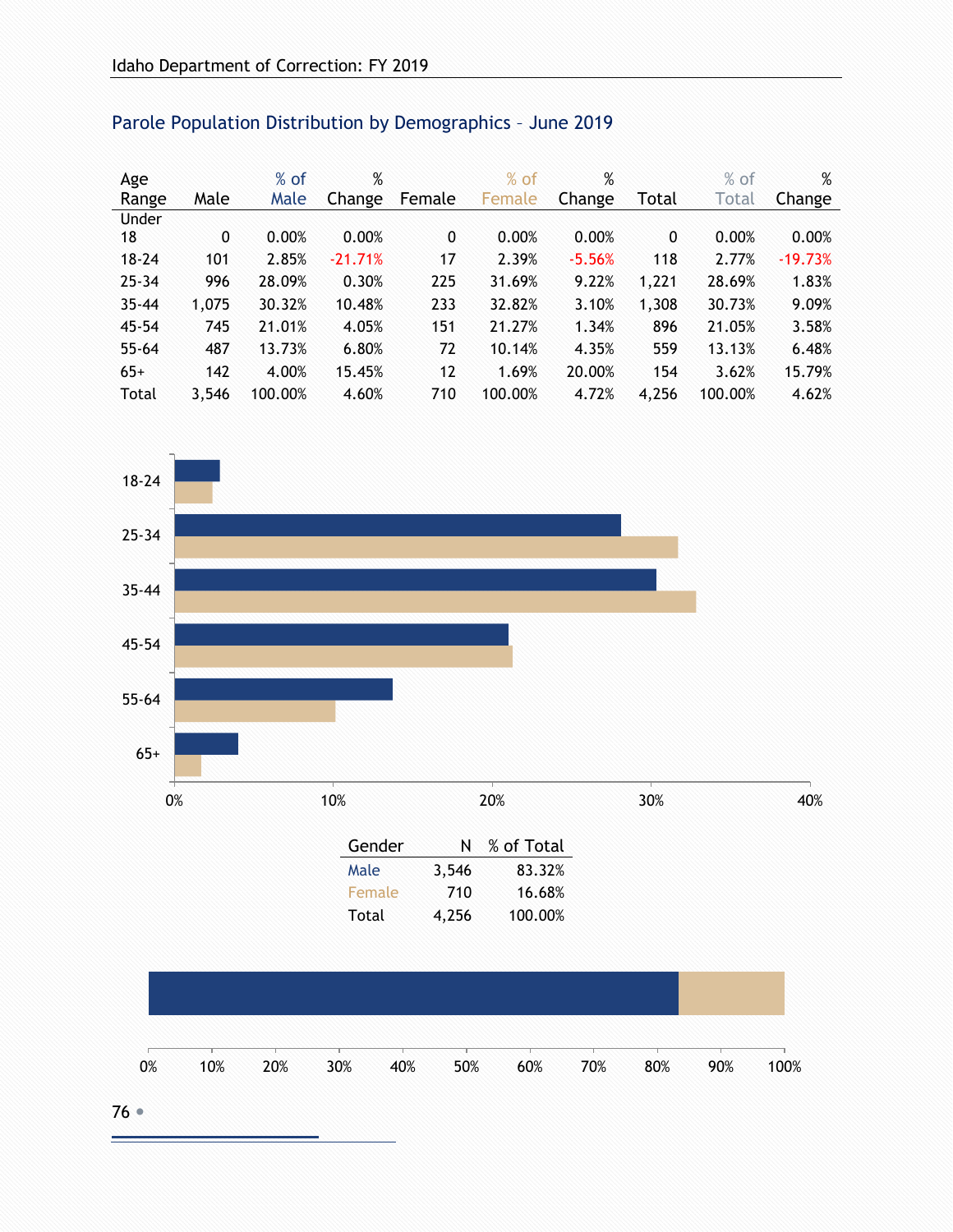|                                     |       | $%$ of  | %         |             | $%$ of  | %        |       | $%$ of  | %         |
|-------------------------------------|-------|---------|-----------|-------------|---------|----------|-------|---------|-----------|
| Ethnicity                           | Male  | Male    | Change    | Female      | Female  | Change   | Total | Total   | Change    |
| Asian<br><b>Black or</b><br>African | 30    | 0.85%   | $-6.25%$  | $3^{\circ}$ | 0.42%   | 200.00%  | 33    | 0.78%   | 0.00%     |
| American<br>Hispanic or             | 86    | 2.43%   | $-5.49%$  | 6           | 0.85%   | 0.00%    | 92    | 2.16%   | $-5.15%$  |
| Latino                              | 448   | 12.63%  | 0.45%     | 71          | 10.00%  | 9.23%    | 519   | 12.19%  | 1.57%     |
| Indian                              | 89    | 2.51%   | 2.30%     | 32          | 4.51%   | 33.33%   | 121   | 2.84%   | 9.01%     |
| Other                               | 33    | 0.93%   | $-17.50%$ | 5           | 0.70%   | 0.00%    | 38    | 0.89%   | $-15.56%$ |
| <b>Unknown</b>                      | 40    | 1.13%   | $-6.98%$  | 15          | 2.11%   | $-6.25%$ | 55    | 1.29%   | $-6.78%$  |
| White                               | 2,820 | 79.53%  | 6.37%     | 578         | 81.41%  | 3.03%    | 3,398 | 79.84%  | 5.79%     |
| Total                               | 3.546 | 100.00% | 4.60%     | 710         | 100.00% | 4.72%    | 4,256 | 100.00% | 4.62%     |

80 percent of the total parole population were white. The remaining 20 percent are broken out as follows:

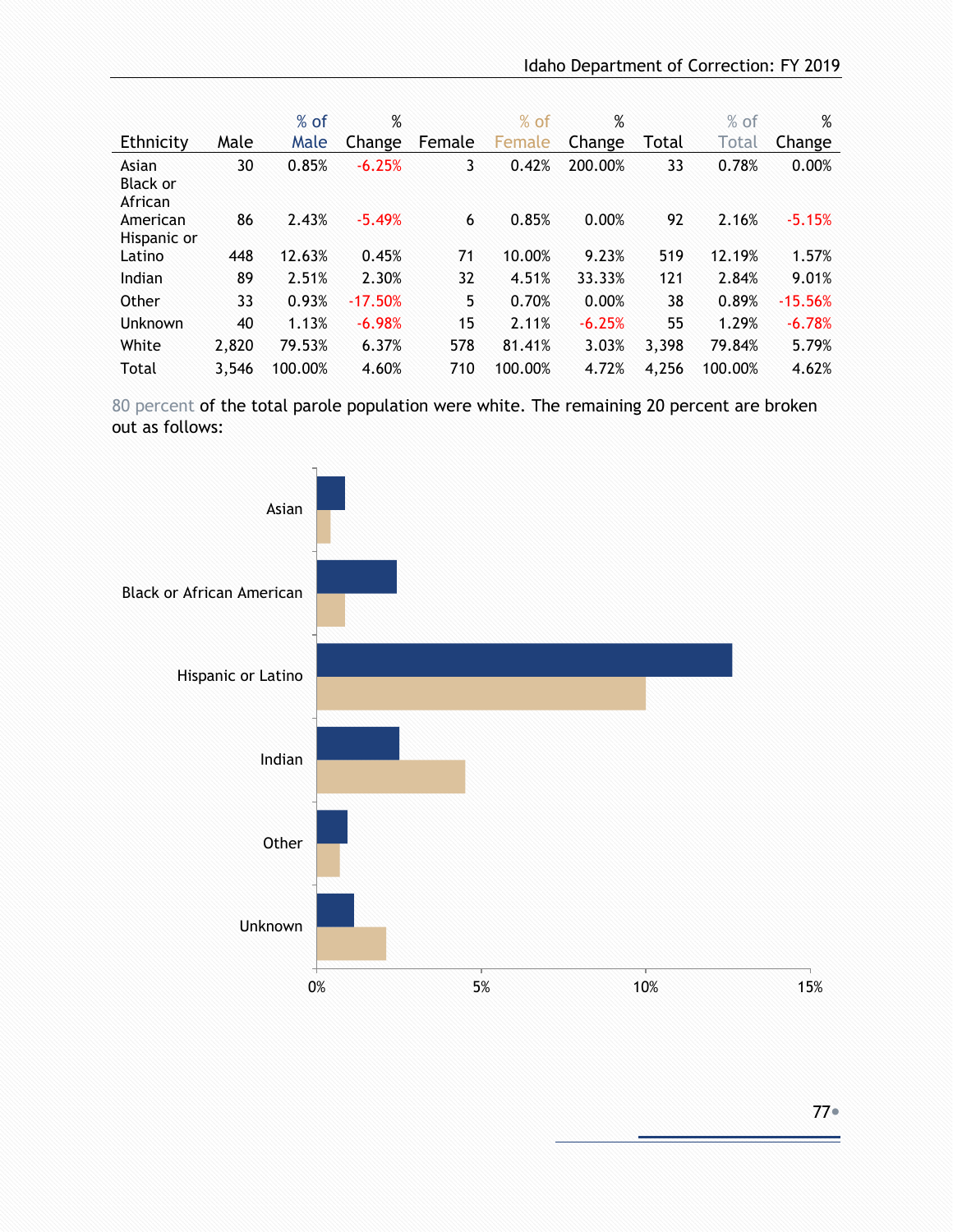| Age Range | Male  | % of Male | Female | % of Female | Total  | % of Total |
|-----------|-------|-----------|--------|-------------|--------|------------|
| Under 18  | 2     | 0.02%     | 0      | 0.00%       | 2      | 0.02%      |
| $18 - 24$ | 1,164 | 14.35%    | 366    | 10.36%      | 1,530  | 13.14%     |
| $25 - 34$ | 2,930 | 36.12%    | 1,317  | 37.27%      | 4,247  | 36.47%     |
| $35 - 44$ | 2,086 | 25.72%    | 1,059  | 29.97%      | 3,145  | 27.01%     |
| $45 - 54$ | 1,150 | 14.18%    | 550    | 15.56%      | 1,700  | 14.60%     |
| $55 - 64$ | 618   | 7.62%     | 216    | 6.11%       | 834    | 7.16%      |
| $65+$     | 161   | 1.98%     | 26     | 0.74%       | 187    | 1.61%      |
| Total     | 8,111 | 100.00%   | 3,534  | 100.00%     | 11,645 | 100.00%    |

## Probation Population Distribution by Demographics – June 2018



|  | $0\%$ $10\%$ $20\%$ $30\%$ $40\%$ $50\%$ $60\%$ $70\%$ $80\%$ $90\%$ $100\%$ |  |  |  |  |
|--|------------------------------------------------------------------------------|--|--|--|--|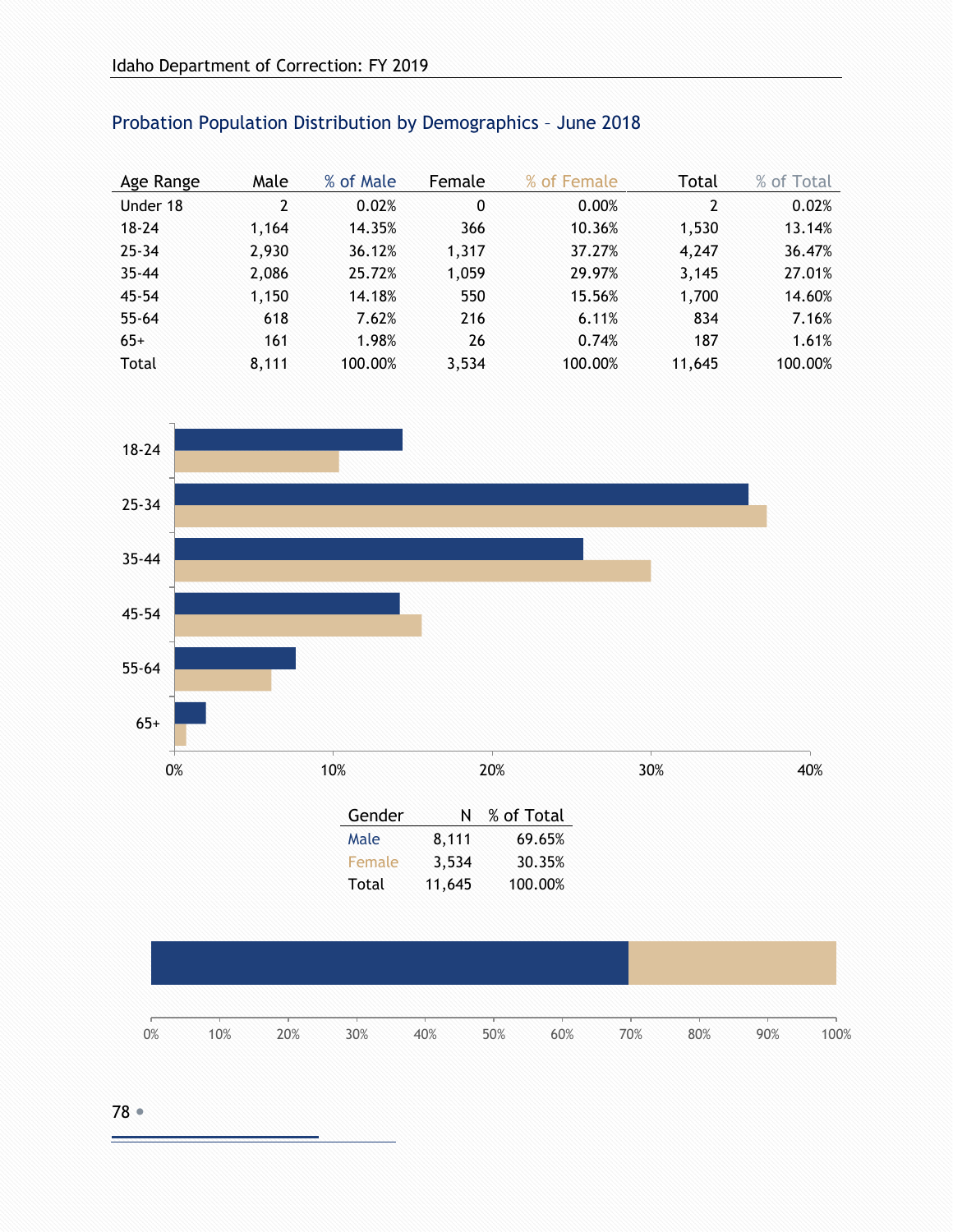| Ethnicity                 | Male  | % of Male | Female | % of Female | Total  | % of Total |
|---------------------------|-------|-----------|--------|-------------|--------|------------|
| Asian                     | 43    | 0.53%     | 17     | 0.48%       | 60     | 0.52%      |
| Black or African American | 161   | 1.98%     | 30     | 0.85%       | 191    | 1.64%      |
| Hispanic or Latino        | 981   | 12.09%    | 268    | 7.58%       | 1,249  | 10.73%     |
| Indian                    | 203   | 2.50%     | 149    | 4.22%       | 352    | 3.02%      |
| Other                     | 94    | 1.16%     | 28     | 0.79%       | 122    | 1.05%      |
| <b>Unknown</b>            | 823   | 10.15%    | 403    | 11.40%      | 1,226  | 10.53%     |
| White                     | 5,806 | 71.58%    | 2,639  | 74.67%      | 8,445  | 72.52%     |
| Total                     | 8,111 | 100.00%   | 3,534  | 100.00%     | 11,645 | 100.00%    |

73 percent of the total probation population were white. The remaining 27 percent are broken out as follows:

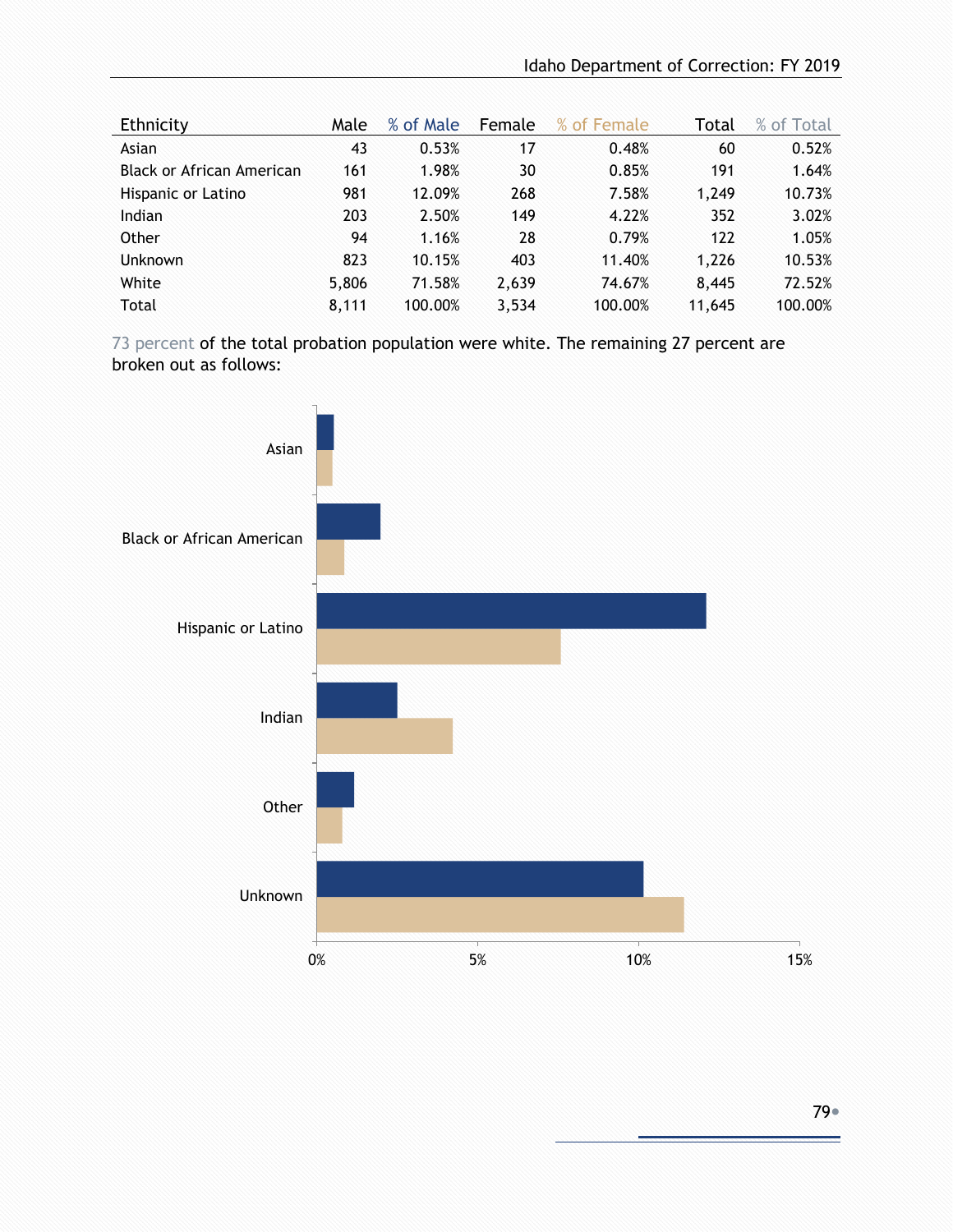| Age       |                | $%$ of  | %      |              | $%$ of  | %      |        | $%$ of  | %      |
|-----------|----------------|---------|--------|--------------|---------|--------|--------|---------|--------|
| Range     | Male           | Male    | Change | Female       | Female  | Change | Total  | Total   | Change |
| Under     |                |         |        |              |         |        |        |         |        |
| 18        | $\overline{2}$ | 0.02%   | 0.00%  | $\mathbf{0}$ | 0.00%   | 0.00%  | 2      | 0.02%   | 0.00%  |
| $18 - 24$ | 1,170          | 13.46%  | 0.52%  | 396          | 10.23%  | 8.20%  | 1,566  | 12.46%  | 2.35%  |
| $25 - 34$ | 3,119          | 35.88%  | 6.45%  | 1,454        | 37.56%  | 10.40% | 4,573  | 36.40%  | 7.68%  |
| $35 - 44$ | 2,264          | 26.04%  | 8.53%  | 1,178        | 30.43%  | 11.24% | 3,442  | 27.40%  | 9.44%  |
| $45 - 54$ | 1,217          | 14.00%  | 5.83%  | 581          | 15.01%  | 5.64%  | 1,798  | 14.31%  | 5.76%  |
| $55 - 64$ | 722            | 8.31%   | 16.83% | 235          | 6.07%   | 8.80%  | 957    | 7.62%   | 14.75% |
| $65+$     | 199            | 2.29%   | 23.60% | 27           | 0.70%   | 3.85%  | 226    | 1.80%   | 20.86% |
| Total     | 8,693          | 100.00% | 7.18%  | 3,871        | 100.00% | 9.54%  | 12,564 | 100.00% | 7.89%  |

## Probation Population Distribution by Demographics – June 2019

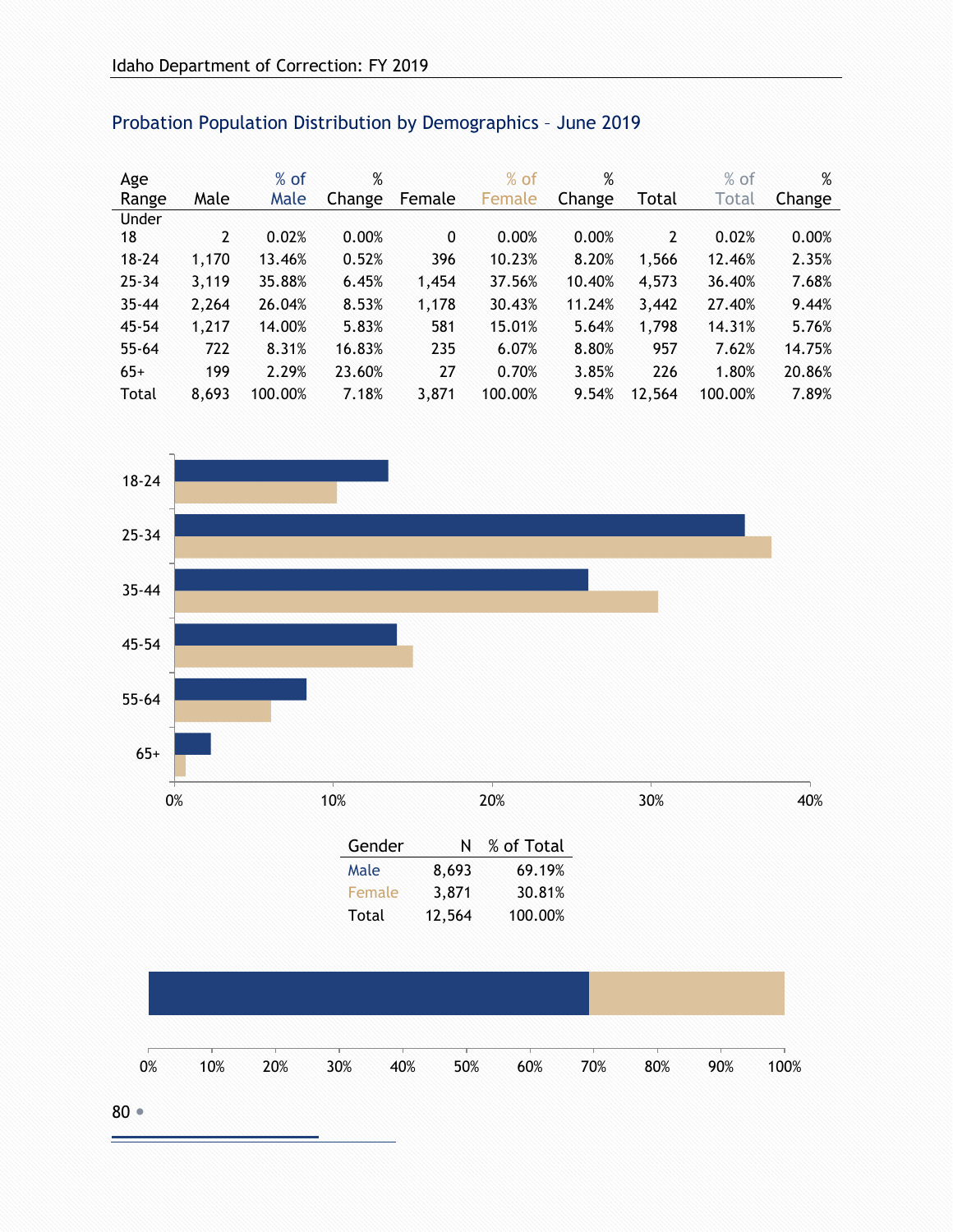|                                     |       | $%$ of  | %      |        | $%$ of  | %        |        | $%$ of  | %      |
|-------------------------------------|-------|---------|--------|--------|---------|----------|--------|---------|--------|
| Ethnicity                           | Male  | Male    | Change | Female | Female  | Change   | Total  | Total   | Change |
| Asian<br><b>Black or</b><br>African | 48    | 0.55%   | 11.63% | 22     | 0.57%   | 29.41%   | 70     | 0.56%   | 16.67% |
| American<br>Hispanic                | 180   | 2.07%   | 11.80% | 39     | 1.01%   | 30.00%   | 219    | 1.74%   | 14.66% |
| or Latino                           | 1,060 | 12.19%  | 8.05%  | 285    | 7.36%   | 6.34%    | 1,345  | 10.71%  | 7.69%  |
| Indian                              | 218   | 2.51%   | 7.39%  | 146    | 3.77%   | $-2.01%$ | 364    | 2.90%   | 3.41%  |
| Other                               | 107   | 1.23%   | 13.83% | 42     | 1.08%   | 50.00%   | 149    | 1.19%   | 22.13% |
| Unknown                             | 861   | 9.90%   | 4.62%  | 388    | 10.02%  | $-3.72%$ | 1,249  | 9.94%   | 1.88%  |
| White                               | 6,219 | 71.54%  | 7.11%  | 2,949  | 76.18%  | 11.75%   | 9,168  | 72.97%  | 8.56%  |
| Total                               | 8,693 | 100.00% | 7.18%  | 3,871  | 100.00% | 9.54%    | 12,564 | 100.00% | 7.89%  |

73 percent of the total probation population were white. The remaining 27 percent are broken out as follows:

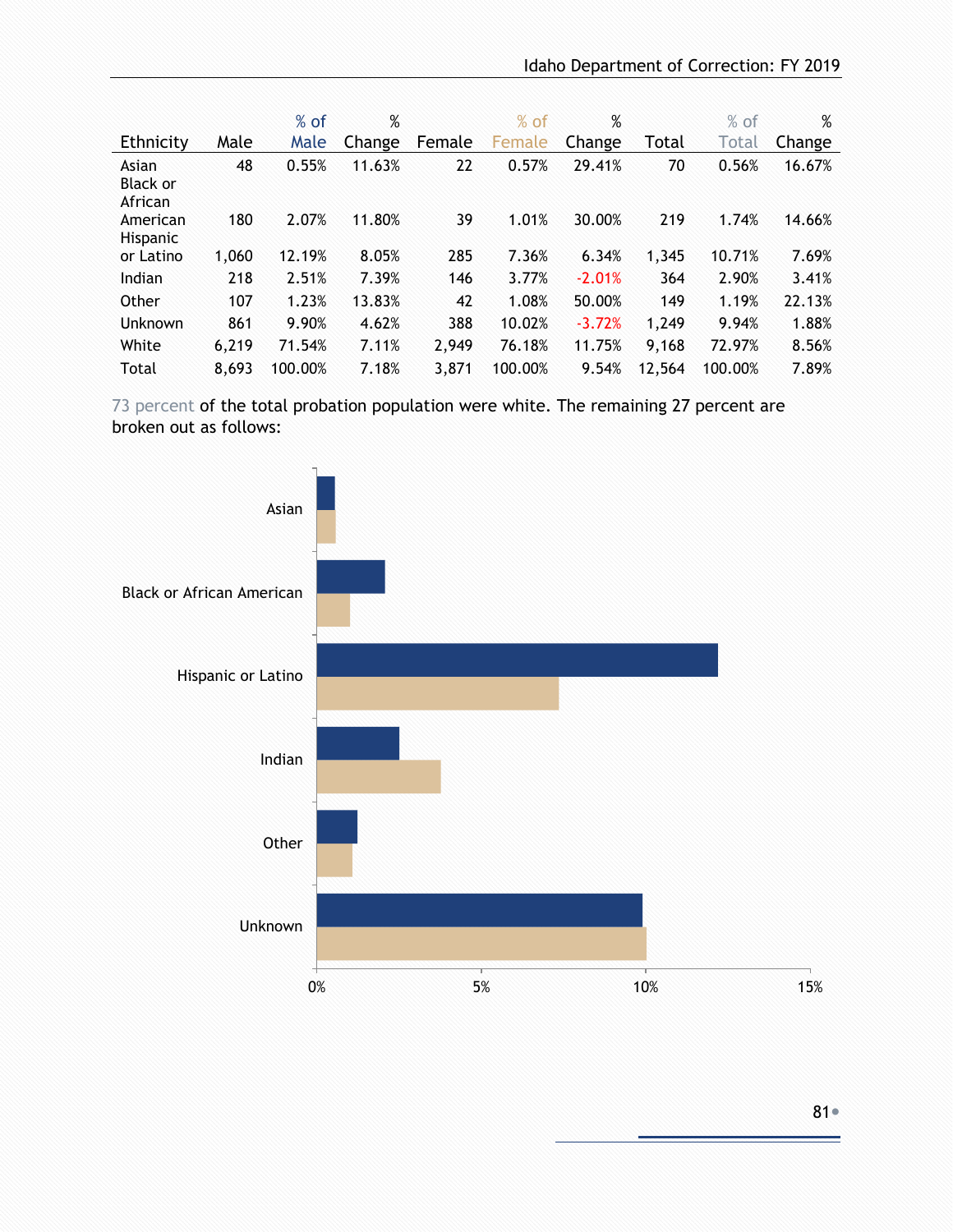# **Section III**: Glossary